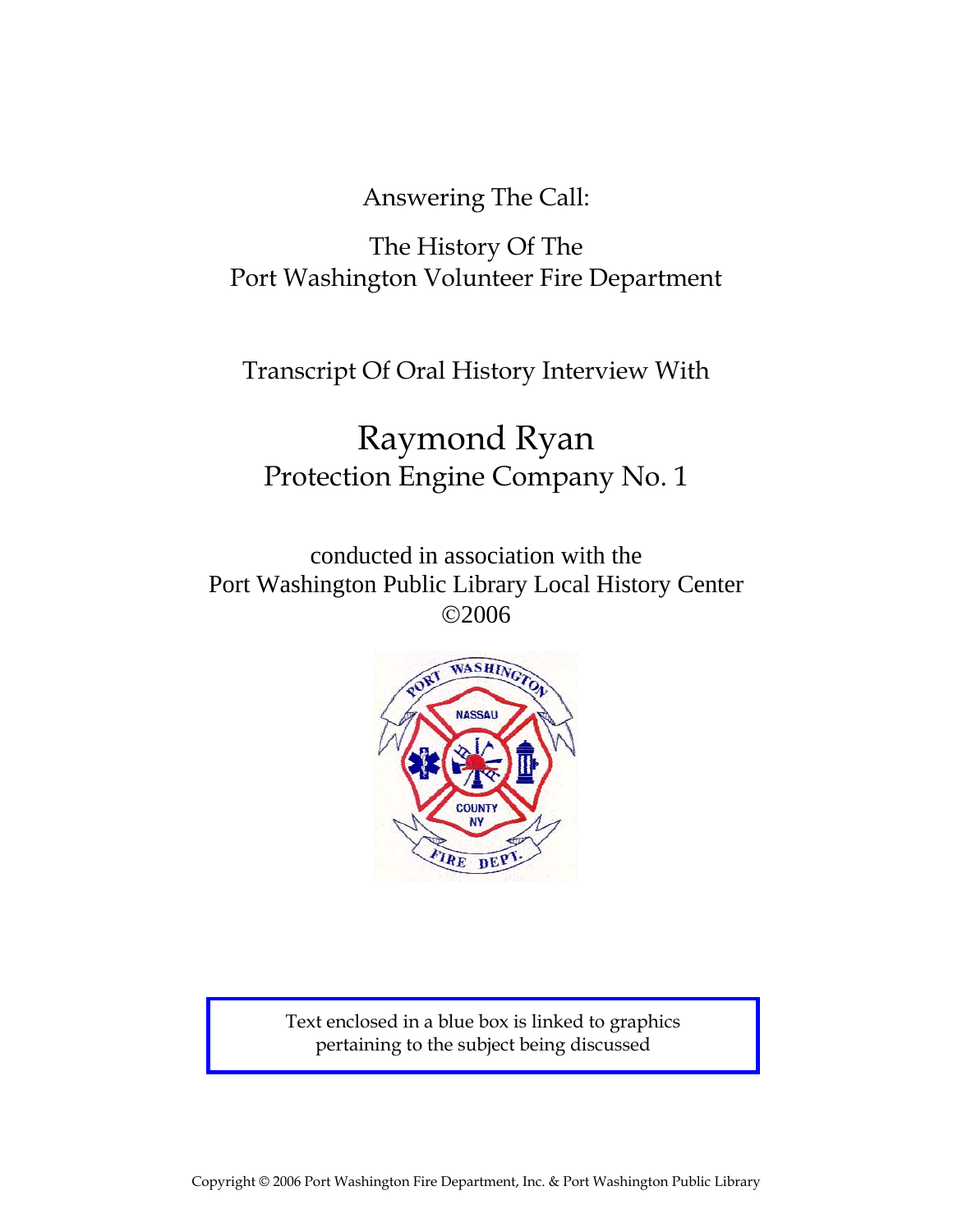Interview with Raymond D. Ryan by Sally Olds pk January 21, 2005

Q: Today is January 21st, 2005. This is an interview with Raymond D. Ryan. My name is Sally Olds. The interview is taking place at the Port Washington Public Library. Can you please say your name.

Raymond D. Ryan: My name is Raymond Ryan.

Q: And which company are you connected with?

RDR: Protection Engine Company.

- Q: What was it like growing up in Port Washington?
- RDR: Well, I loved it here. You know, like any other kid, you know, you didn't understand what the town has to offer until you get older. But this town has absolutely everything, and I love this town. That's why I'm still here. As long as I can afford to be here, I'll (laughs) stay here.
- Q: Did anything specific happen in your childhood that made you want to fight fires?
- RDR: Oh, well, my father was a volunteer firefighter. My great—oh God! my whole family has been in the Fire Department. [And my great, great grandfather was the very first Chief of](http://www.pwfdhistory.com/trans/ryanr_trans/news_hewitt_1941-04c.pdf)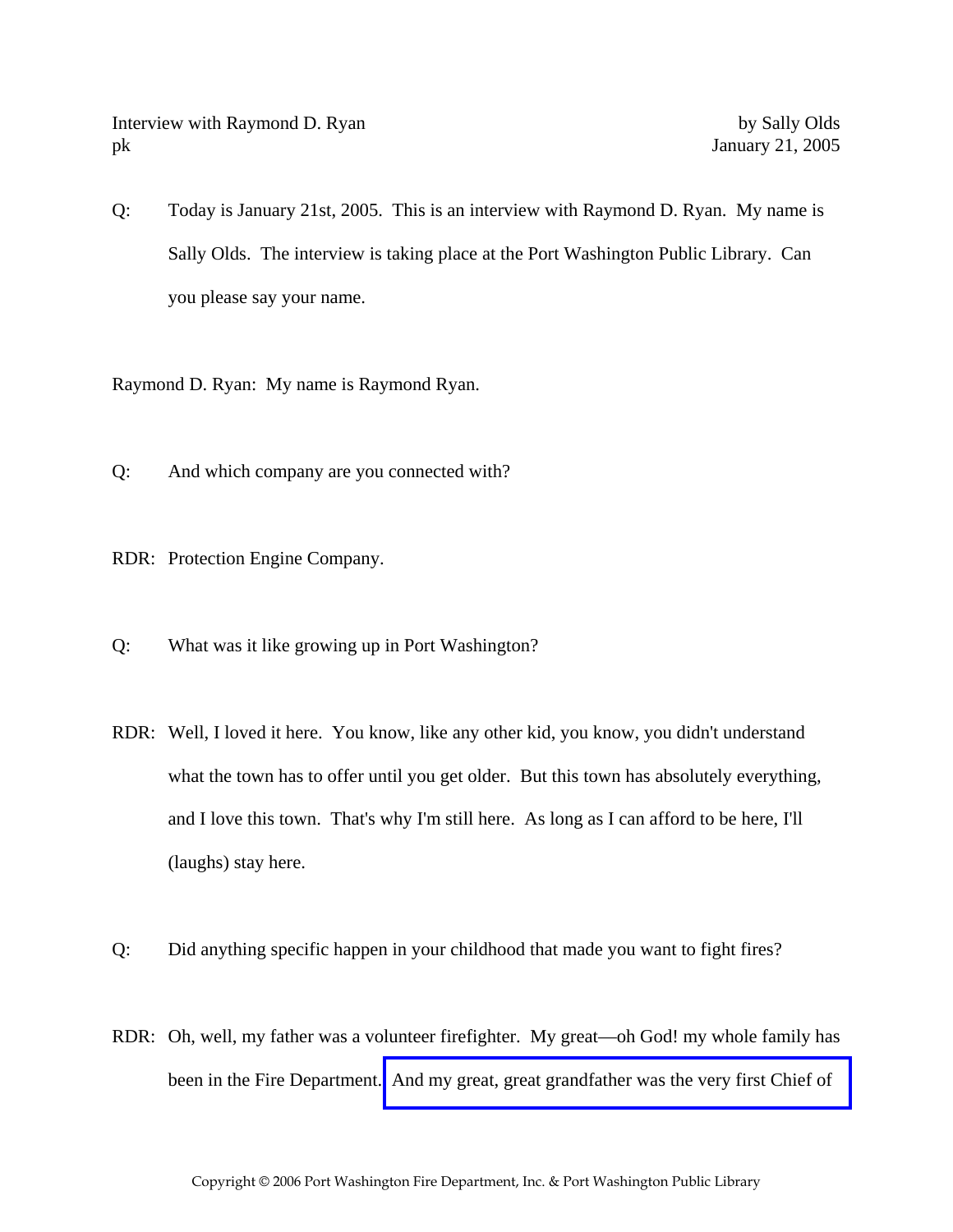the Port Washington Fire Department. At the time, it wasn't incorporated as the Port Washington Fire Department; the individual companies had formed themselves prior to the Port Washington Fire Department taking a name as the Port Washington Fire Department, and he was the Chief of those two companies.

- Q: And what was his name?
- RDR: Eugene E. Carpenter.

Q: So, what did your father and your other relatives tell you about the Department?

- RDR: There's really not much that you have to tell when you grow up, you know. It's just part- it was part of our lives. I mean, back in my parents' day, life was simpler. Everywhere, not just in Port Washington, you know. So, I was what you considered a firehouse brat, as my parents would have social functions to go to. And not just dinners, but, you know, picnics and clam bakes and, you know, all that kind of stuff. And I would be running around. And, as a young kid, I'm sure I went on those fire truck rides for Memorial Day, and the like, andit was just part of my life and my family.
- Q: And what do you remember about the picnics and the social get-togethers?
- RDR: Well, it's--it depends, because, back then, I was really young--I don't know, just—you'd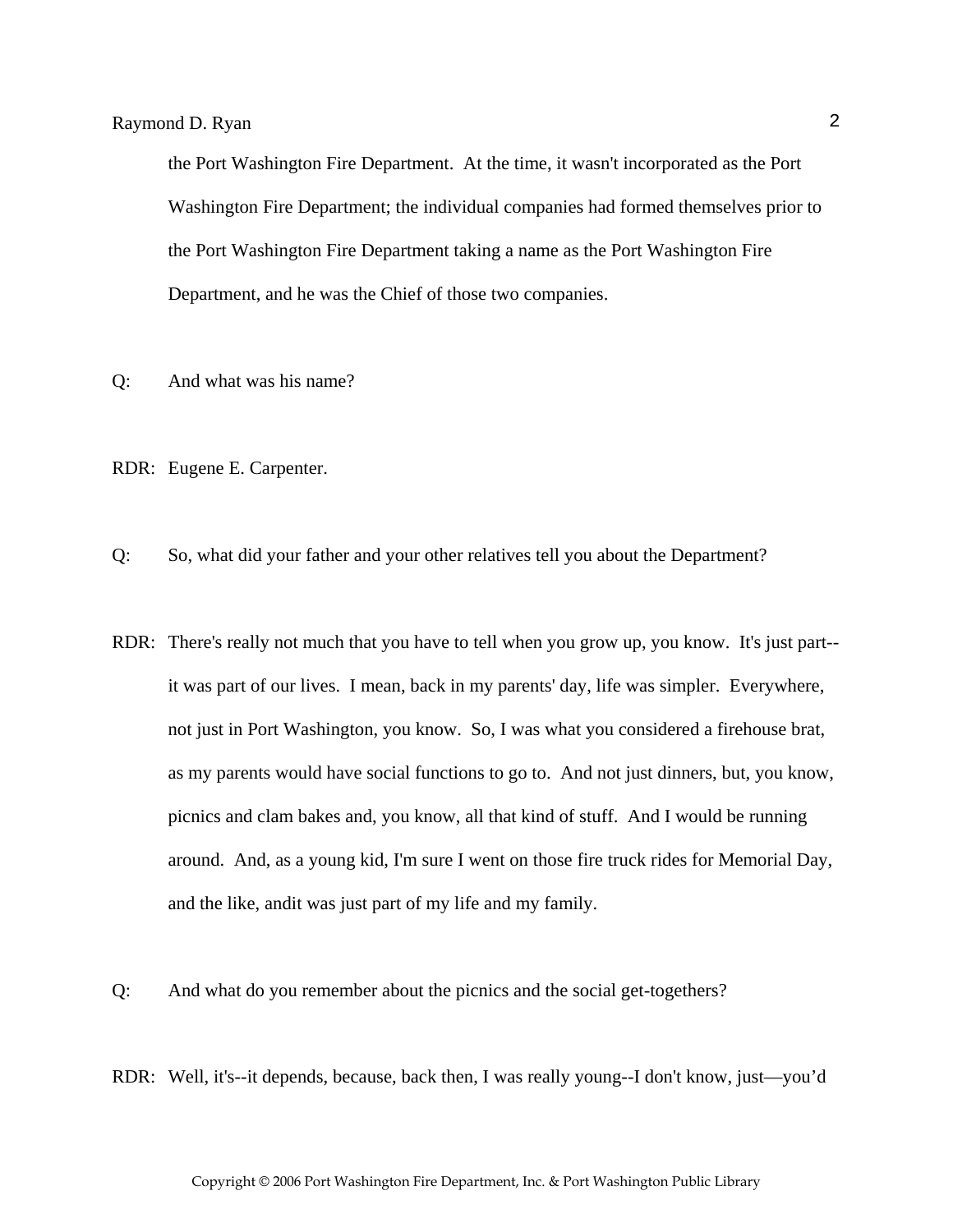like--I'll give you an example. One of the guys that I work with--Scott Wood, "Woody"- him and I both grew up together in the Fire Department. His father same; He's a year younger than I am. And we knew each other through the Fire Department mostly at that point, and only at that point. And then, of course, our church, we happened to go to the same church. So, you know, that's when you're really young. And then, you know, you go through the school stuff, and then the Fire Department really wasn't part of my life. And then, when I started getting to the age of eighteen--at the time, that's what was required to become a member--the interest was there again. And two of my brothers were members, well, my father--they were members, I started hanging around the firehouse. Actually, I started hanging around the firehouse probably about the age of sixteen. And I was known as the pain in the neck because I would always come and ring the doorbell, because, of course, not being a full-fledged member, I did not have access to the building. And I would aggravate quite a few of the guys who had to, God forbid!, get off their chair to come open the door (laughs), you know. But, and I was a hyperactive kid--which I still am hyper--but that's beside the point. And, like I said, I just would come and break everybody's chops, bounce off the walls with the energy of a young sixteen, eighteen-year-old.

- Q: So, ho old were you when you did join?
- RDR: I was eighteen. And I think I mentioned in my bio that, again, reiterating that I hung out for two years prior to actually formally joining the company. And I had made, I think,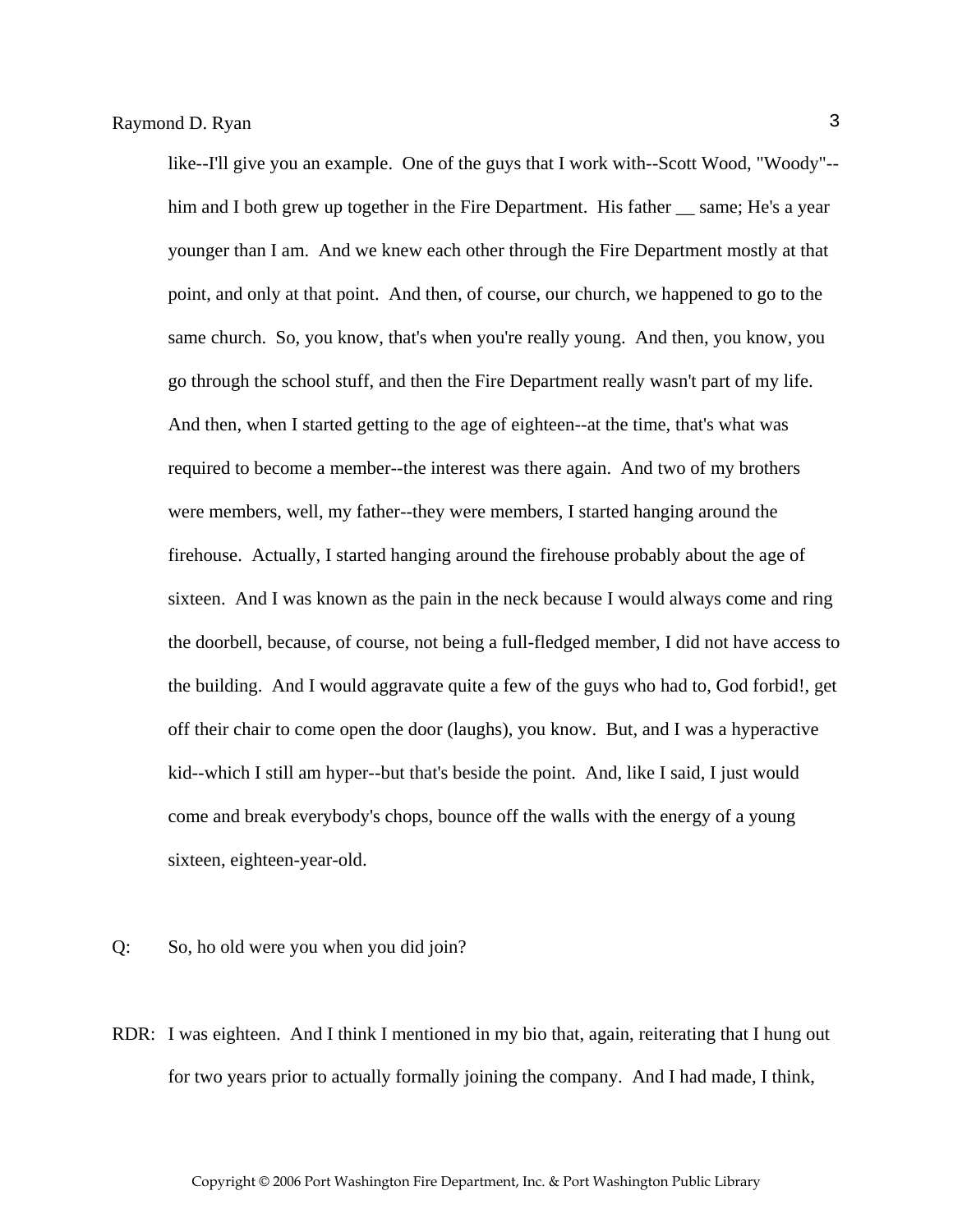every single Thursday night drill/work night prior to joining, and then I got elected to membership, and, of course, I went away for two weeks and I missed my first two official ones that I was supposed to receive credit or was required to attend. Yeah, they broke my chops about that.

- Q: Did you get into any trouble about that?
- RDR: No, not really, because it was--their requirements weren't--in fact, I was part of the crew that made the requirements even stronger, because I would come to every single Thursday night drill night, and there were a few of the other probationary members that would make the minimum requirement, and it kind of aggravated a group of us and we raised the minimum requirement. We were behind the bylaw change behind that.
- Q: What did you raise it from and to?
- RDR: I believe, at the time--oh, boy, you had to make two of the four Thursday nights, and we raised it to three. And, you know, of course, the first Thursday of every single month is our company meeting, which a drill was prior--work-night was prior to the meeting. So, then, that was always a quick, fast one to get everything done and check to sort of, inspection purposes, to make sure all the equipment was okay.
- Q: What do you do now on the work-nights, because now you have a maintenance crew,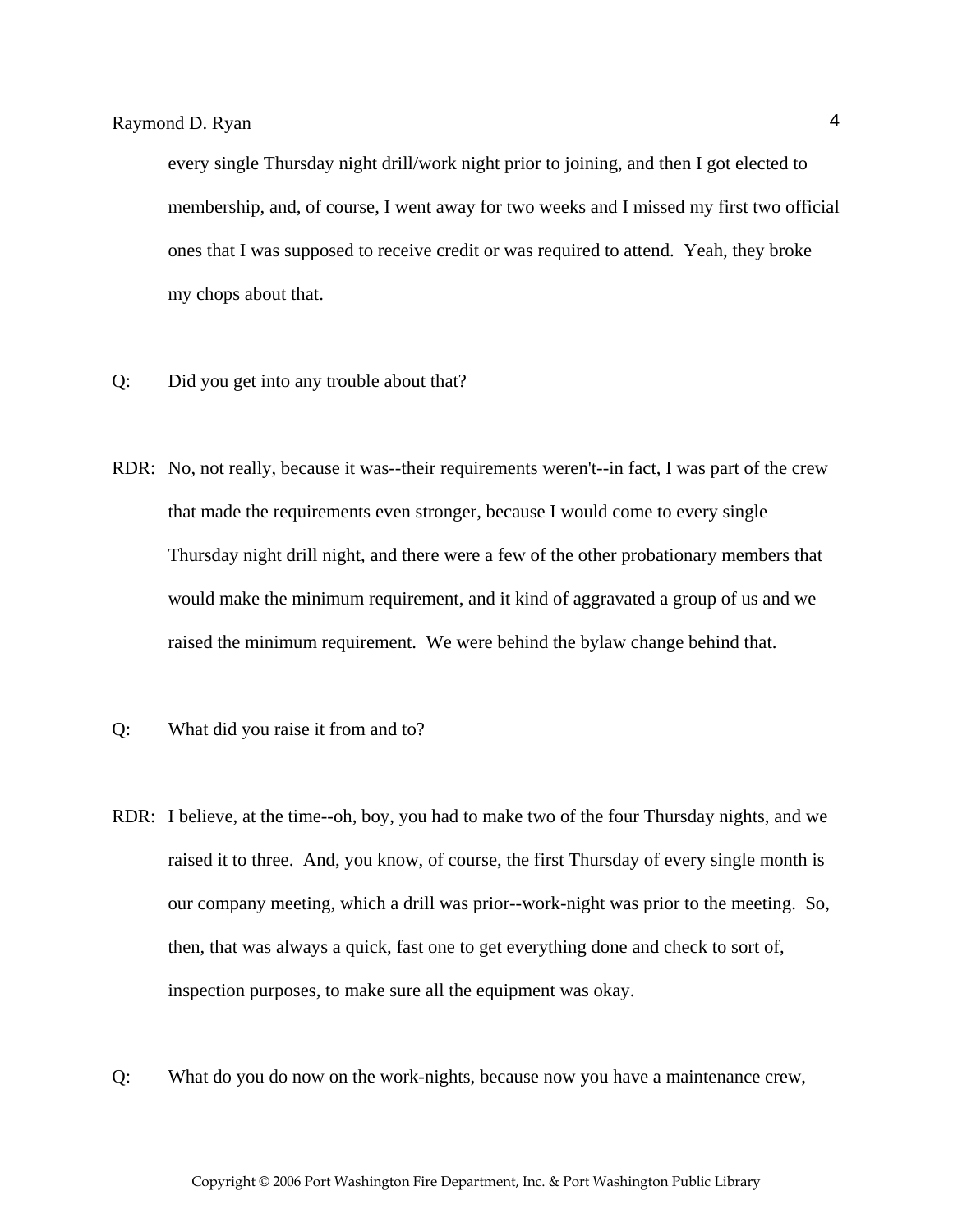don't you, to keep the equipment in order?

RDR: Well through your other interviews, I'm sure you understand the structure of the Port Washington Fire Department. I'll briefly go over it, as I see it. Unlike a normal corporation, we're backwards. The four companies of the Port Washington Fire Department are the parent of the Port Washington Fire Department rather than the opposite way around. When it came time for the Department to research hiring maintenance personnel--we are through a transition period right now where we are trying to consolidate, for obvious reasons--you know, saving money and whatnot and operating more efficiently, because the system that we had has been outdated. There are some pluses still, and there still are some minuses--you know, pros and cons. And so the Department went and hired maintenance people, and they went and inquired to the company. The Department, as its own entity, is the one who hired the maintenance personnel. So, when they approached the four companies, my company, in fact, decided not to utilize them. I think we were the only one at the time. Because we were of the belief--and I also stated my opinion, as the same--that our Thursday night work-nights is a drill. That it familiarizes the probationary members and regular members of location of equipment and maintenance of the equipment, and so on. And, that's basically what we do on Thursday nights. It's an inspection period, and a training period. You know, not only do we check that the equipment is present and accounted for, that it's also operating properly, and preventive maintenance is performed as simplistic tasks by whatever we can handle. And if we discover any larger type of problems, then the engineering staff,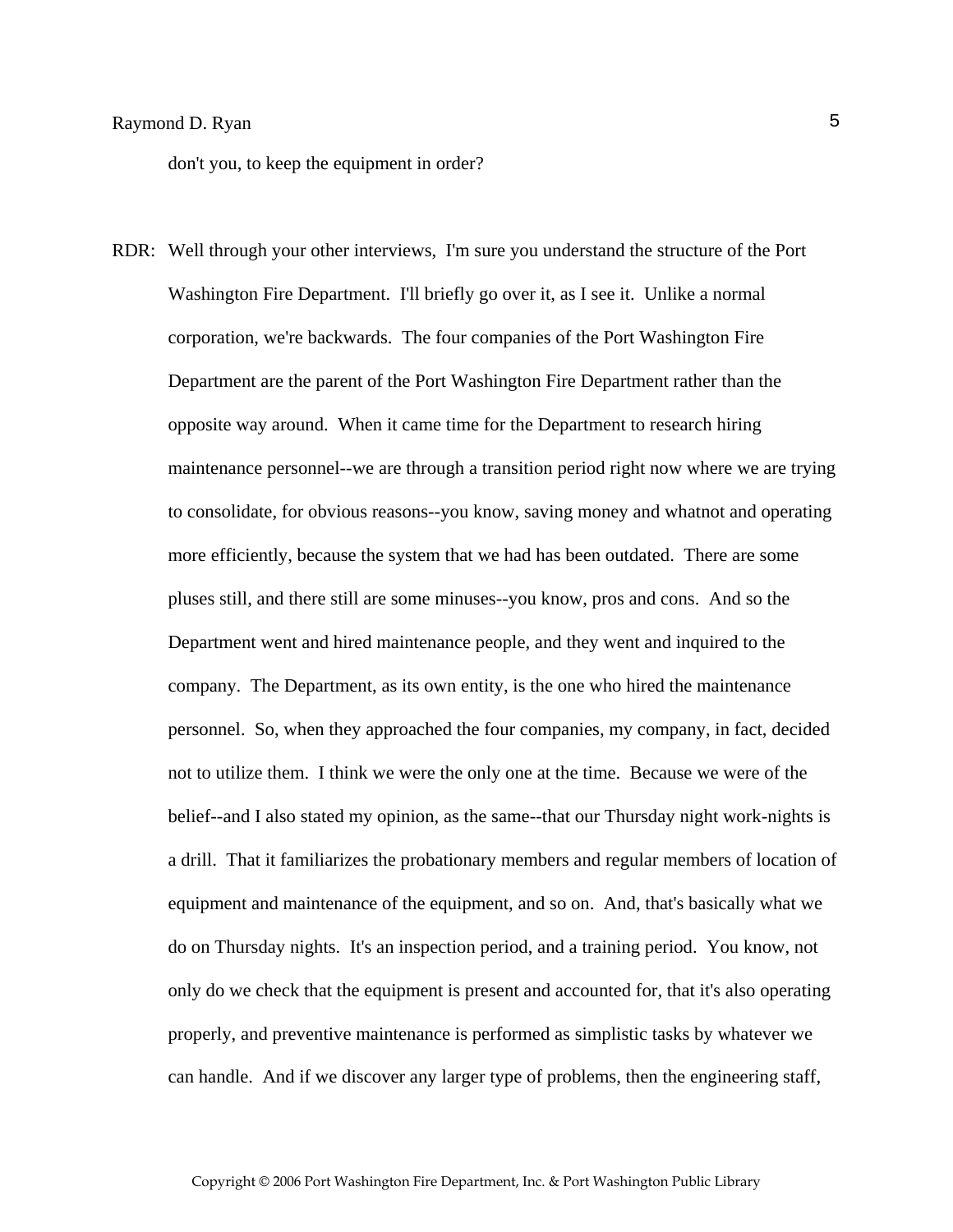as it's known, makes the arrangements to have the repairs made as quickly as possible through commercial vendors, whatnot. So that's what my old position was, and that was in my bio, as you read, one of my favorite positions, you know, being an engineer--*the* engineer. You know, I happen to--it's pretty much fleet maintenance, for lack of better words, you know, for like--and I happen to enjoy doing that. I was an auto mechanic prior to becoming a cop. So--and I learned from my brother who now is in the position that I was in.

- Q: What's your brother's name?
- RDR: My brother? Tom Ryan. Every body thinks his name is "Tucker." Everybody calls him Tucker.
- Q: And what's your dad's name?
- RDR: Robert Ryan. Robert H. Because my brother, Robert S., was also a member at one time. He was up at rebellion--my brother Bobby. He threw a chair at the company Captain at a meeting one day and got thrown out of the Fire Department.
- Q: Oh.
- RDR: (Laughs)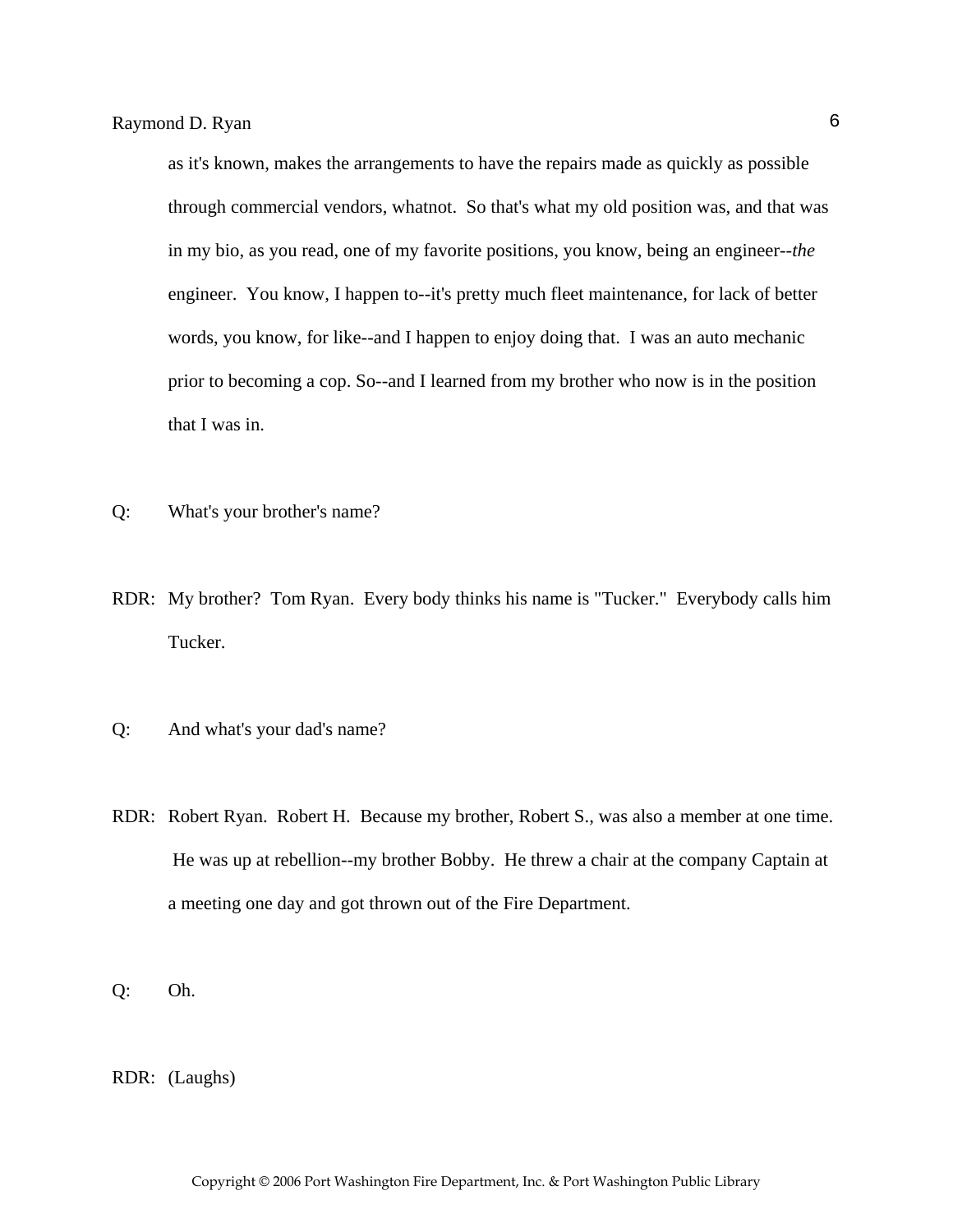- Q: But why? What made him do that?
- RDR: I believe because, at the time in the '70s, you know, long hair was considered hippie-ish, and he had longer hair, and in the Fire Department, you had a lot of World War II vets, and unfortunately we're losing some of them, which I have a high respect for, and they were probably breaking his chops about getting a haircut and whatnot. So he probably wasn't cutting the mustard either. He was, like I said--I love my brother to death, but I also believe in being a good member of the company. I'm sure that was part of the problem.
- Q: How many relatives do you have serving in the Department now, do you think?
- RDR: I still have quite a few. I'm not sure of the number now. If I had a company roster, I could look, because most of what's left is just in my company. Let's see. Two, four, five, six, seven--I'd say probably between ten and fifteen, at this point. You know, I mentioned in my bio, at one time, that I had twenty to twenty-three active members at one time. My sister-in-law's a member of the EMS [Emergency Medical Services] company. You know, my brothers and nephews are members now. My nephews. Just goes on and on.
- Q: Did anybody in your family ever keep count of how many in the family had ever served?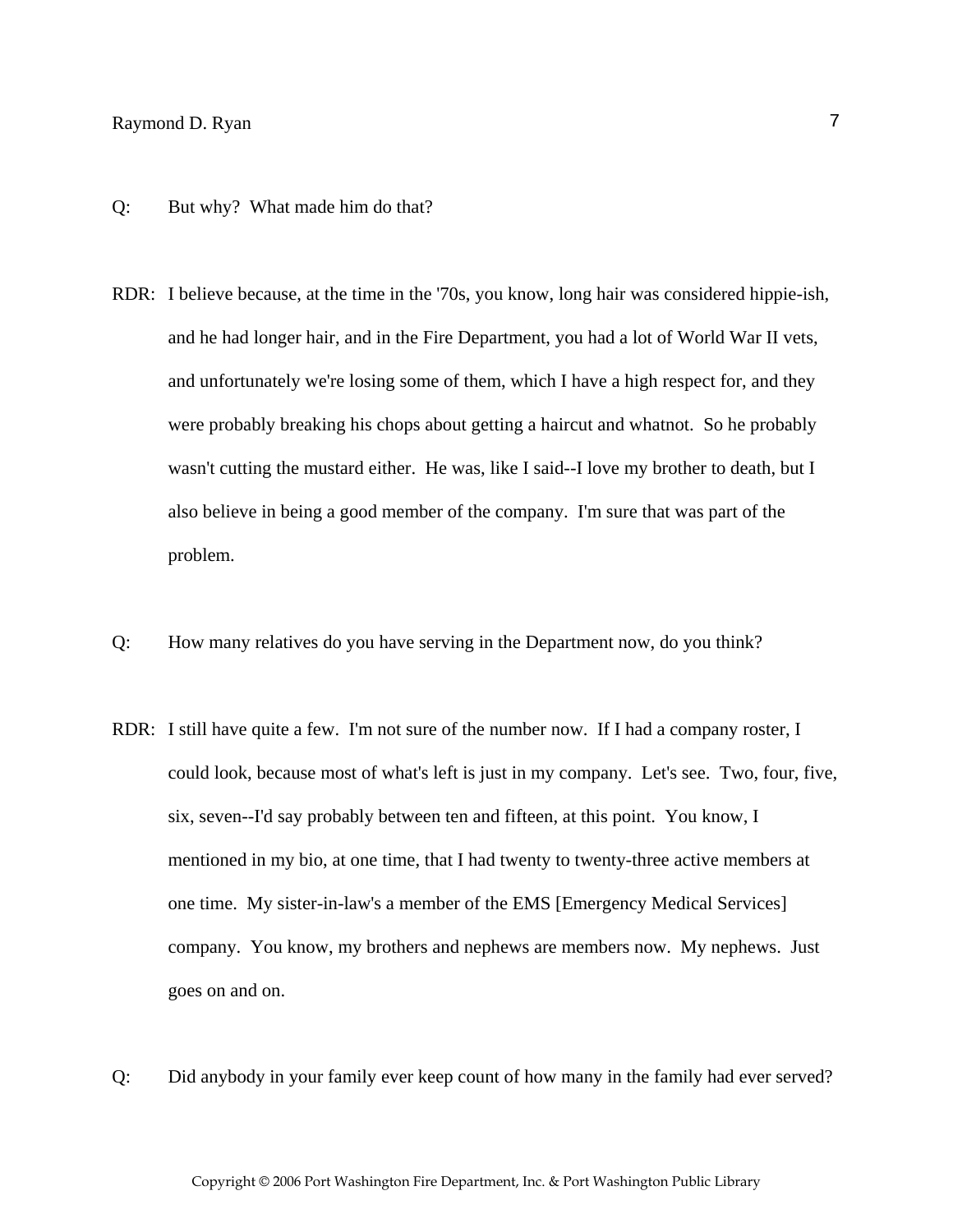You know, a total count?

- RDR: Oh, boy. I don't know. Well, actually, you know, through the history of Protection Engine Company--you know, we do have an in-house history committee. And it's pretty well documented as to who the members are and in the past and whatnot. And I think--as a matter of fact, I think I have a family history from 1636 to 1984 with me, and it shows who--it's pretty much my grandmother's name is Ima Jean Carpenter. And it's the Carpenter side of my family that is the lifers in the Port Washington Fire Department- specifically Protection. Now, my cousins are Paul and William "Butch" Carpenter are still members of the company, and their grandfather and my grandmother--which are brother and sister-- were the descendants of that first Chief, Eugene E.
- Q: What do you remember about your first days in the company?

RDR: [Oh, God! Again, I'm your typical teenager. You know,oh God! I was an idiot \(laughs\).](http://www.pwfdhistory.com/trans/ryanr_trans/peco_members006_web.jpg) 

- Q: When did you graduate?
- RDR: I graduated early. I graduated in January. January 1982. And I was thinking of going to college, and I was--what I was going to do was--my family didn't have much money, and I was going to try and--I went to work. I had been working in the local gas station for Mike Matero, which, God! he just passed away a few months ago, God bless him. He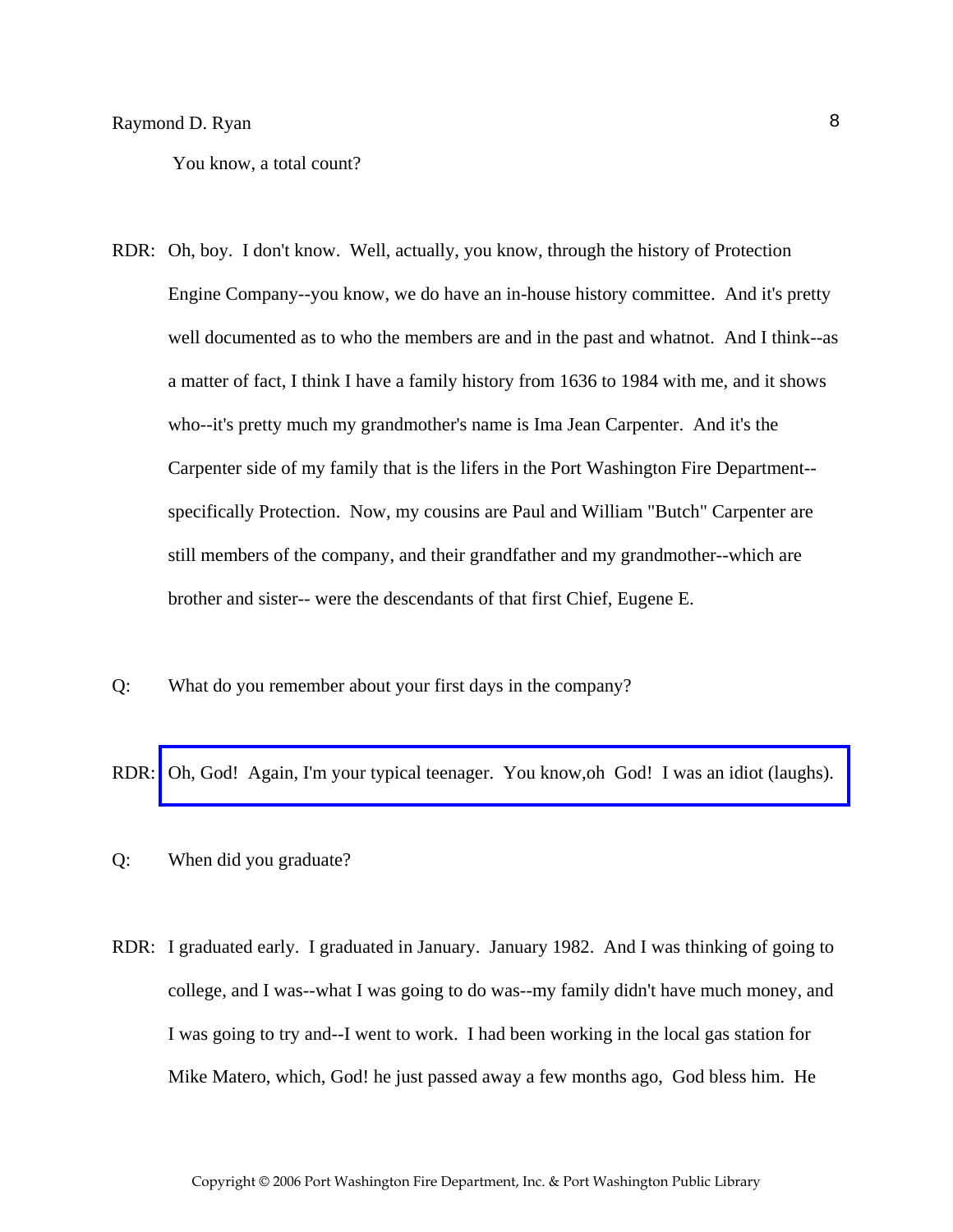was a character and a half in this town. He owned what was then Mike's Esso, which then changed to Mike's Exxon. And then Mike's Service Station, when they stopped using--pumping gas at the station. And my brothers had all worked there. The station was on Haven Avenue at the base of the Long Island Railroad by Bayview Avenue. And, again, that's right around the corner from where I grew up. I grew up on Bellevue Avenue, and all my brothers had worked there. So, my eldest--my brother Tom is a mechanic and my brother Bob, at the time, also was working on cars, I believe, and he had worked there also. And my brother Michael, I don't think he ever worked there, but he knew of them. He wasn't mechanically inclined with cars, but he's good with computers. Anyway, I started hanging out when I was about twelve years old. And, again, my brothers--I don't think they even worked there at the time. I just was friendly with Mike Matero Senior and his sons. And I would go there and he--I finally convinced him to pay me money to push a broom and sweep the floors, at twelve. And he gave me twenty dollars a week to sweep the floors (laughs). And that evolved into, okay, learning how to fix a flat, learning how to pump gas and then, eventually, work on cars as I got older. And throughout high school, I was working. I'd go-- after I finished school,. I'd go to the work in the afternoon and then come home and do whatever I had to do. And I guess, at the young age, I thought I--I considered myself pretty cool as a grease monkey, you know. So, and when I graduated in January, I went to work for him. And I never went to school, at least at that time. It was ten years later that I went back to school; I went to C.W. Post. And that was--I don't remember what year it was. At least ten years later. I don't remember what year that was. I went for a summer session in Post to garner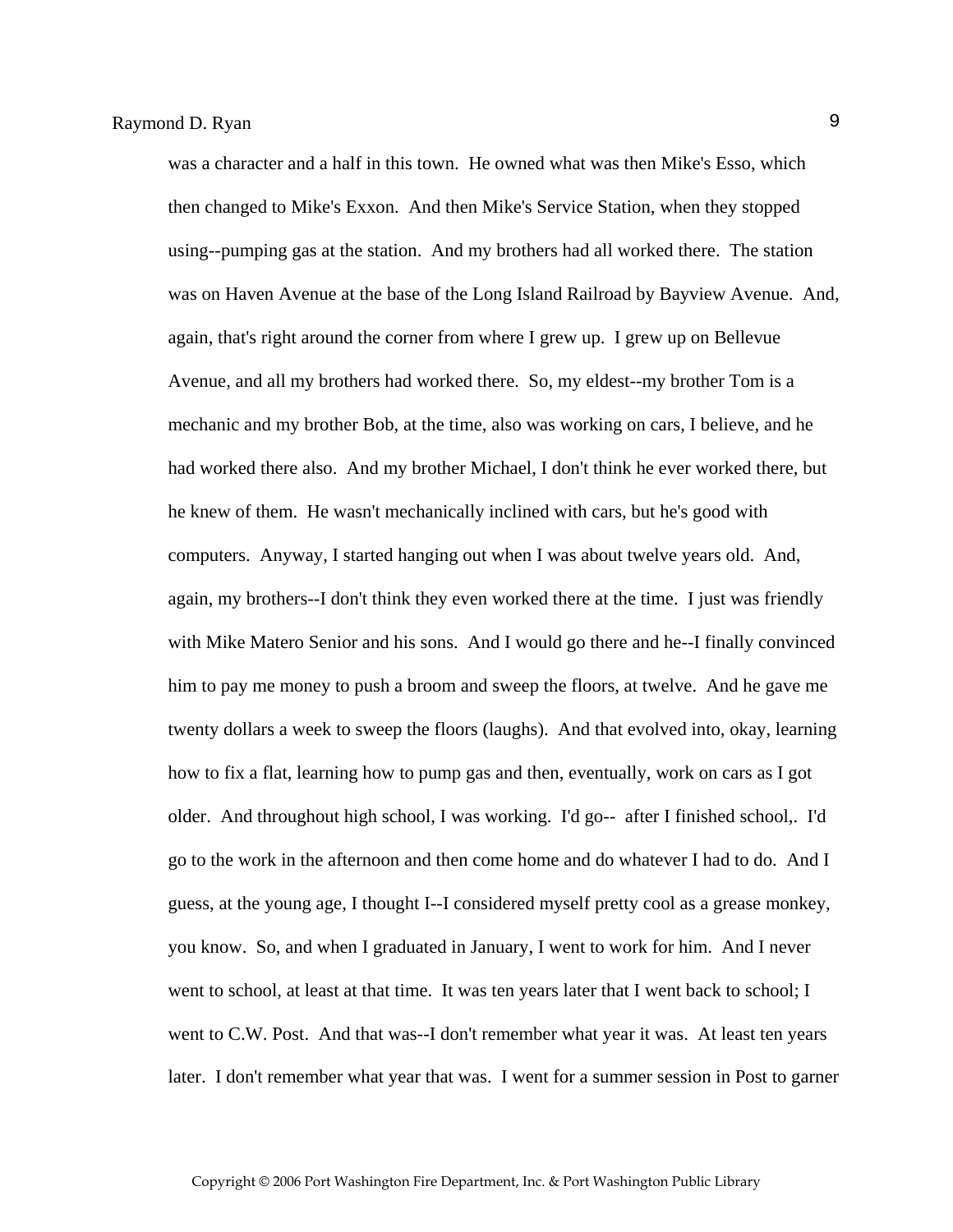some credits.

Q: So, what do you remember about the training?

RDR: In the Fire Department?

- Q: M hm.
- RDR: Well, I was very fortunate. When I joined Protection Engine Company, the Company Captain at the time was Mac--Billy McCarthy. And Billy was a member of FDNY [Fire Department of New York] Rescue 4. FD 4 was an elite company within the Department of FDNY, which it still is ... [?] ...
- Q: Wait. That's ...
- RDR: He was a New York City firefighter, as well as our company Captain.

Q: Right.

RDR: Mac, as everybody called him, he was also a firehouse brat, and I don't know now what the age difference at the time was, I don't know. Again, I was eighteen. I don't even know what age he was. His father was chief of the Fire Department, and he had family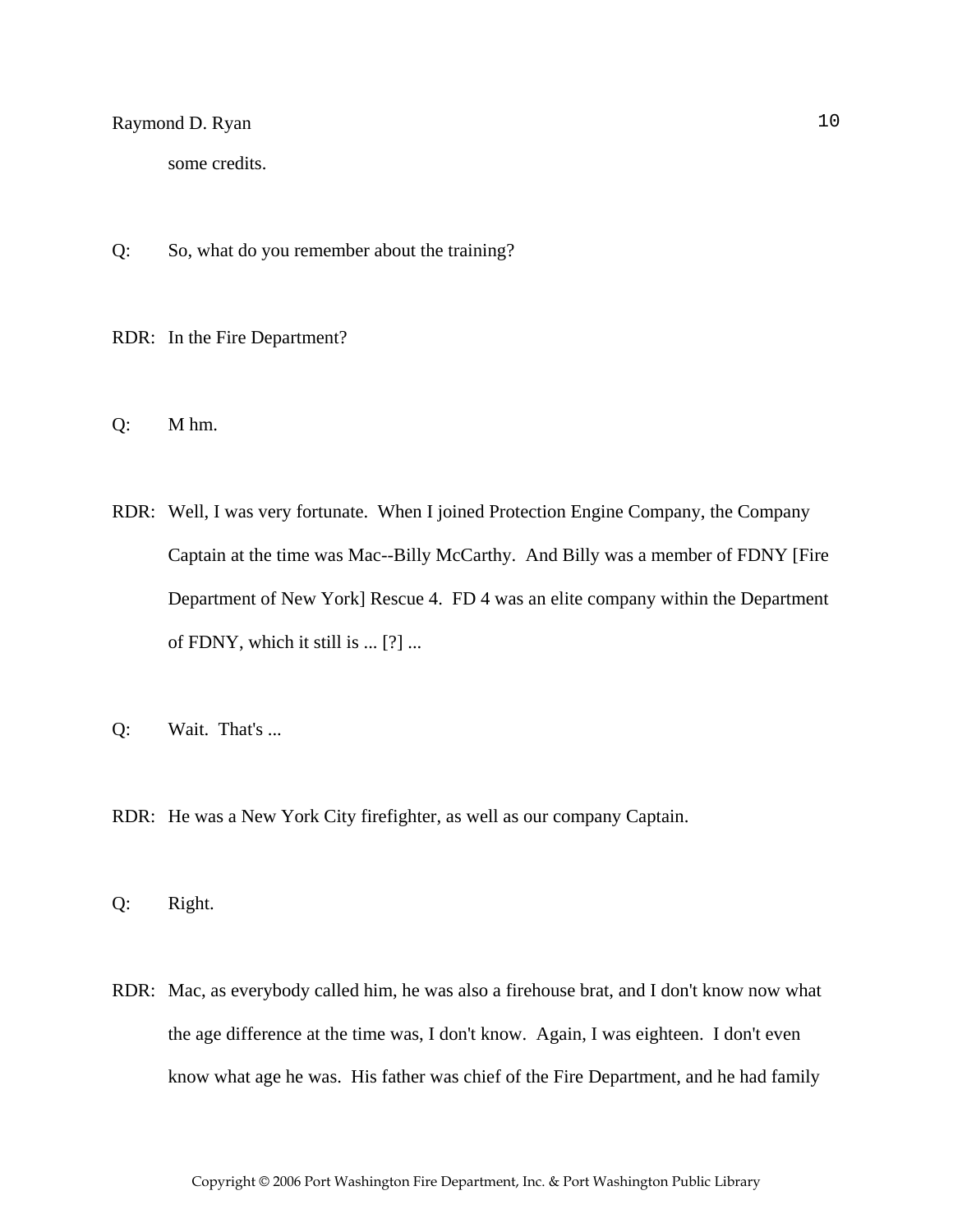going back to the day. And at the time, in the firehouse, pretty much everybody had family and were descendants of previous firefighters, and there wasn't too many members of the company--or the Department, for that matter--that had no relations and just joined. Well, all that's changed, and not that that's good or bad. You know what I mean. It just happens to be the history. Because today, you know, I had risen through the ranks to become Captain in 1993--I know I'm jumping ahead now, but ...

- Q: That's okay.
- RDR: ... and after I finished my term--well, actually, I just finished one year of the three-year term--and I had stepped down. I took a hiatus, so to speak. I was not as active. I still attended and made all my requirements and whatnot. Well, when I came back and Donald Alexander became Captain, he had asked me, prior to being elected to company Captain, if I would mind serving as an engineer again. And Donald just stepped out of- he just finished his two year term, and Donald Reese is in his second year of his term now. So, Donald asked me if I would be Chief Engineer. So, I said "Sure." And that's my third time around of holding that position. And now I--this time frame, my nephew, who just turned eighteen or seventeen, and I joined. And he brought in a bunch of his friends, and there was a bunch of other guys that had joined, and hardly any of them had any relations to the Fire Department. I have to tell you, everybody complains about the younger generation. These kids are excellent. They're very respectful, you know. Of course, they're typical teenagers, you know. They're wise guys, but I'm a wise guy back,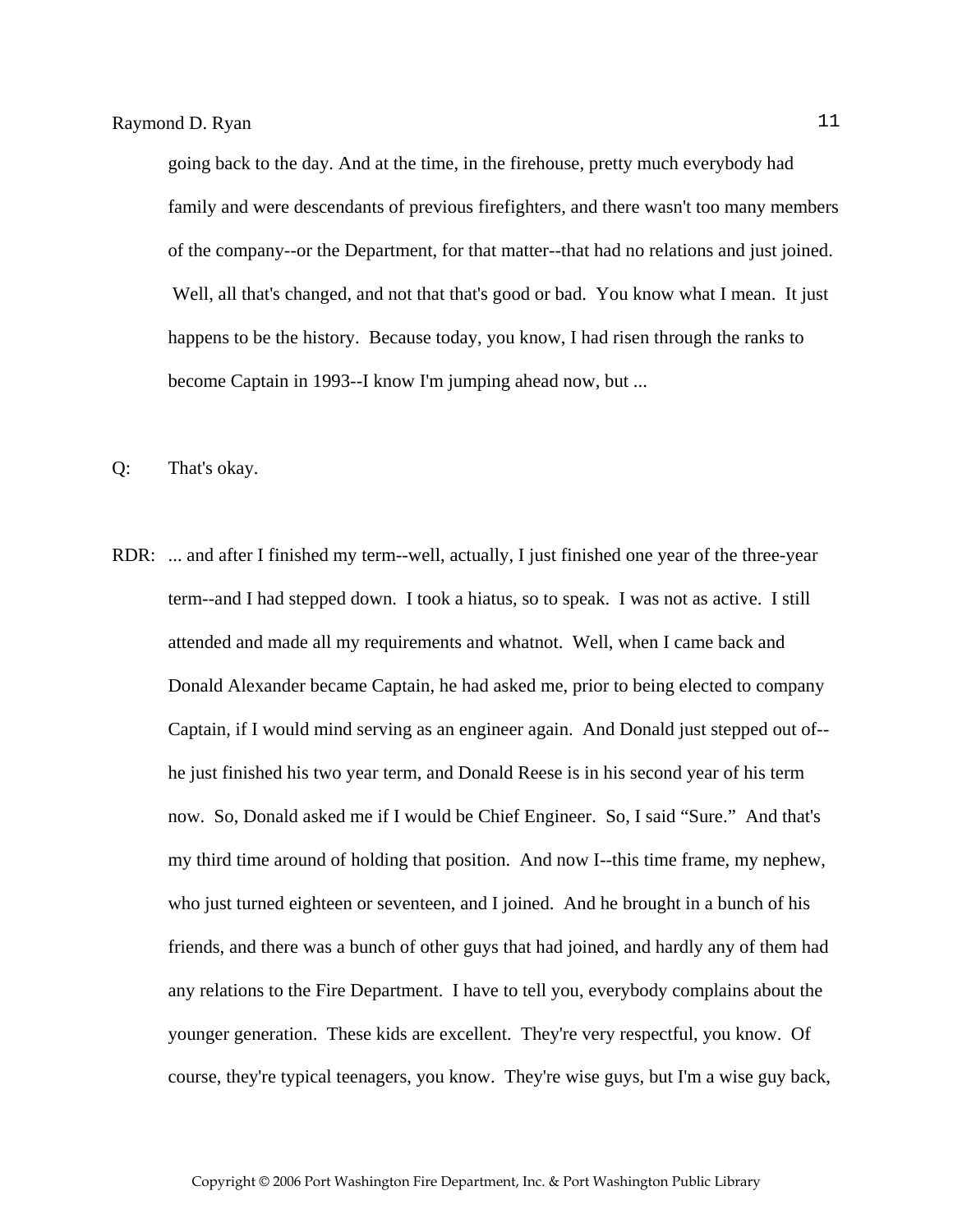you know. I'm a big kid, as they say. And I had a blast, you know. Because everybody's personality's different, and I can work well with people, so--at least I think so (laughs)--a little cocky, I guess (laughs). But, boy, they were good. They were a lot of fun, and they were willing to learn, you know. I can, at least, I felt, understand when they made mistakes and did stupid things, where they were coming from, and I would stand up for them to other people who had less patience than I do, I suppose (laughs), to put it nicely. But, either way, they're going to be good guys, and they're going to probably do very well for themselves in their careers when they grow older. So, especially--and even now, because it comes in different groups. Now, his group had finished their probationary period, and I went to my second year as Engineer. Now, I'd already completed my first year as Second Lieutenant again. There's a second group of younger guys that have come in, and they're great. They're even better. But they're all in college right now. That's one of the things that--the issues that we have to deal with now. You know, a lot of the young kids that are joining--well, actually let me go back even further. Prior to 9/11 of 2001, we had a stagnant period of minimal joining into the volunteer Fire Department, and membership was depleting. The older members were moving on or passing away. And other people were just getting priced out or moved out. So, when 9/11 hit, we were very fortunate in Port Washington. I think, after 9/11, as a Department, and as a whole, we got an influx of approximately thirty to thirty-five new people to join, which was phenomenal. And my company had like twelve to fifteen of them. And that includes my nephew and his group that I'd spoken about earlier. And so that was, you know, a very good, positive thing.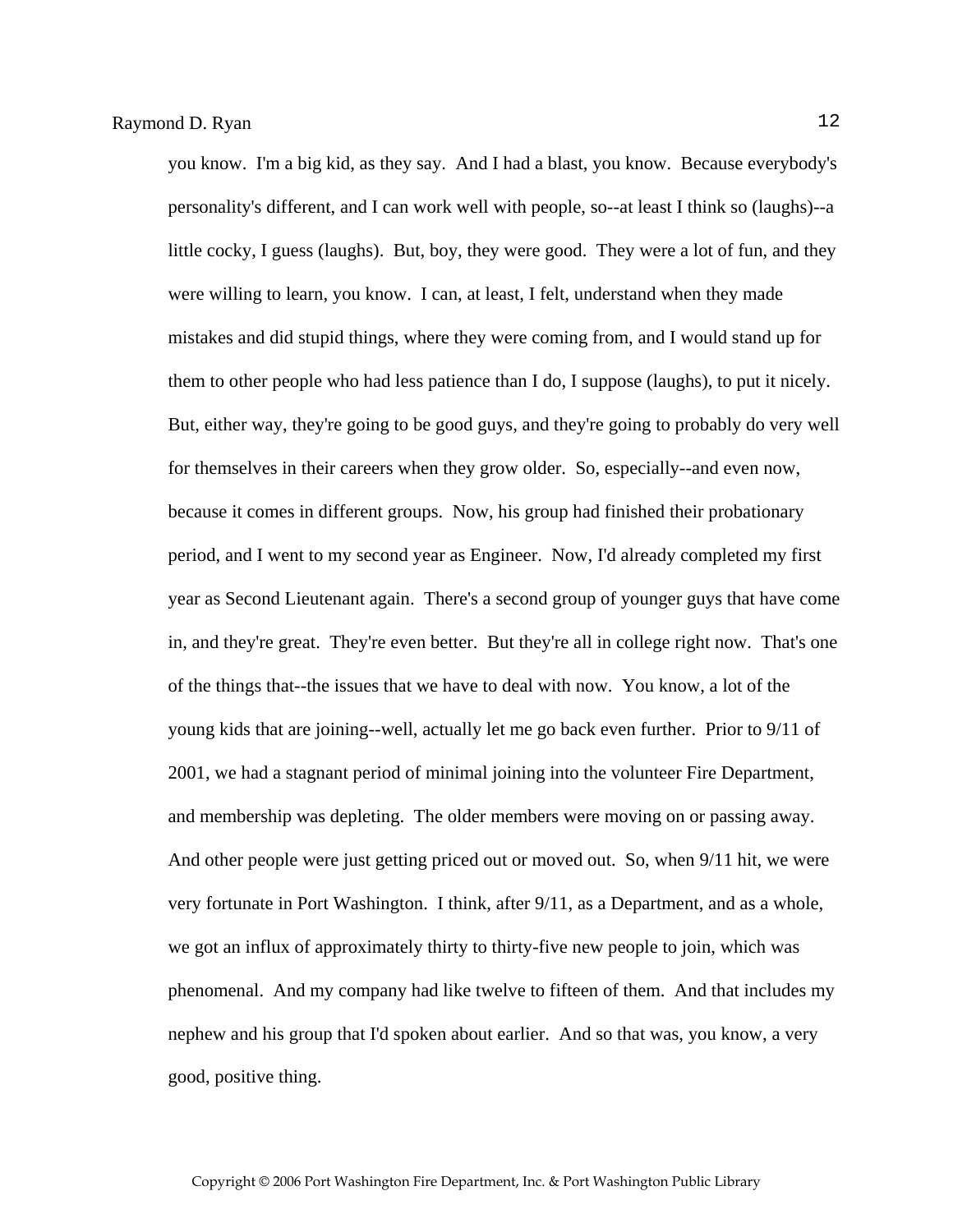#### Q: What's your nephew's name?

RDR: Justin. His older brother, Corey, decided not to join Protection. He joined Atlantic's. Atlantic Hook and Ladder. Because he didn't want the family pressure, so he says (laughs). But anyway, the group that had joined, again, a bunch of young guys, you know, like I said, great, great kids. And it's funny, me saying "kids." I have a baby face and I look so young. But I'm old enough to be their father. And they all went away to school, and including my nephew. My nephew goes to SUNY [State University of New York] Albany. And a lot of these guys went to Colorado or all over, wherever they went. So we lose them, you know, for quite a few months at a clip. But I look forward to when they come back, because when they come back, when I do have the time to hang out, I like it when they're there, because they're a lot of fun. Because I like training, you know, and they're hungry, they really--they--I can't say that enough, that they're *hungry*. They want to learn, and they love instruction. And, you know, they--and practice, you know. It's like Vince Lombardi. Vince Lombardi says perfect practice makes perfect. And I like to go over everything as simplistic as I can. Not that-- but I'm also open-minded. I tell them, "Listen, don't go by everything I say." Get a bunch of different opinions on how to do things, because there is more than one way to skin a cat.

#### Q: Well, how was the training different when you joined?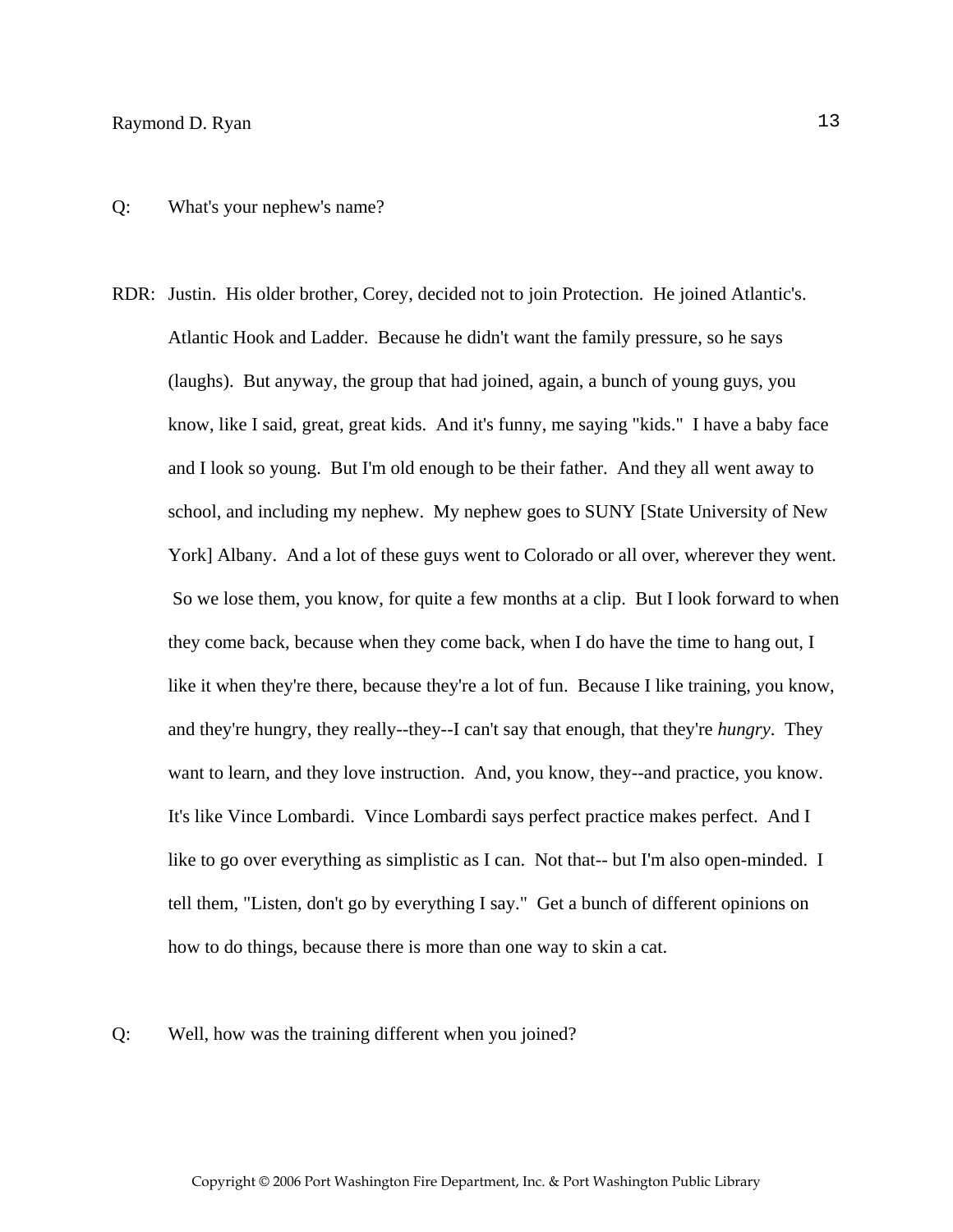RDR: Oh, well, we always used the Nassau County Fire Service Academy. Always have. And, in addition to the Nassau County Fire Service Academy, we have Department training and company training. Probably the biggest change that I could say from back when I first joined to today's present day is obviously the training has improved tremendously on the County level, you know. The OSHA [Occupational Safety & Health Administration] and NFPA [National Fire Protection Association] mandates are a lot higher now, as well, which is probably one of the reasons why. But, other than that, back in my day, when I first joined, the training was more, okay, you have to do your basics in Nassau County, and then your company officers and members trained you like you don't understand, and the Department would have a school as a Department every so often. You know, because that's just the way it was. Not that we didn't interact with our other companies; we always did, and we did that for every fire. But today, it's the opposite. Today, it's the County, again. There's a lot of emphasis on the County training. And then, the Department gives a vast majority--and, in fact, every third Thursday of the month is a Department training class that everybody gets together and drills together. And then, again, your company officers do train and train your men, you know, on the same kind of a level, but the Department staff is stepped up. And one of our Assistant Chiefs--Johnny Walters who happens to be from Protection, and he's also employed by FDNY--he's always had a strong emphasis on training, and he's great, and I just look forward to when he's the Chief of the Department, you know. Without knocking the other Chiefs (laughs). I'm just saying (laughs) ...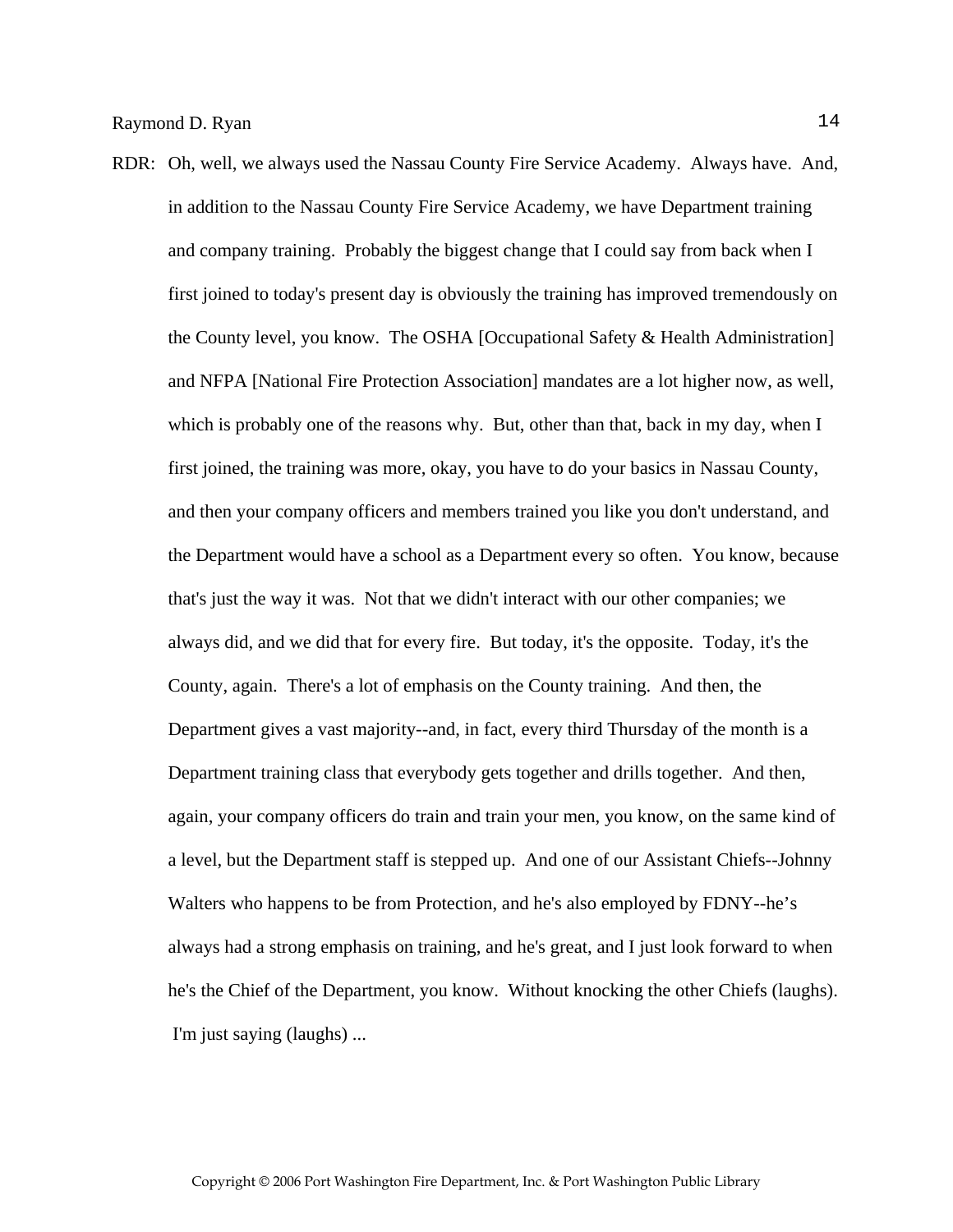- Q: What do you remember about the first fire call you went out on?
- RDR: Well, in my bio, I listed my first, *almost* fire call. And then my first fire call. Well, you could look across the street--you can, the tape can't. But Main Street School, as I went to it and know it, at the time, there was fencing around the property. Now, I had just joined the company, and when you first join the company, you get elected to the membership, and then they forward your information to the town of North Hempstead, which is our governing agency that provides Workmen's Compensation insurance, God forbid you ever get injured at a fire. So, the process is you have to--they have to wait for the next town meeting, and then, they pass the resolution that they acknowledge that you are a member of the company that elected--you got elected to. So, there's a period after you get elected into the company where you have to wait to get your, quote-unquote, insurance before you can actually participate and ride on the truck. And, of course, every young kid, that's what they want to do. "Oh, I just want to go to fires," you know. So, my insurance had finally come through. And I was with --I can't remember who I was with, but a couple of guys. And we were up at Main Street School playing stickball. You know, there was a--as you know, stickball, you throw the ball against the wall, and you hit the ball up and over the fence onto South Washington Street was a home run (laughs). So, we were playing stickball and a fire call comes over. And it's my first fire call. So I go. I'm so excited and hyper--as I've mentioned numerous times. I go running down to go leap over the fence, and, of course, I jump on the fence, and there's one of those spikes and it goes right through my hand (laughs). Now, I can't go to the call. So, I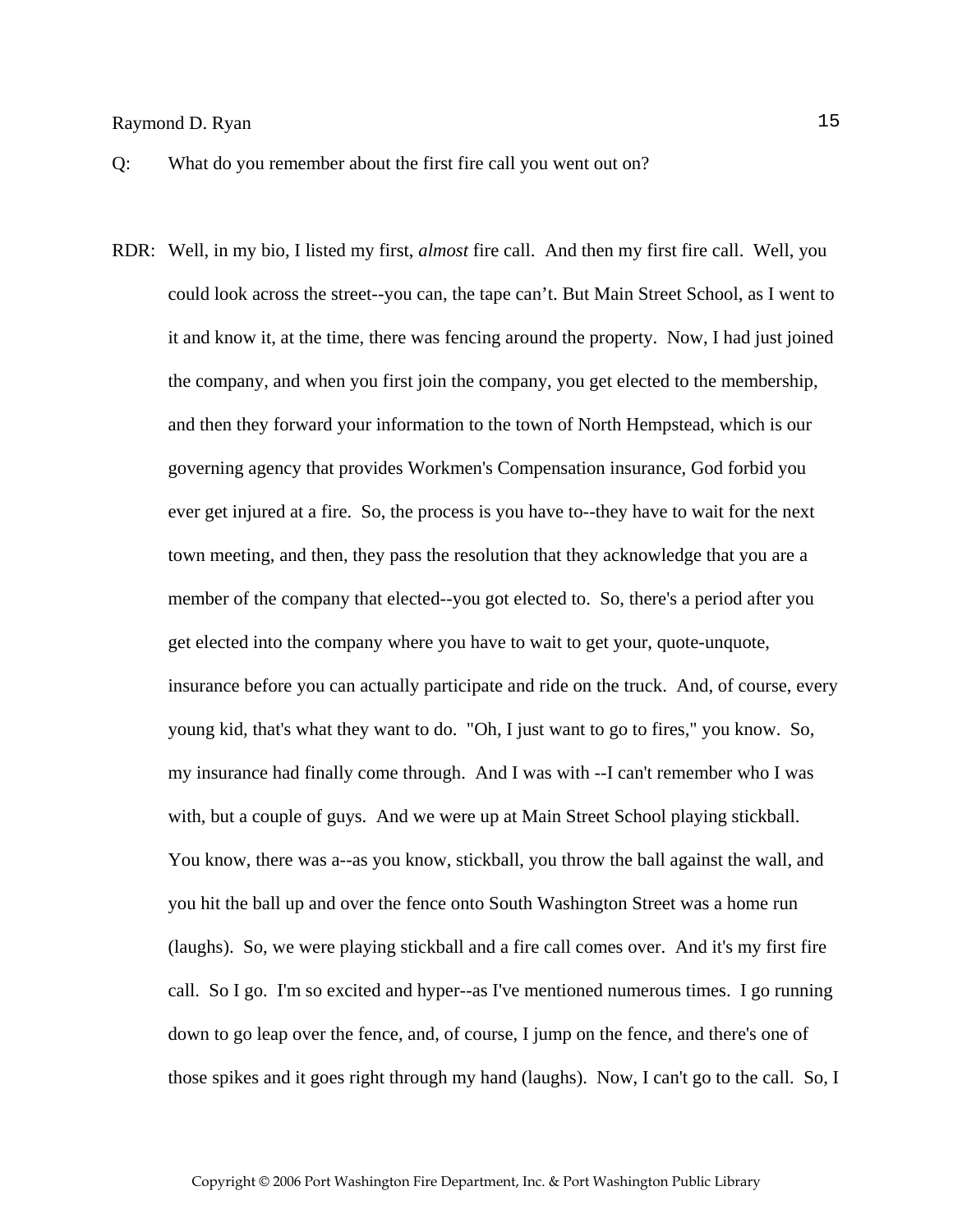couldn't go (laughs). It wasn't that bad. It just punctured my hand, and it went through the webbing between my thumb and index finger. It wasn't that bad, but bad enough where I just said, "Uh oh. I shouldn't do this" (laughs). So that was the first ...

- Q: So, what did you do then?
- RDR: My--one of my cousins--in fact, my cousin who owns the property that's now the parking lot over here--Eddie Baker --who called me "Puppy" all the time--took me and said, "All right. You're not going." And he just put bandages on it and whatnot, and I don't even think I required any stitches, but I didn't know at the time. I might've. I had to go to the doctor, I think, to get cleared to come back. So that was that. And then, my first real fire--it's funny. It's nothing probably major; it's just something that I remember. There was a--they had a big--you know, again, through training, you know, obviously, you don't get thrown right into a fire when you first join. You had to get trained properly. So, I don't remember the time-frame--that was probably, you know, within a year or so--that I became qualified to wear the breathing apparatus--self-contained breathing apparatus-- SCBA, as it's known. And that was the first time I had a line in a fire. It was a commercial building behind the Triangle Gas Station on Harbor Road. I believe it was either an automotive body shop or just an automotive repair shop at the time. And it was [cooking. And W.G. Zwerlein was Chief of the Department, or an Assistant Chief--I don't](http://www.pwfdhistory.com/trans/ryanr_trans/peco_fires020_web.jpg)  remember. Because there's two points that I remember. I don't know why – because that's where my head is. I love W.G. Zwerlein to death. I just thought W.G. Zwerlein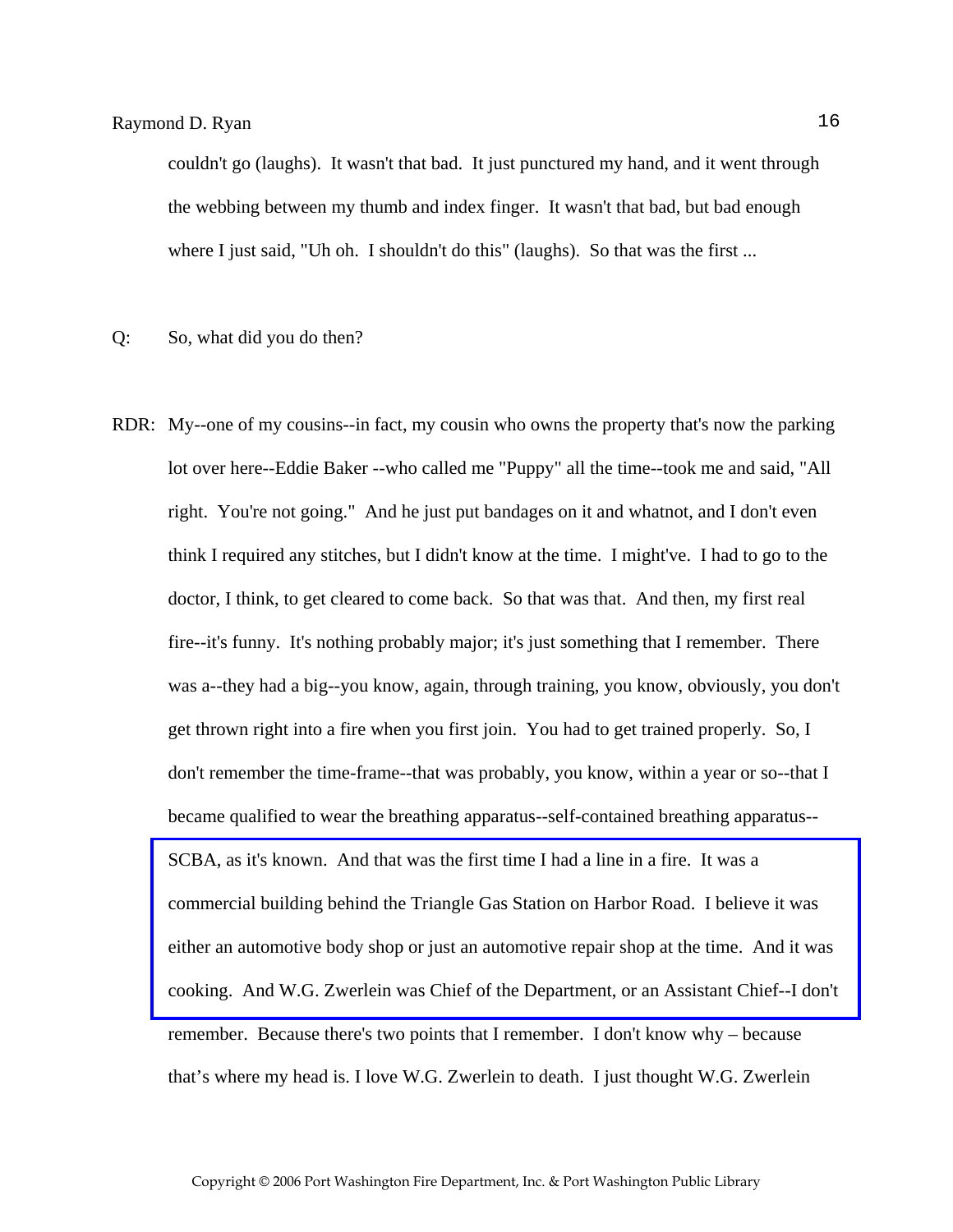was one of the greatest guys in the world. He is one of the most knowledgeable firefighters I've ever met. And he ...

Q: Who--wait ...

RDR: W.G. Zwerlein. Bill Zwerlein Jr. It's not W.C.

Q: W.G. Oh, okay.

RDR: Yeah. That's Peter Zwerlein's brother.

Q: Right. Okay.

RDR: And the thing I love best about him, he's no nonsense. And clearly, I can hear him screaming on the radio (laughs)--not screaming, because he never screamed or panicked. But his emphasis with annoyance (laughs) on the radio. One of the other engines that was arriving on the scene, hewasn't happy with the way they were positioning themselves (laughs). And, I don't know why, but that just stuck out. ButI ended up being on the first engine. I believe I was on the first engine. Whichever, I ended up being on the line. And of all people who helped me out and took me into my first fire--and I didn't realize this till going through this project, I remembered. This happens to be the same picture of the fire. I happen to have the picture. Oh, and so I also have it written on the back. It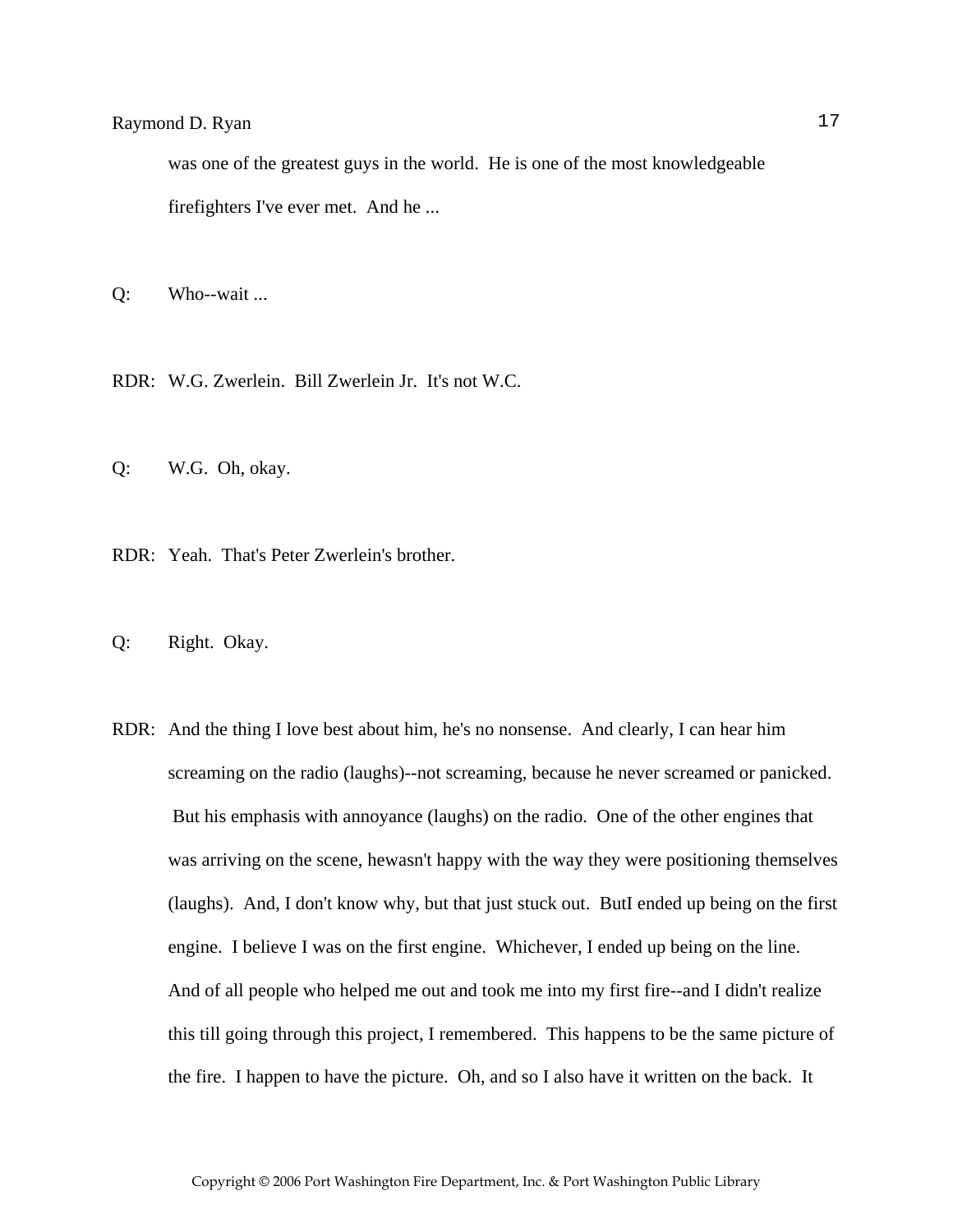was an auto body shop. Peter Zwerlein was the one who brought me in--and it was just prior to Peter being elected Chief. And it was a great experience--a great learning experience, and a prideful one. I, for one, felt that I did a good job, and he, in fact, commented as such, so--and you always remember those things. You know, you're a young kid-- [showing photo of him at the time] skinny, God, I was skinny. Okay, that was--yeah, even, so I said what rig I came on. I came on rig 8511 from our main house here on South Washington Street. It was a Thursday night about6:20 p.m. It showed the date, yeah.

- Q: You don't remember the year.
- RDR: No. I'm gathering that since I joined in April of '82, and judging by the equipment (laughs), I would say it was about '83 or '84.
- Q: What other fires stand out in your mind?
- RDR: [Stand out? Well, obviously 165 Main Street, where Bobby Dayton got killed.](http://www.pwfdhistory.com/trans/ryanr_trans/pnews881201_pz.pdf) I happened to take an injury that day myself. And, as sad as I was--I happened to be pretty close with Bobby. I was at their wedding--him and his ex-wife Pam--his--oh, God forgive me--his widow, Pam. You know, Bobby was also on the racing team, which I was a member of. We were teammates. And that was very, very sad. That was a very heartfelt sorrow. Oh, God! I don't even know how I can describe that to show the

Copyright © 2006 Port Washington Fire Department, Inc. & Port Washington Public Library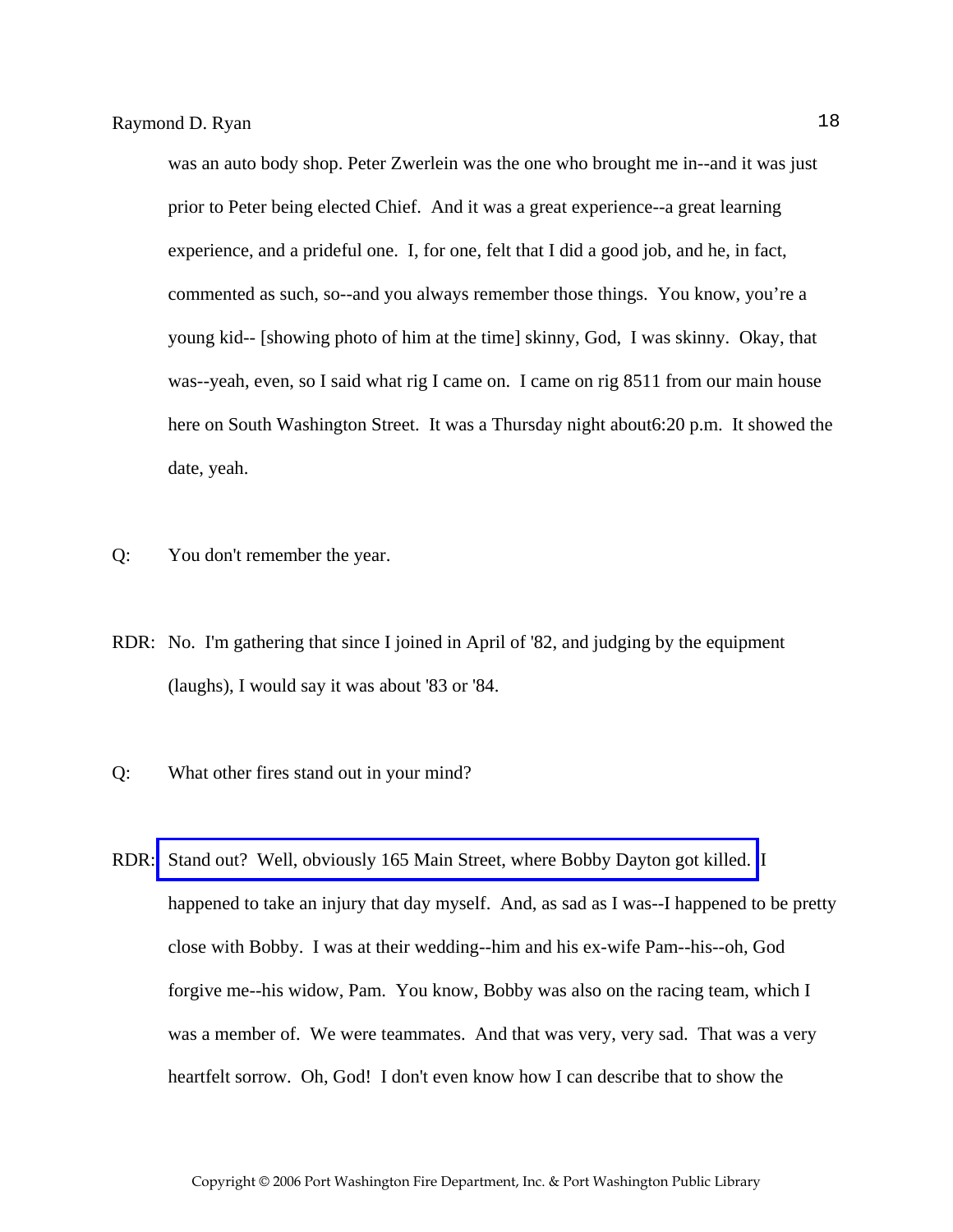emotion that everybody went through around here. It was very rough. But, I had forgotten that there's a lighter side to the story--not a lighter side to the story, but there's a lighter moment, I should say. I was--again, this, I think that was about '85 or '86. I don't know. And, again, I was young, so I was probably maybe twenty at the time—nineteen, twenty years old. So, I was with a bunch of friends who had just got an apartment together. Three of my friends had gotten an apartment together. And you know what it's like for three single young guys. Right? We had gone out carousing for the night, so to speak, and had gotten in late. And I had crashed up there up on the couch. So when the fire had come over--and again, these were--we were all firemen. One of them comes running out and said, "There's a fire!" you know. So, I woke up in a daze. "Where is it? In the kitchen?" (laughs). Before it registered to me that it was just a fire call and we were responding to a fire call, and it was a real fire. So--so then,I woke up and we went to the fire, and it was just--I tell you, it was horrible.

- Q: But wait, you said '85 or '86. The fire when Bobby Dayton died, that was in '88, wasn't it?
- RDR: Was it '88? Okay. I stand corrected.
- Q: Yeah, okay (laughs).
- RDR: All right. I forget.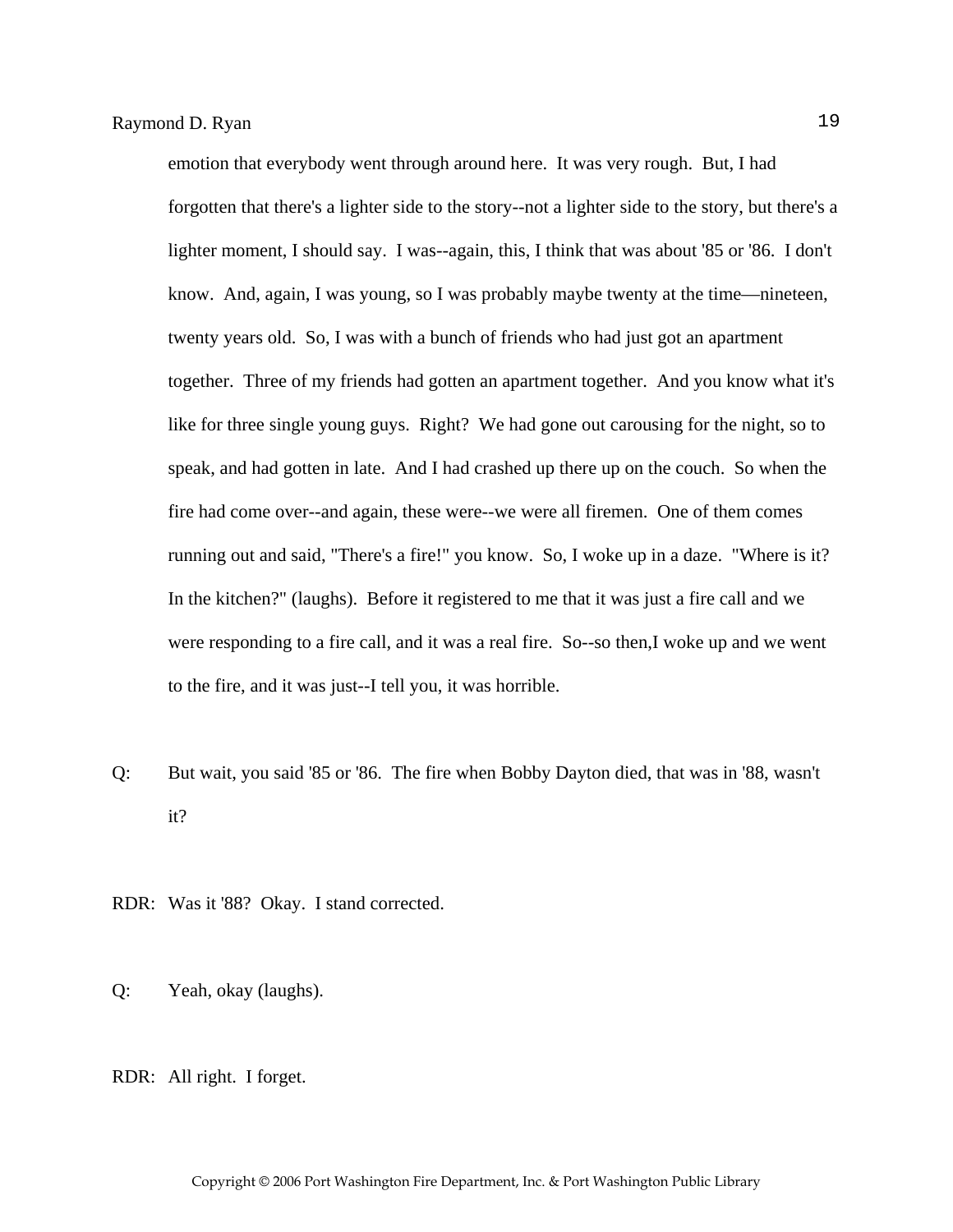- RDR: I don't know. I had done quite a few different tasks that day, and I took a little bit of smoke. It was more that I was just checking for smoke inhalation, you know, and I passed out, I think, at the--they gave me oxygen in the back of the ambulance. I don't know. Possibly from hyperventilation at that point. And they just took me to the hospital. And just for precautionary reasons.
- Q: Did you already know at that point that Bobby had died?
- RDR: You know, it's funny. I don't remember clearly. But I believe that, at the time, we were aware there was a problem definitely. We knew something was going on, and we knew it was bad. I don't know if we knew--well, actually, you know what? I don't think anybody knew. But I will tell you that I did know, because I was in the same hospital where they brought him and told his wife. And the thing that stands out clearly in my head is I'm like--because a lot of us went to the hospital in that fire. There was probably like ten or twelve of us, if I remember correctly. And I was like on the opposite end of the room, and I can clearly hear Pam screaming and wailing, "Don't leave me! Bobby, don't leave me!" And it--that--I get a little chill right now. Sorry. No, that was very emotional, you know. But ...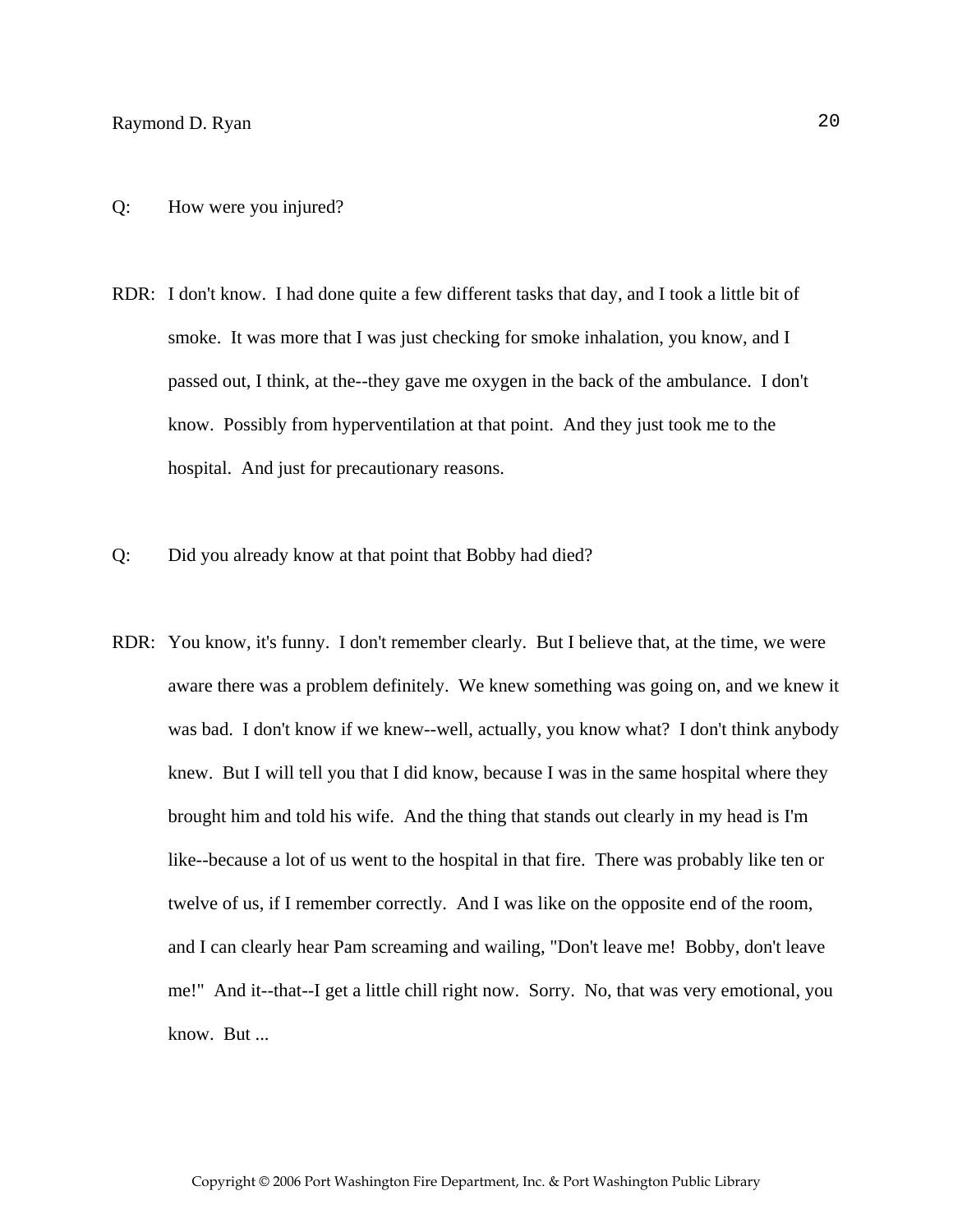- Q: So you say you were the one who told Pam?
- RDR: No. No, no, no, no, no, no. I just happened to be in the room, or within vicinity of hearing her, you know, then with the doctors and she was with him, and, God, that was awful. God.
- Q: So how did you deal with the trauma that you felt?
- RDR: Well, you know, our Department is very progressive. And, you know, our leaders knew at the time *immediately* that stress counselors were required and had them in. And we all went through grief counseling, and the like. And we all pulled together. I mean, it was- you know, it turned out to be, at the time, a major news story. It was broadcast on every network, front page of every paper. So I mean, the focus was really, really here from like all of Long Island. And the fact that he was a city fireman, as well, you know, how they treat a line-of-duty death in the city, it was treated exactly the same out here. It hadn't happened in Port Washington in years. Because it had happened, unfortunately, back in the early days--I would imagine '30s, '40s, '50s, something like that. But not since then. So it--you know, it was just very emotional. I don't know how to describe it. But, you know, we worked all together, you know, with the fire service in general--volunteer or paid, you know, and I--you notice I didn't say "professional," because there's professionals in both volunteers and paid. And they stand together like a family and take care of their own, as much as they can. I don't know how they're getting through 9/11--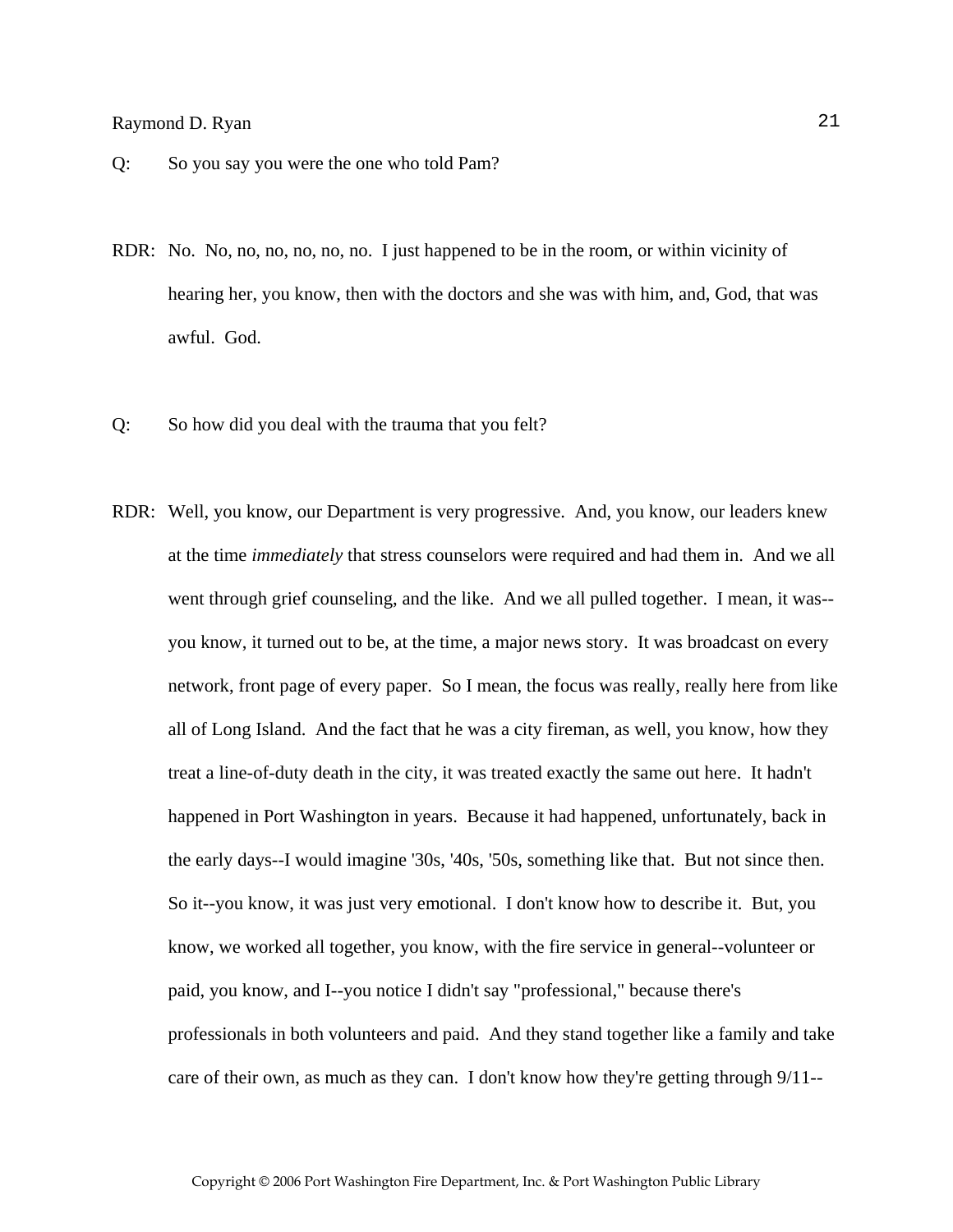the FDNY. They're going to have some very serious problems. But they've got a lot of good people working there that'll help each other out. Just going to be hurting for a while.

Q: And you were involved with the Shore Road Stationery fire?

RDR: Oh, yeah, yeah.

- Q: What can you tell us about that?
- RDR: [It was a gas leak. That was on Shore Road by Manhasset Avenue. I think I was a junior](http://www.pwfdhistory.com/trans/ryanr_trans/pnews_840405_hw.pdf)  officer at the time, of my first time around in office. I think I was an Assistant Engineer. And, basically, what I remember of the fire is I had just recently become qualified as a pump operator and chauffeur of one of the engines, along with Johnny Olszewski-- "Johnny O," as everybody calls him, because the way they spell his name--I could spell it for you, but I don't know how--it's Johnny Olszewski--O-L--I mean, O--yeah, it's O-L-S-Z--oh, forget it. I can't spell it (laughs). "Olzewsky," I call it, because that's how it's spelled. It's like O-L-S-Z-E-W-S-K-I, something like that, but it's pronounced "Olsheski." Anyway, Johnny O and I had gone through pump qualification, and he ended up being the chauffeur and pump operator for that fire on one of my company engines. And that was the first time that I got to see the engine had every single line operating off of every single discharge. And, because what happened was that the gas--there was a gas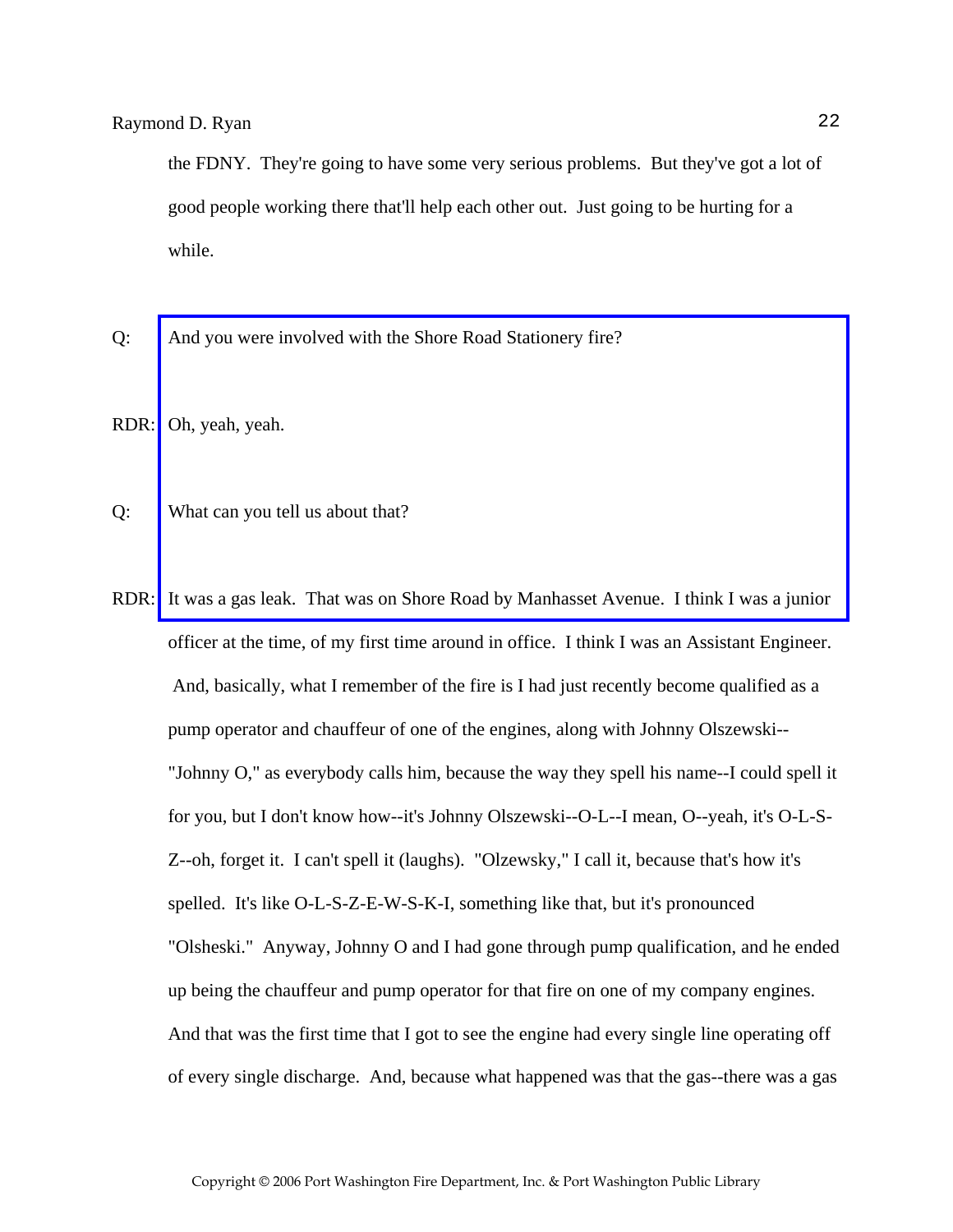leak in the building, and the building ended up exploding and collapsing and--partially, and burning up a storm obviously. It was a major fire. And it was a real pain in the neck fire. I felt we were there for an extended period of time,—but after I had written to you, and then I was talking about it with other people, and they're like, "No, we weren't there that long." But I remember that I ended up coming back the second day, because, I think one of the reasons why it was more than one day was because obviously there was quite a few--I mean, it was a lot of hours that we were there fighting the fire, and then, of course, there's the overhaul, is whatever follows to make sure that it doesn't reignite and whatnot. And so there was quite a few hours of that. And, I think the following day was when the fire marshals must have come, and we were still there, just remaining on the scene to, you know, wet things down to make sure it didn't reignite. So that's probably why I was there again the following day.

- Q: So, you said something about the discharge-- that every line was involved. What do you mean? You mean ever hose line?
- RDR: Yeah, every single discharge of the pumper had a hose line on it that was either feeding a crew on the nozzle or another--well, at that--I think it was all just lines, you know, the same engine probably, it wouldn't be a smart move for the engine that's feeding men on the line to feed another engine or a ladder. You wouldn't want a failure to affect your men. So, you do things--that's why I don't do that.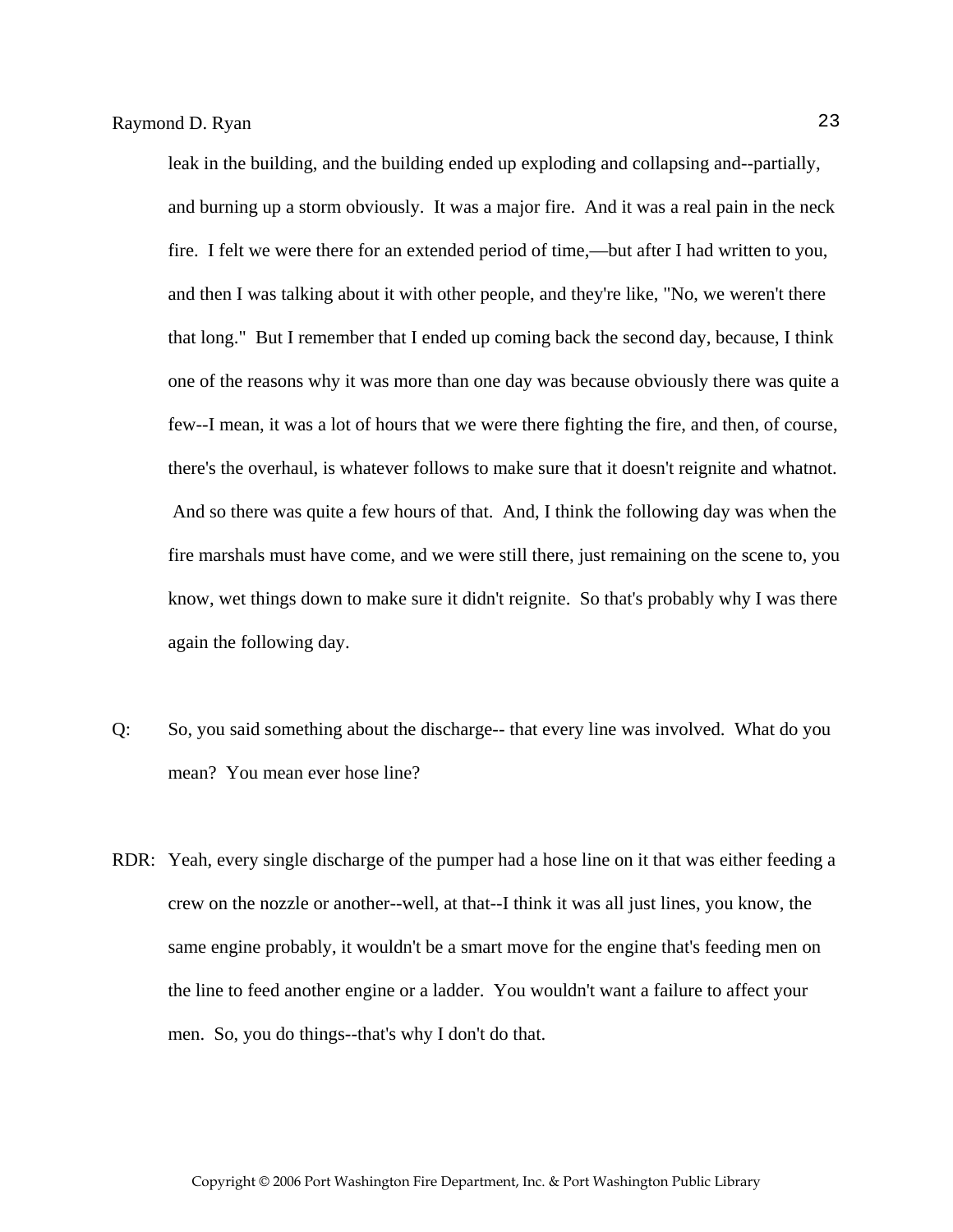- Q: How about some of the other emergencies that you were called to--do any of them stand out in your mind?
- RDR: Yeah, there's so many. Again, I've been a member twenty-two years now, so one night I remember clearly. One. Because I'm in the engine company. And back when I first joined, even though you're trained as a firefighter to do both engine and truck work, and in Port Washington our truck company is also our rescue company, so I always considered that part of truck, but it's actually a separate type of work, I went on a rescue call once, and that's when, again, usually you don't go with the other companies, but I went. And it was down on Orchard Beach Boulevard. And a young man had fallen out of a tree. And the kid--he couldn't have been more than five, six years old at the time- have you ever heard of those Johnny Bench Batter-up? It's a thing for a young kid. What it is is it's a ball tied on a--tethered to a pole--a steel rod that you mount in concrete. And the kid bounced the ball, it swings around, and you bat the ball. The kid fell out of the tree onto the steel rod and impaled his groin, and it came out his stomach. And we took the Jjaws of Life, as most people call it--it's called the Hurst tool--the cutters--and we had to cut the steel rod. And, oh, man, when that--because when you cut steel like that, those hydraulic jaws cut and they slowly press into it, and then at the last moment, it snaps because it's solid steel. And when it snapped, whoo-hoo, that kid screamed. You know, he didn't feel it at that point. It had gone in and out. And then he was transported with the full-length steel to the hospital. Lucky for him, it missed everything. The kid suffered nothing more than a puncture wound coming in and a puncture wound going out.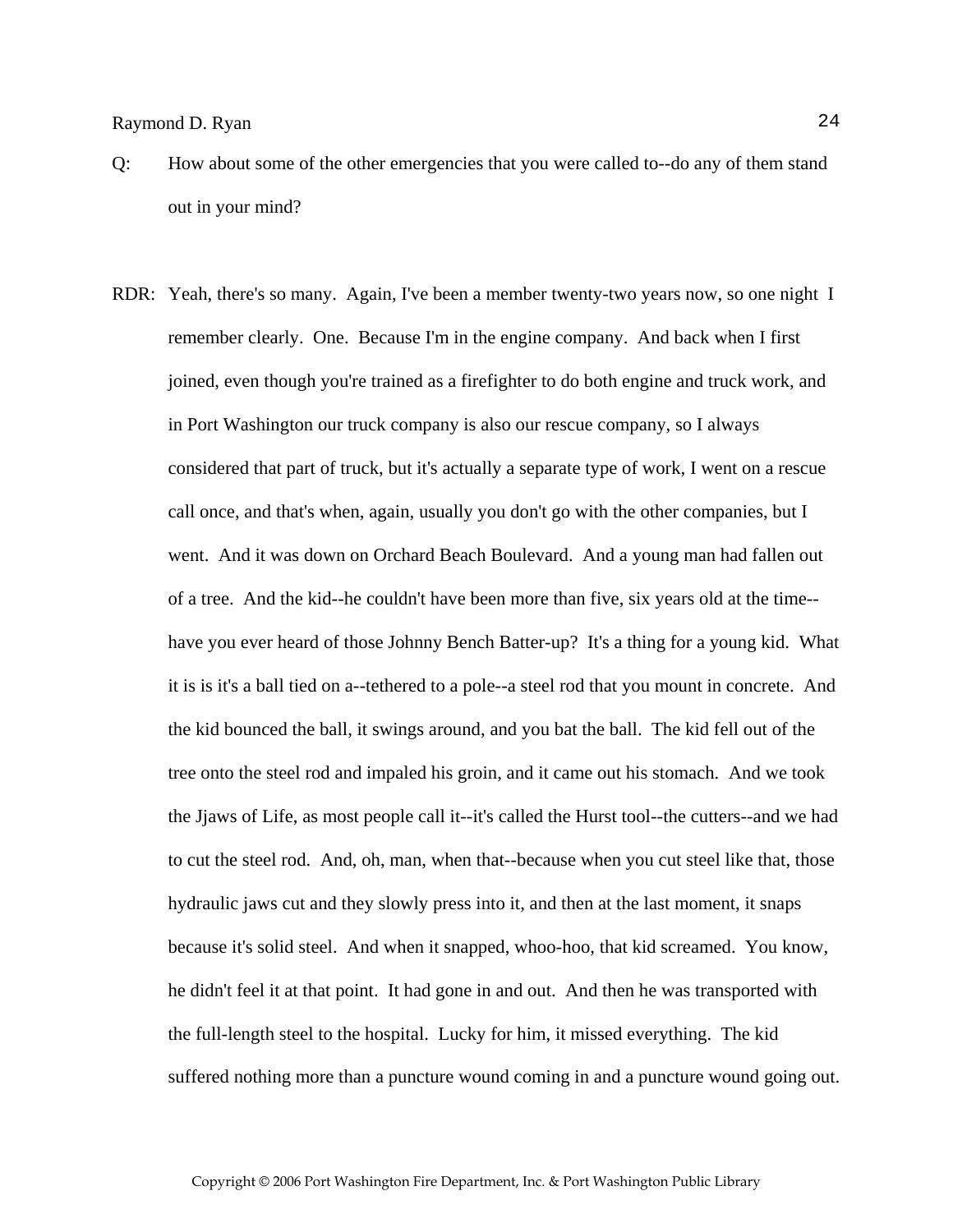I'm sure it was minor cuts on the inside. I come to fine out, when we go to the deli right around the corner from the firehouse all the time, that the kid working around the counter is that same kid--Steve Ducass. So--and I always tell that story, and I tell everybody. I say, "You know this kid?" to all his friends, you know. But, nice guy. Oh, boy! What else. Where are we?

- Q: How was it--how is it that sometimes you were elected to the Engineer's post and sometimes you were appointed? Isn't there a consistent ...
- RDR: Yes, you're always elected every January. What happens is that some people quit in the middle of the term, resign. And that's how--and when somebody resigns, everybody moves forward up, and the bottom slot gets filled. And, technically, even if you move up, that's an appointment. So, that's probably where, in those offices that I held through appointment, were. Looking back, I got in the company in '82, and I went into the junior officer spot a couple years later. I went in rather quickly. And I stayed ever since, you know. And, except when I stepped--I stepped out at one point not to seek reelection one year, and I mentioned that John O'Reilly stepped in at that point, in that position. He went on to become Chief through staying in those successive positions. Can you imagine, if I'd stayed in, I'd have finished my Chief already (laughs).

#### Q: What made you step out?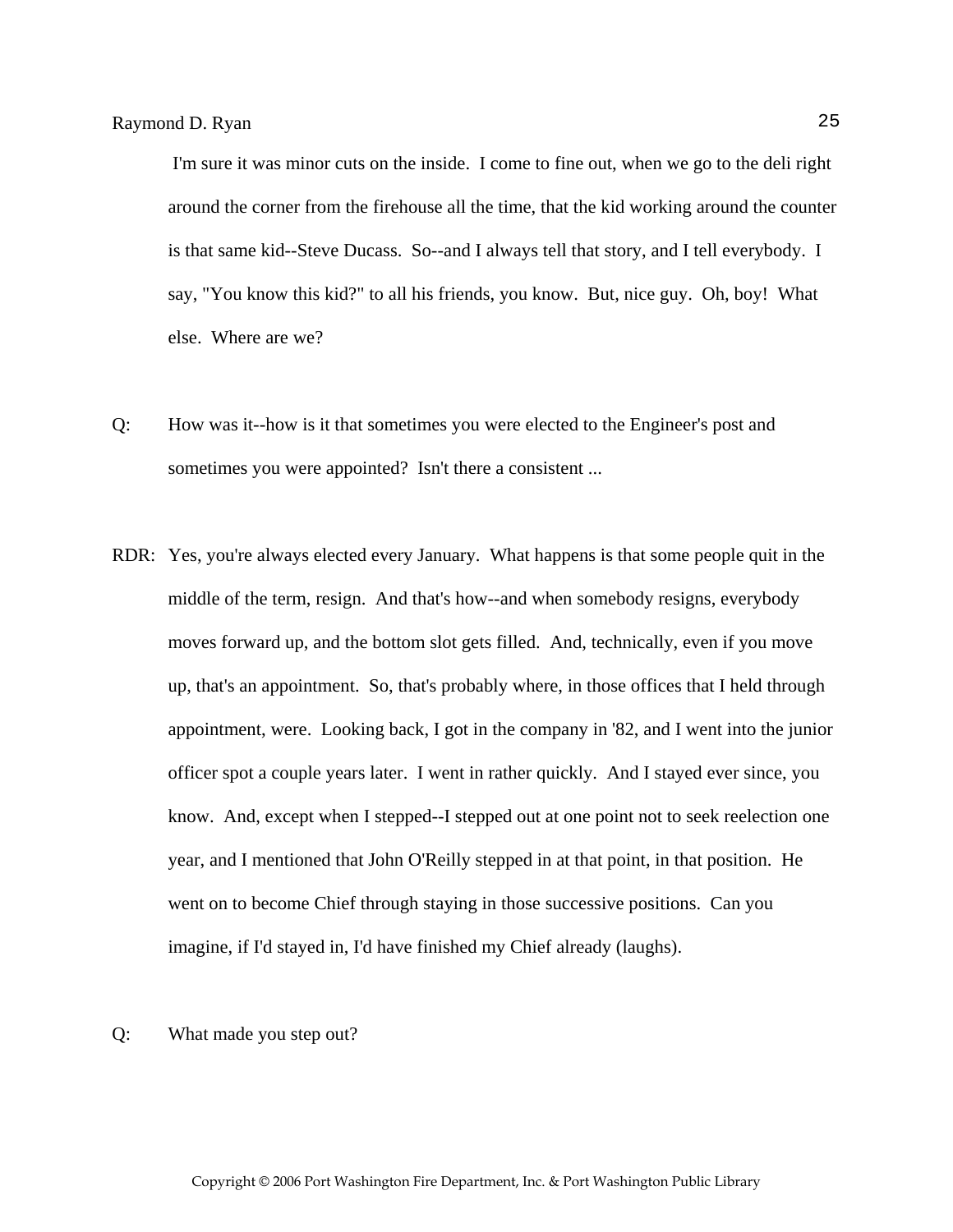- RDR: Burn-out. You know, I was a young guy back then. Young and, you know, just needed a break. And more--and, you know, I see now, in my twenty-two years, it's self-inflicted, most of it. You know, even at the time, if I probably, complained about anything, it was probably directed at everybody else but myself. Most of it was self-inflicted. Actually, it always is, you know. I choose to do so much because I enjoy it, and then I get frustrated if I can't get something done because I've taken on too much. Cut that out. Don't let anyone hear that part, because they're all going to go, "Yeah, that's right" (laughs).
- Q: How do you prepare for being an officer?
- RDR: Okay. Well, once you get elected to officer, there are certain schools that you should take. Officers' training at the Nassau County Fire Service Academy, Incident Command. Incident Commander is--well, actually, that came out later on, because Incident Command is a system used on an emergency--I was going to say fire ground, but on an emergency scene that allows continuity and fluid information to flow through the Incident Commander, regardless of who is in that position as Incident Commander.
- Q: So, in other words, if you find yourself the top-ranking officer at a fire scene, Incident Command is what tells you what to do?
- RDR: You will become the Incident Commander and run the operation. I could be a Lieutenant, as I am now again, and arrive on a scene and be the first officer there, and I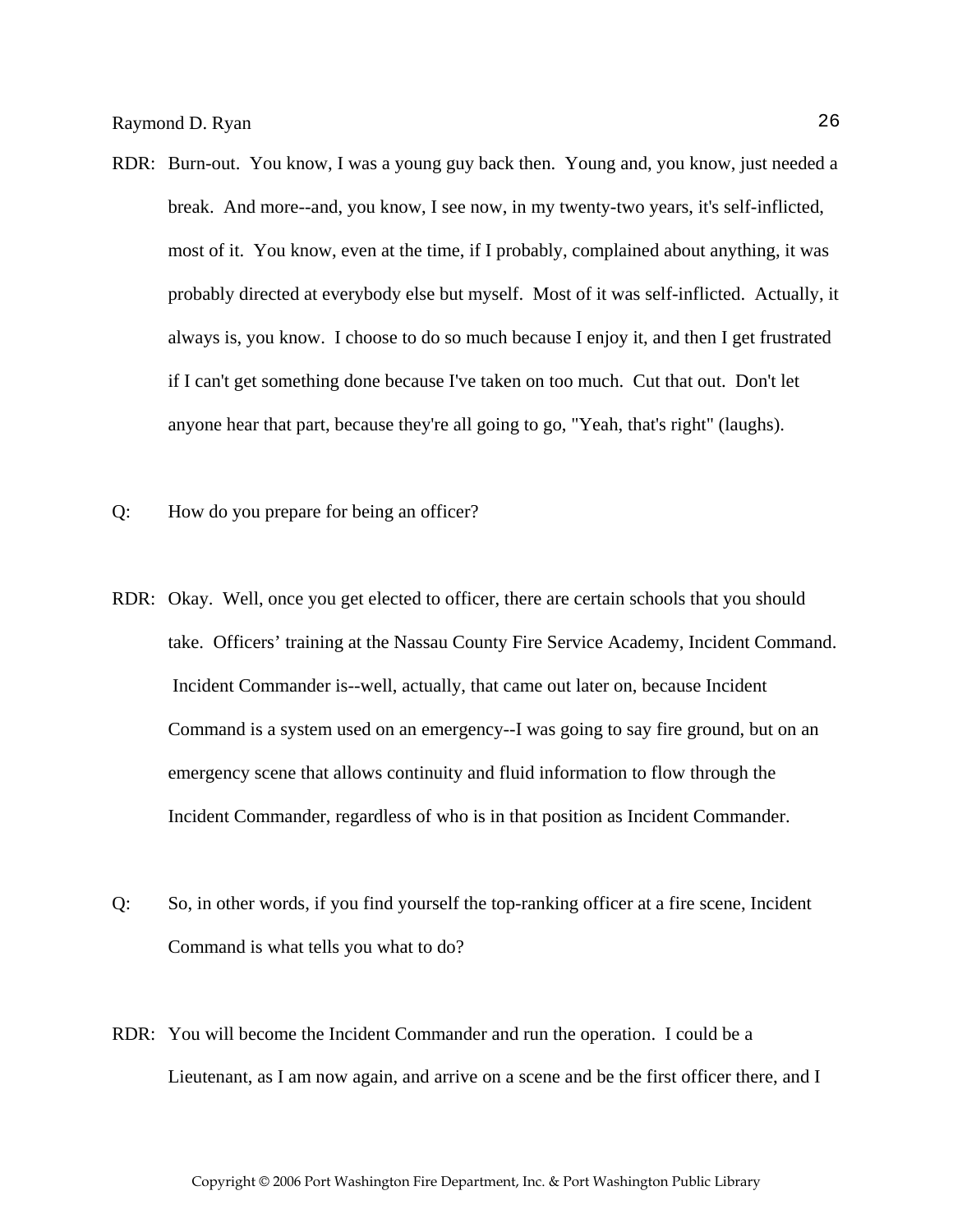could assume the Incident Commander's role, and technically, when a higher-ranking officer shows up, obviously, I would relegate--excuse me, I would give them the contro. And I could. But in Incident Command, you don't necessarily have to. If, for whatever reason, it may not be feasible to do so immediately, depending on the situation. That's pretty much why that situation would occur, obviously, if it's, you know, well, in a perfect world, the higher ranking officer would assume the commanding officer's role- the Incident Commander, Captain on up to the Chief. But there are circumstances where I could be so heavily involved in the decision-making that I've already made up until that point that when a higher ranking officer comes that it would not be feasible for him to take over and he could end up doing other things and I could still end up staying as the Incident Commander.

- Q: Do you remember a case where that happened?
- RDR: Not really. Because, truthfully, when we have circumstances here, if I was the Incident Commander and another, higher ranking officer had showed up, it does come to the point where you can turn over command, and you will. So I wouldn't remember, because I've been in command-up calls on a lot of occasions, and, but they're regular, routine calls. They're not fires--working fires. You know, I'm trying to think. Again, you know, again, what most recently is coming to mind, because Incident Command really wasn't used back then. It was the highest ranking officer and that's it, and then, you immediately had to turn it over. No, I can't think of any specific circumstances.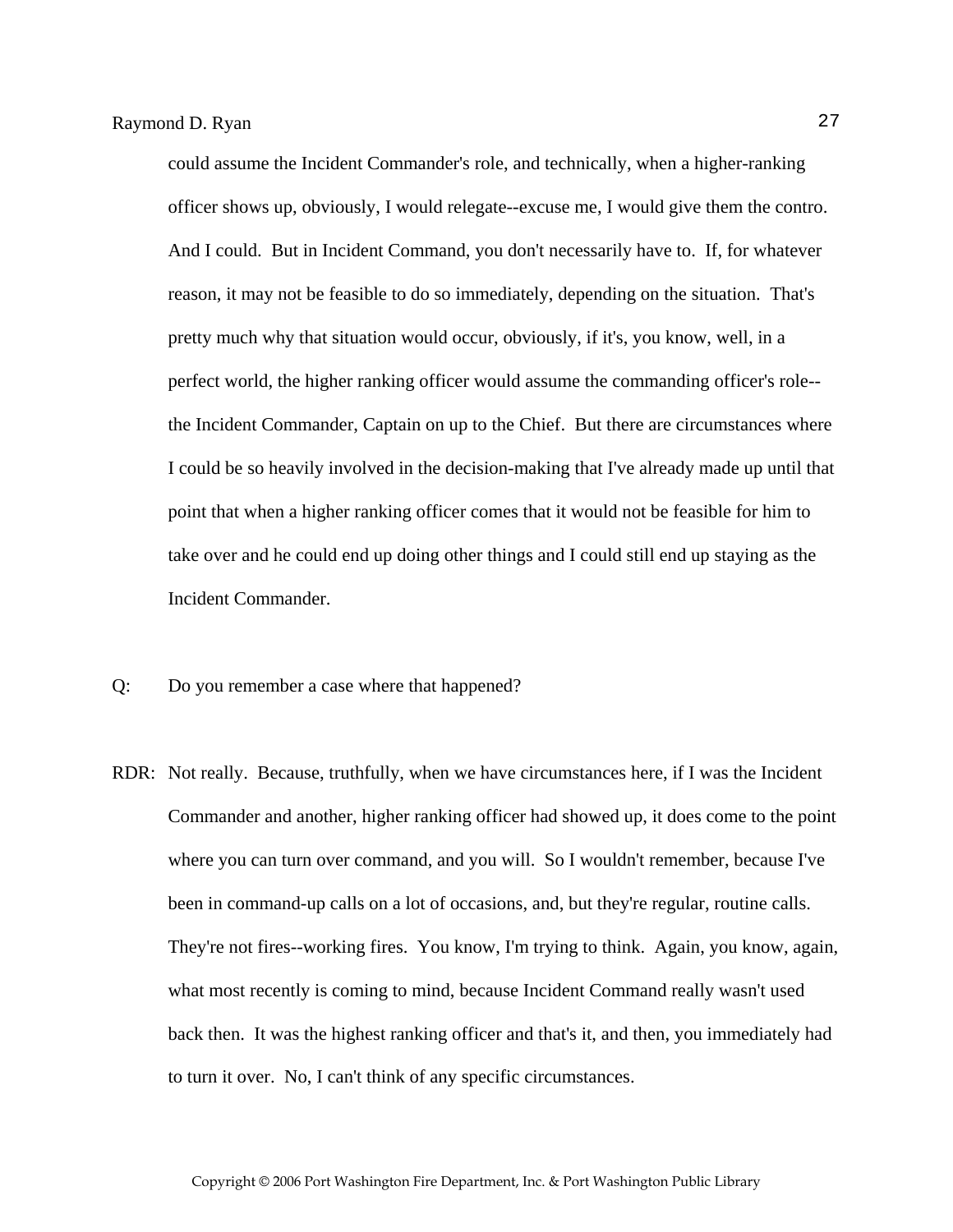Q: What are some of the major challenges that you faced as an officer?

RDR: Well, the first time around, as a young guy when you get elected to office, you're a young guy. You have a lot of older members who have more experience than you. And that's just--let's face it, in the volunteer fire service, elections are popularity contests more than anything else, you know. But I also felt it an obligation and a duty to become as besttrained as possible if I'm going to be in that role. Not to mention the liability factors as an officer. God forbid anything happens. And, again, getting older and going, through more experience, you realize these things especially when, like we mentioned when we spoke about the incident where Bobby Dayton had gotten killed. Again, we--the Port Washington Fire Department's always been very progressive and aggressive in firefighting. And we do very well. We were very fortunate that we had--we didn't have the best documentation at the time of certain things, but, you know, we've improved on anything--any recommendations that have been made by OSHA, and we follow it very well. Today in this day and age: training. Training, training, training. Training is, you know, you can't train enough. Every situation is different, and everything is different, and there's always something to learn. I'm learning every day still. I'm in another class now at the Academy.

#### Q: What? What class?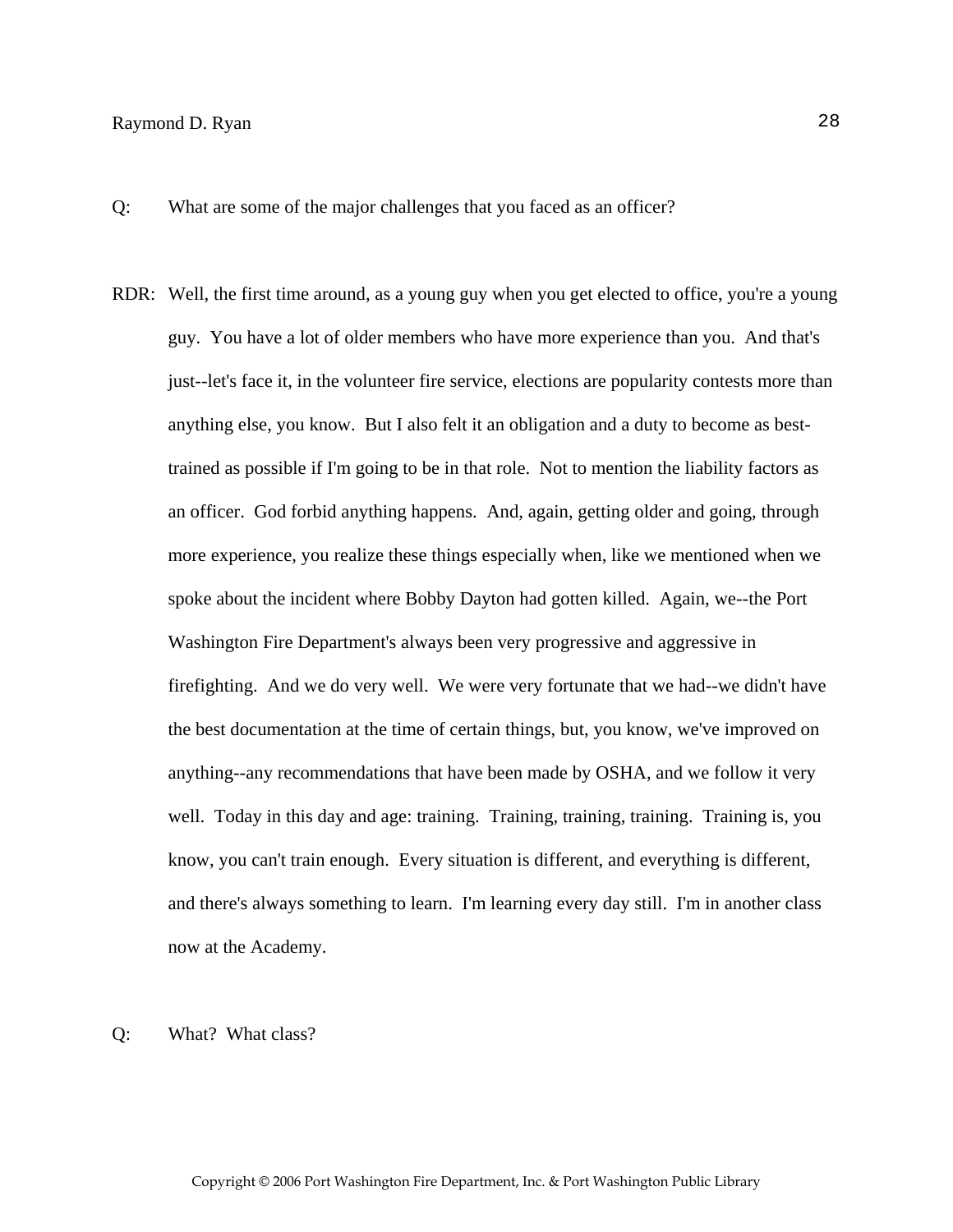RDR: Strategy and Tactics. And I don't remember if I have taken it in the past. I may have; I've taken so many classes. But, it's been quite a few years. If anything, it's been over ten, fifteen years since I've taken it. HAZMAT [Hazardous Materials] classes. You know, hazardous materials. I mean, that's, today's day and age, more than ever, dealing with terrorism and whatnot. So, the point is is basically you--I don't even remember. It's just you take—you've got to keep on learning and you've got to keep on training, and, as an officer, the challenges I have today is doing the best you can with--as a volunteer, now speaking--with the time that you have with these people. The hardest part that I felt when I became Captain--that's probably the best reference that I can use--back in '93, was--in my company particularly, and each of the volunteer companies have administrative duties and they have their firefighting duties. Most of the other companies have company Presidents and Vice Presidents. My company does not. The Captain is the chairman of the meetings, the Chairman of the Board, so to speak, with the Board of Trustees running the financial aspects of the company, but nonetheless, ultimately, it's going to fall on the Captain of the company, the responsibilities. So, to find the time to do it and do it well is probably the biggest challenge. You know, I don't want to do a job and not do it well. And sometimes I have to make sacrifices. And, again, that first time around, when I was going through the ranks, I was, again, a young kid and getting older, and I committed my life and soul pretty much to the place, so to speak. And I was there all the time, and I went to every school, every fire I possibly could, and then, when I got up to Lieutenant, you know, I'd been going out with the same girl for a while, and then I got engaged. And roughly around in '92, I got married. And in '92, I was a Lieutenant,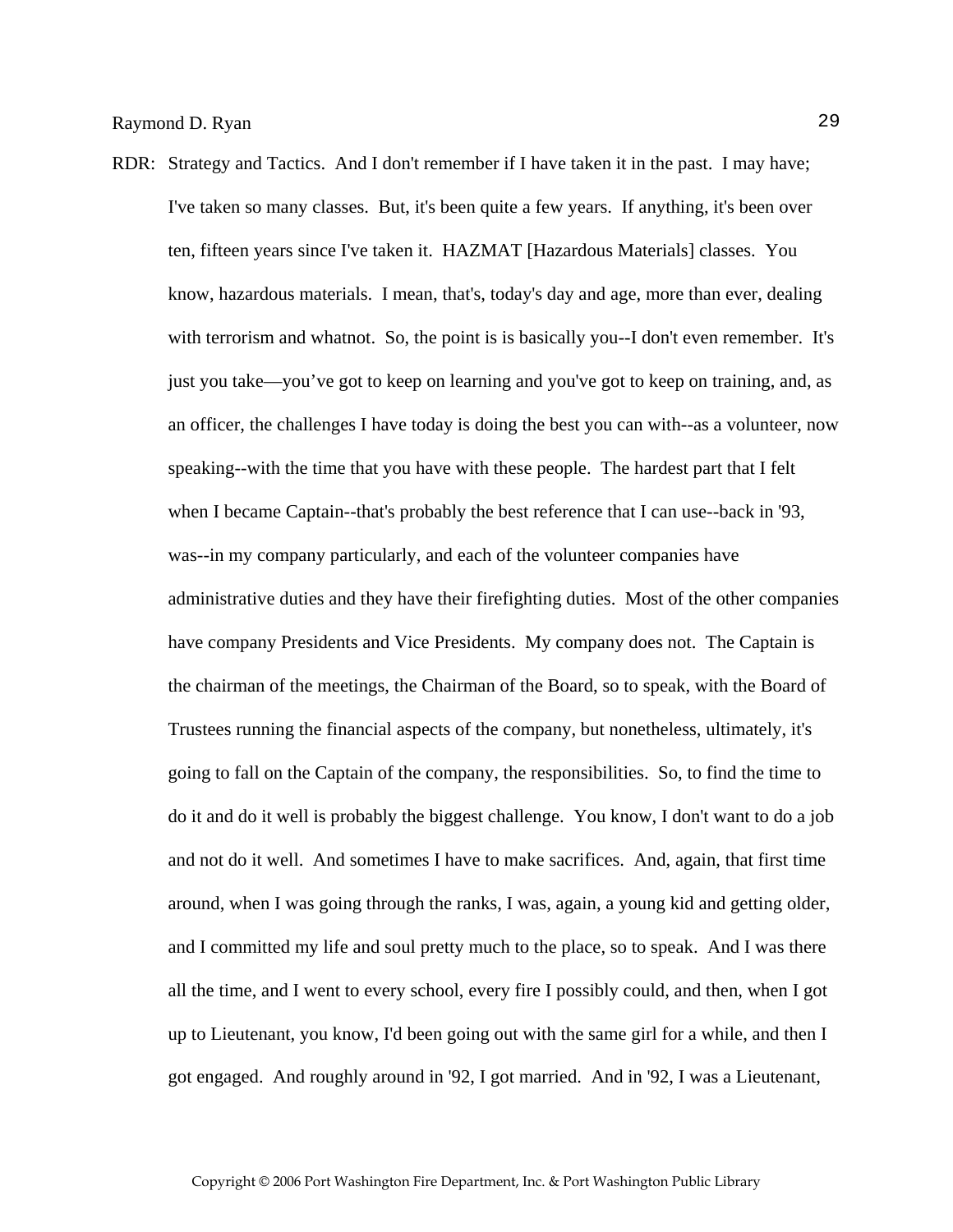and now I had to change my time around a little bit. Priorities were different. And when I became Captain, again, being Captain's very different from being a Lieutenant. And when you're First Lieutenant and Second Lieutenant, you have different duties, but you're still both Lieutenants. When you're Captain, you're responsible for it all. Chief Engineer is probably the other very--extremely responsible position, you know. The Chief Engineer and the Captain have to work together and keep each other abreast of everything that's going on in the company, because the Chief Engineer is, again, fleet maintenance and equipment--everything with equipment. And he's always with the younger guys and training young guys and any issues they may have with their equipment. And the Captain is the one, he goes to go to the Board of Trustees for any type of purchases and whatnot. So, anyway, the--so that's probably the biggest challenge, finding the time. And especially today's day and age, you know. Because, back then, if you worked in town and whatnot--I'm talking like the '80s into the early '90s--anybody who was a volunteer fireman, if they worked locally, if there was a fire, most employers let the employees go. You ran through there, you know, the '80s' boom, and then, the '90s, and now we're in the 2000s, you know. You have to work more for less. And employers do not let their employees go to fires around here very often. And that, again, leads to less manpower. Older members are dying and, you know, getting too old. That's less manpower. And, the younger guys, they go to college. So you make do with what you can. But it's, you know, that's affected island-wide, and that's just the nature of the volunteer fire service. Some people argue that that's the reason now that it's time to consider going paid.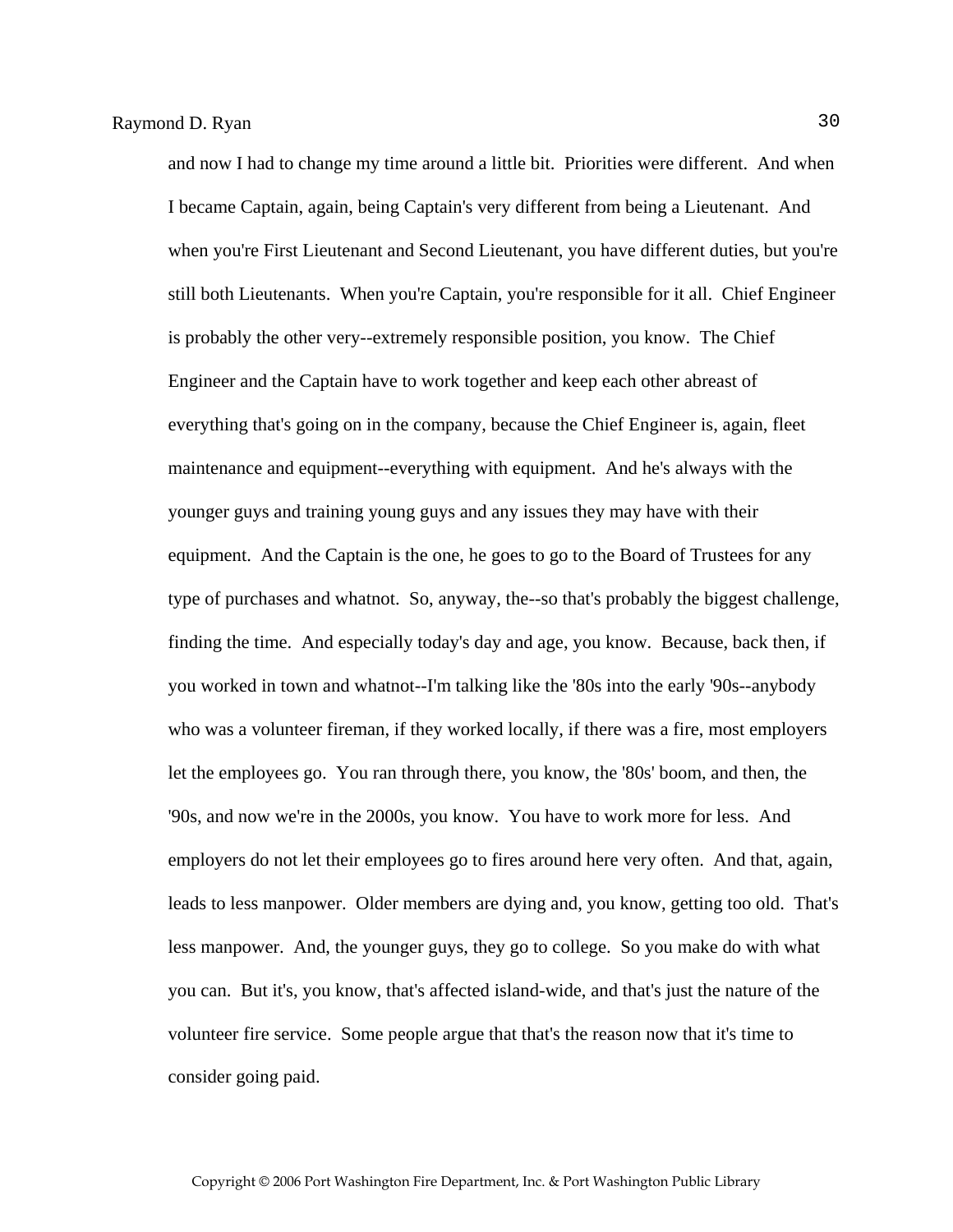- RDR: Well -- that's a very hard question. Because, again, my history with the Fire Department itself and my love for my company and the Fire Department, you know, and all the guys and everything--there's ways to go about it, you know. To out-and-out and go paid on Long Island, or even in just Nassau County, would be cost prohibitive for salaried personnel as well as equipment. Is there ... [END OF TAPE ONE, SIDE A; BEGIN  $SIDE B]$ ...
- Q: ... in the Fire Department.
- RDR: In the fire service, in general.
- Q: Yeah.
- RDR: As I said, is there an excessive amount? I said I think so, to a certain extent in certain locations. There's room for improvement. Personally, I think my department has done quite a bit to--and specifically my company. Protection Engine Company is probably the most fiscally responsible companies around. And my department is probably the most fiscally responsible in Long Island, if you ask me. We're all taxpayers ourselves, and we care about our taxpayers and our community. And it's very important to us to do the best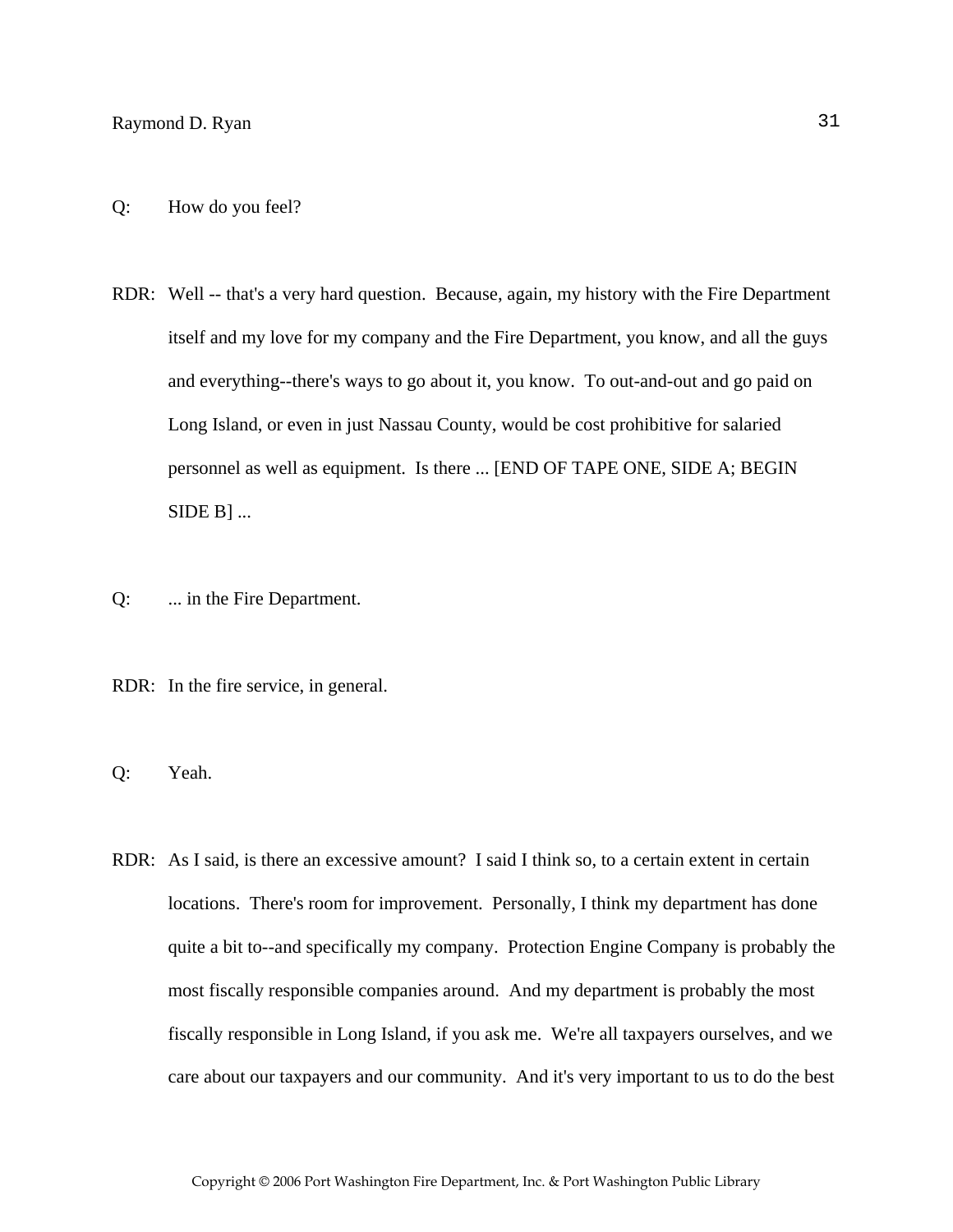we can. Now, we have internal controls. We have, procedures which we're looking to change, to make improvements. And--but there's a lot more factors than the public understands. ISO ratings--insurance service organization ratings. You know, if we cut down on some of the equipment, the ISO rating for the community goes higher; thereby their taxes go up on that alone for fire protection. And--but there's other ways to save money. And, unfortunately, the equipment is very, very costly. Me, personally, I think the fire service industry knows they can--that the taxpayers are paying and don't care and have the market cornered, almost like a monopoly. Because \$450 for a helmet, that's unbelievable. You know, it's a lot of money. But the technology that goes into them nowadays, I can understand it. Material costs money, you know; who am I to say that that material doesn't really cost that much. I don't know how much of a profit they're making. But, do we shop around? Yeah, we do. But you still want to provide your people with the best protection as possible, you know. So, we are looking to save money, and we have. We've cut down on the amount of equipment, you know. What else? We've cut down on purchasing separately. We do consolidated purchasing.

- Q: Excuse me. When, you say you cut down on the amount of equipment, like what have you cut down on?
- RDR: Well, specifically, the other engine company--Flower Hill Hose Company-- used to have three fire engines. They're now--they have two now; they no longer have three. So, they cut down on one engine, which, and one engine today is \$450,000, give or take, you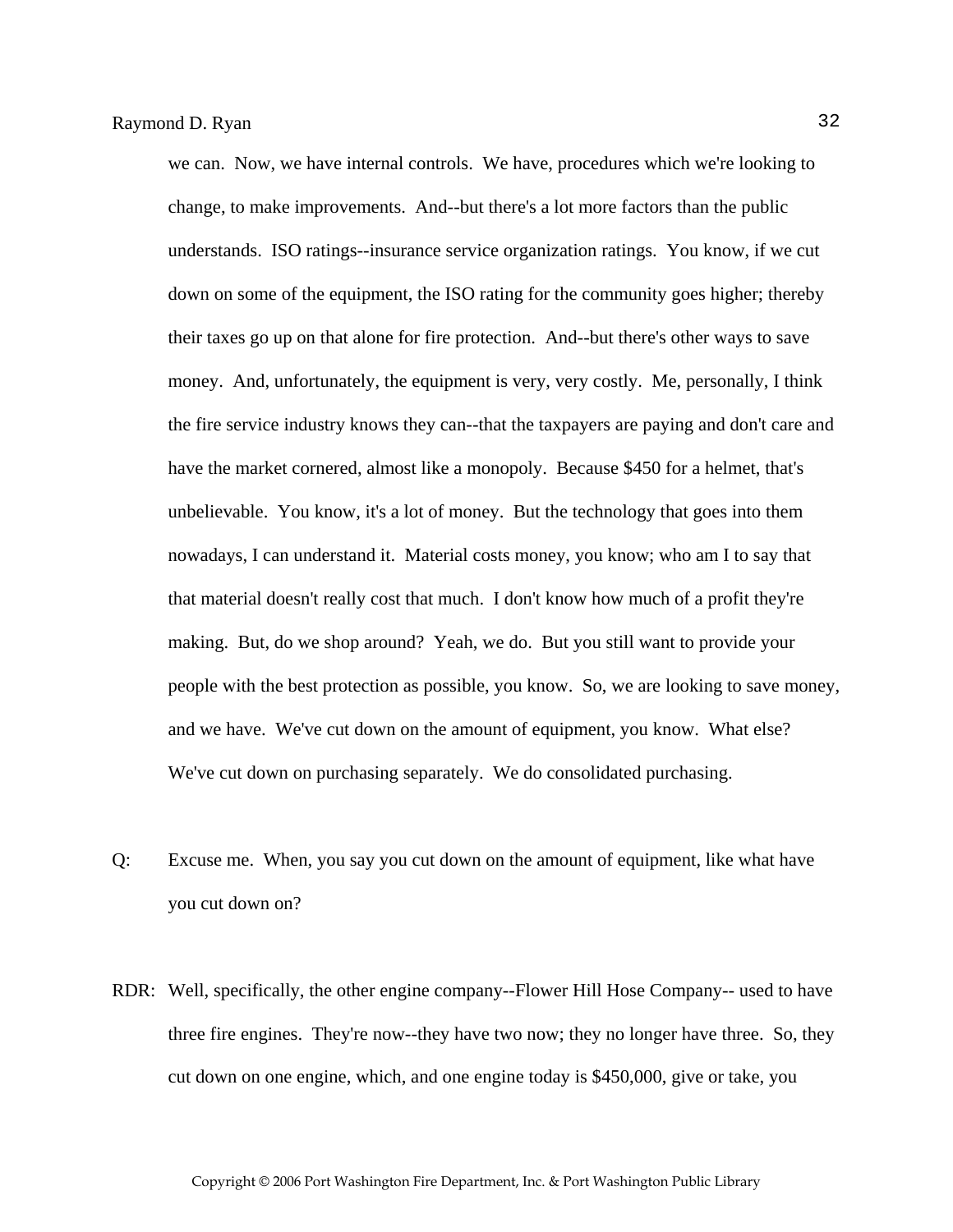know. And--but again, our department here is very responsible. We have a guide--at least my company does, and I'm pretty sure that the entire Department is the same--of a twenty-year replacement plan, you know, give or take. There are extenuating circumstances where a piece of apparatus would get replaced earlier. I know we just replaced one of my engines this past year, that was just about over the fifteen-year mark- it was between fifteen and twenty. I don't remember exactly the age. And the reason being is because that one had a large amount of problems, and it was supposed to be the lemon, you know. But I won't even get into that, you know, from back there in the '90s when it was built. 1990, I think it was. And so that makes it fifteen years old now. But anyway, you know, so that's--that, plus, again, like I said, you know, something as small as a helmet is like \$450, you know. And you've got--you have to outfit every person in the--you know, because of OSHA standards, NFPA standards, they have to have equipment that's theirs, you know. So, we have roughly seventy-five members at Protection Engine Company alone. And so that can get costly. Not that we give our sixty-, seventy-year members their own personal helmet, because they're not really going to fires anymore. But anyway, there are ways that we're looking to save money, you know, and that's why, like I said, I applaud my Board of Trustees and the Department directors and all the company directors for trying, and they are still trying and we're still looking for ways to save money, you know. And we're going to get there. We're going to get there.

Q: Tell me about the time demands. How have you fitted your volunteer firefighting work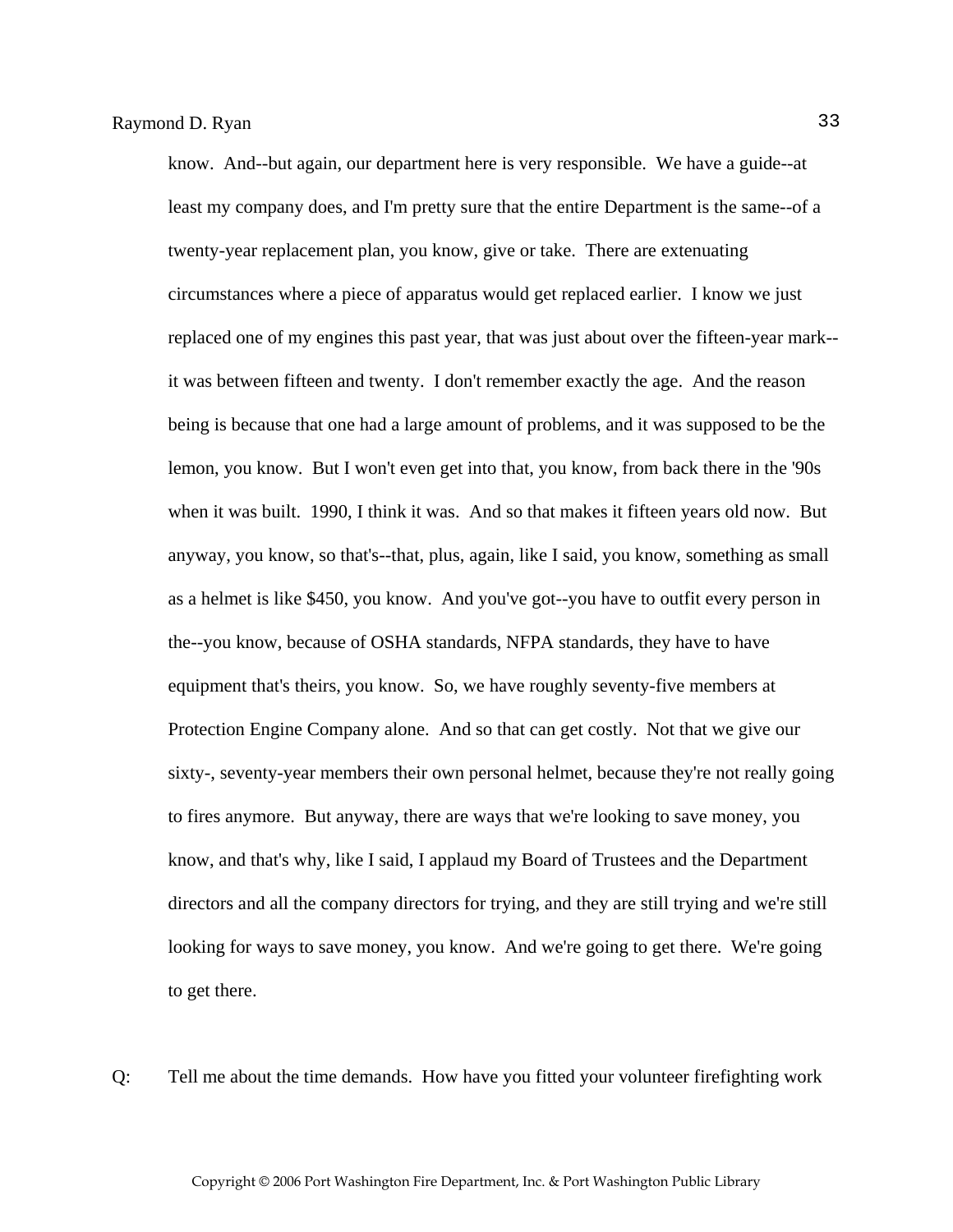with your paid jobs over the years? How has that worked out?

RDR: Well, right now, I'm a little upset that I can't commit as much time to my company, because my hours changed at work with my new assignment. And today, in this day and age, every new home that's built is built with automatic fire alarms and automatic carbon monoxide alarms, which, when are activated, transmit to the Fire Department, and we have to respond. So, as a Department, our response--we're running to roughly 2300 runs a year, which, we're one of the busiest, if not the busiest, all-volunteer Fire Department in Nassau County. And you want to be able to make sure that you provide that level of service to your community by having it full staffed and the appropriate equipment responding to every alarm. And that means a lot to me, that my company, specifically, gets their vehicles out. So, I try to make what I can. And when--most of the calls happen to be during the daytime hours. My old assignment, prior to December of 2004, I would work shift work and I would be off during the day and work evenings a lot. So I made a lot of calls. And now, with my new hours, God! It's killing me (laughs). I hate them. It's right in the middle of the day. I've got to be in at eleven, and that means I'm leaving by ten. I wake up at nine, so I have no time to do anything. And I don't get off until like eight o'clock at night, and I'm missing everything, so it's killing me (laughs). All because of want--the desire to be there. But, I'm making my calls, you know. I make them after- before and after, on the weekends, you know, and I can still make the requirements. Because the requirements are not that difficult to attain. Not that we have people that are on the cuff. In fact, my company happened to have a member just this year who didn't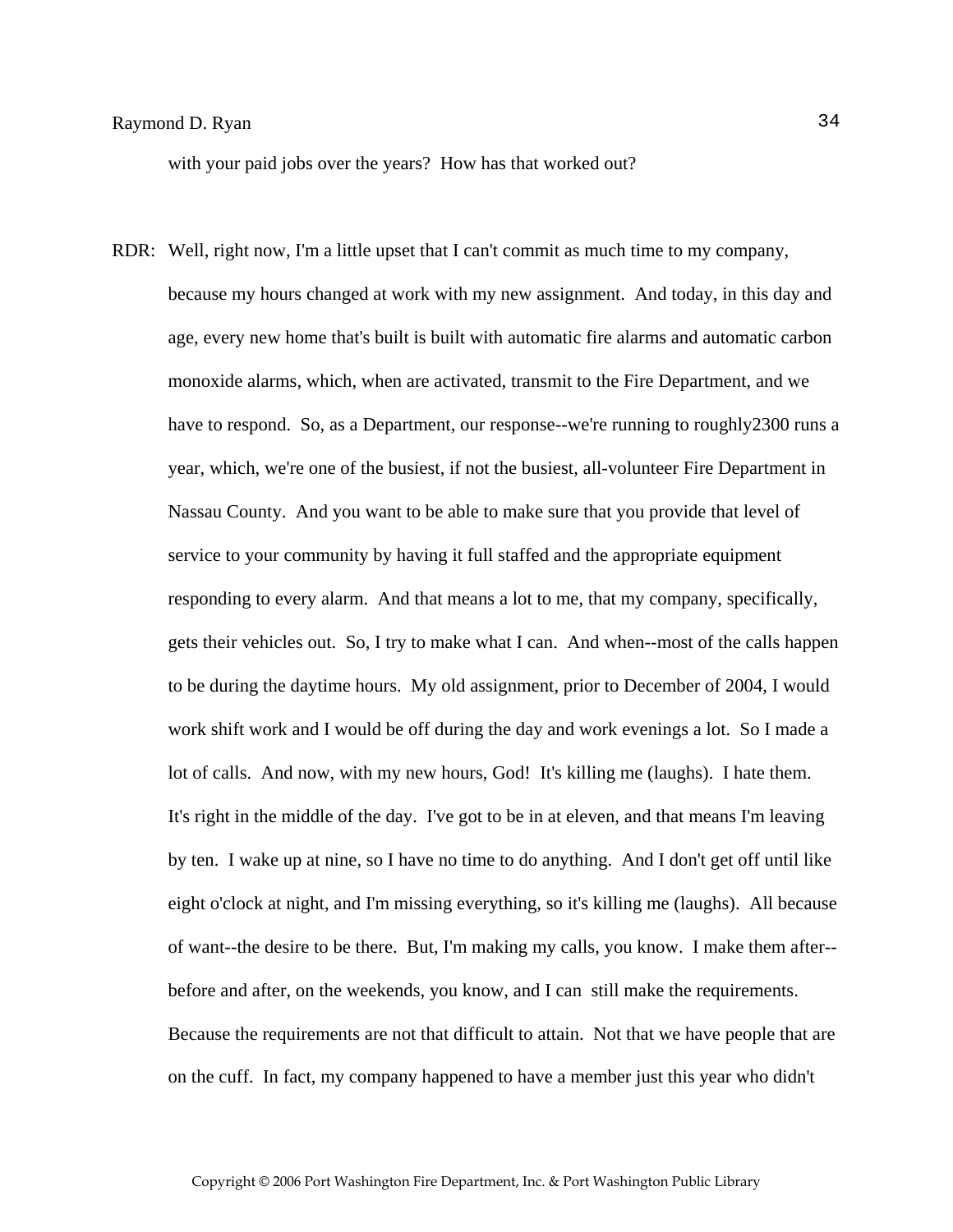meet his requirements and was dismissed, unfortunately

- Q: What do you mean, on the cuff?
- RDR: On the "cusp," I should say. He was on the cusp of making his point requirements. And, unfortunately, this one member failed to make his requirements, and he was dismissed.
- Q: So does a member who fails to make his requirements in one period of time get a second chance?
- RDR: He's asking for that (laughs). I love him dearly. I wish he could. He could re-join. But would he get--back in the day--I keep referring to that. What I mean, is in the past, when you had an abundance of men and a waiting list to join the company, if you couldn't cut the mustard, as they say, and you didn't make your point requirements and you tried to rejoin, they wouldn't let you back in because you weren't a, quote-unquote, "good enough" member. Nowadays, because of the time constraints, it's so difficult that by the same bylaw, which is still there, that you must make x amount of points, if you don't make it, you're dismissed. If he put his application in and attempted to re-join, he more than like will be elected back to membership, you know.
- Q: Like what period of time?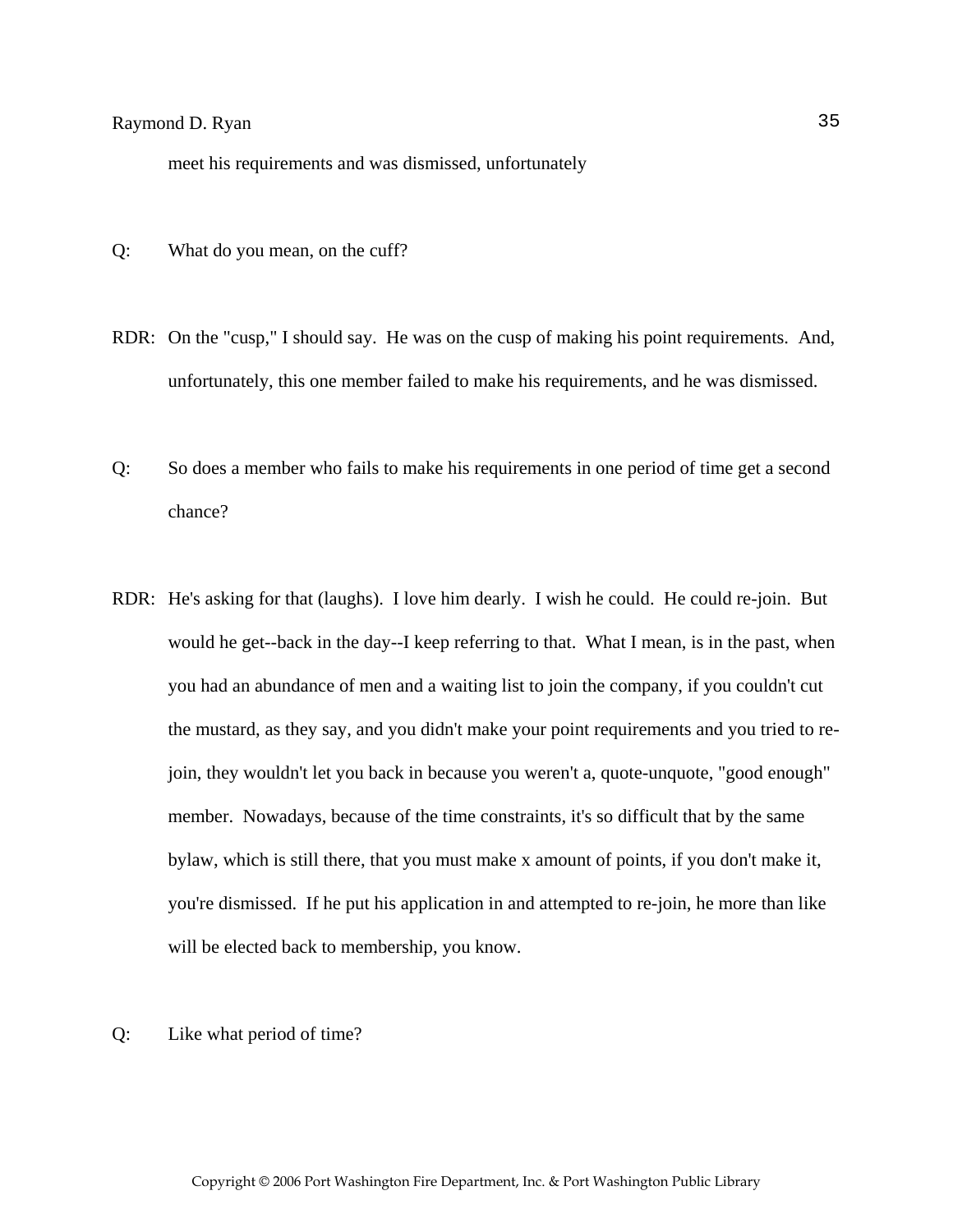Raymond D. Ryan 36

RDR: He could do it ...

- Q: No, I mean, to make your points?
- RDR: Oh, the fiscal year for points is January to January. So, as of December 31st. It's January 1st to December 31st. So, when he didn't make the required points as of December 31st, at the next company meeting, they would mention that the individual failed to make it and they were terminated from the company. And they would notify them through the mail. And--but again, that is something to pursue. Because one of the other companies does offer a second chance if a person doesn't make their required points for the fiscal year, they are given a probationary period for the next six months, where my company does not offer that. That bylaw hasn't been changed, and unfortunately we have to--we try to abide by our bylaws as much as possible.
- Q: Do you think it should be changed?
- RDR: In my company, that's a tough call. Specifically, because the person that it happened to, I care for a lot. A cousin (laughs). Shhh, don't tell him. Cut that part out. But the requirement is so easily attainable, out of 2300 runs, and that's not--well, actually, change that, because that includes EMS runs and my company doesn't run the EMS runs. But even the thousand or 1200 that we do, or whatever the case may be, it's so easy to be done.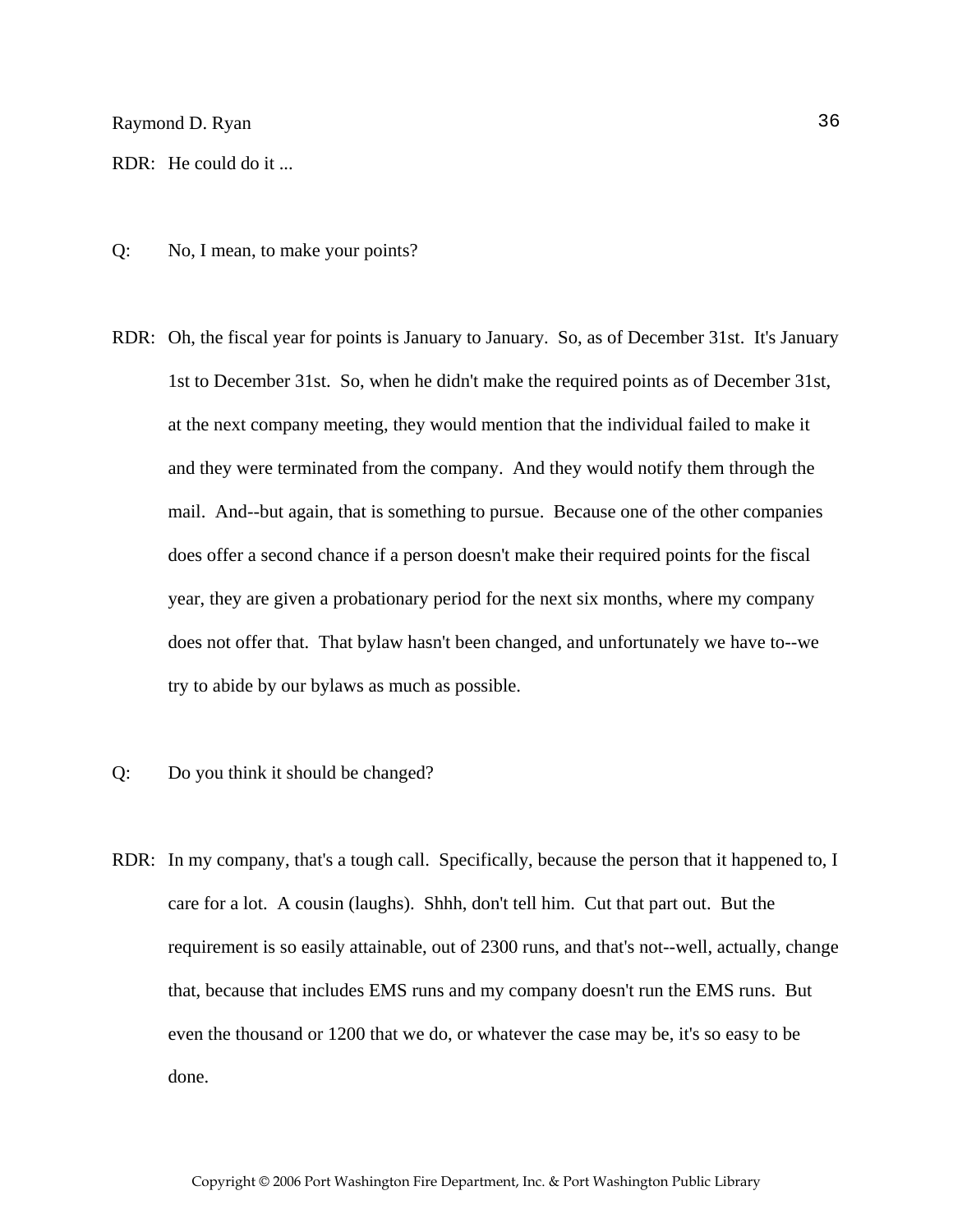# Raymond D. Ryan 37

- Q: How many do you have to go to?
- RDR: It depends. It depends per company. Some of them are percentages; some of them are not.
- Q: What about in Protection?
- RDR: We don't require a percentage. You know, we require--we've always been, you know, with the belief that our requirements are not strict, because we don't want to demand it out of our men; we want them to want to do it. And it has; the formula has worked for years for us. And so, the requirements are very minimal. It's a hundred points, period.
- Q: So that means you have to respond to a hundred calls over the year?
- RDR: You could attain points as well--by attending a meeting, as well. We meet once a month. That's twelve a year, you know. So--and you get credit for that.
- Q: Work nights? You get credit for that?
- RDR: Yeah. And that's, give or take, fifty-two a year--fifty-two weeks a year. So technically, if you count it at fifty-two and twelve, what are we talking--sixty-four? and it's very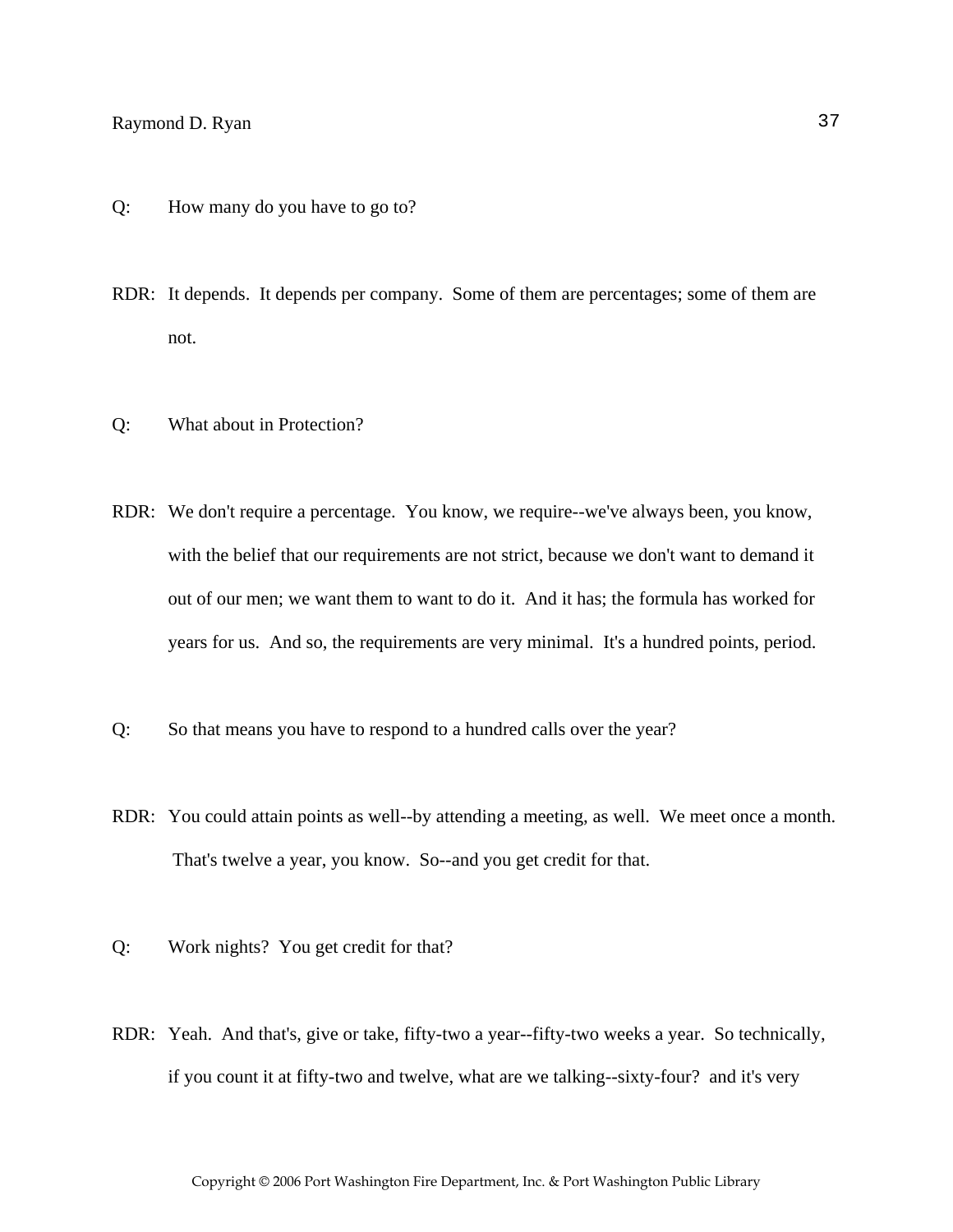easily attainable. But ...

- Q: Then--so then, you just have to make like, what? Thirty-six points from calls, from going out on a call?
- RDR: And each call is a single point. correct. If they chose to do that. But the officers--we print their monthly point totals. You know, they're entered into the computer and we keep track of it, and we see--if we can, if we see somebody who's lacking in points, "Hey listen, you know, you're not, you know, really doing very well. Is there something wrong? You know, do you need our help with anything? Can you make more calls? We need you to respond to more calls." And so we'll do that, you know.
- Q: So it's like a warning before you see that they're ...
- RDR: It's posted also. Everybody in the company gets to see their points, you know, including the individual themselves. You know, so they should be keeping an eye on it themselves, you know, as well.
- Q: Tell me about your involvement with the racing team.
- RDR: Oh, boy (laughs). Again, that goes back. When I first, before joining the Fire Department, I used to go and watch the racing team--the Port Washington Road Runners.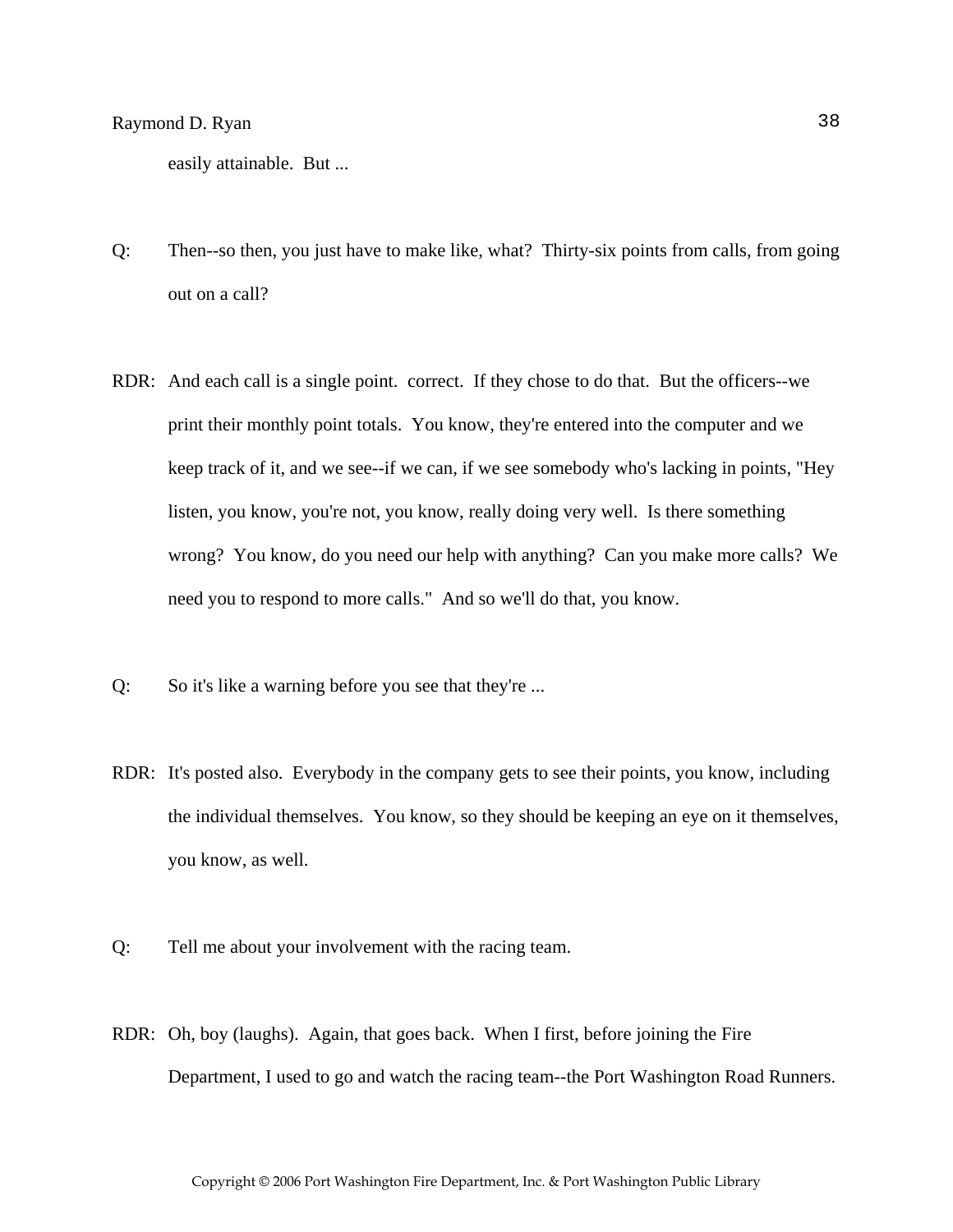The Fire Department racing team. Back in the day, in the past, my father, in the '50s, [raced for Protection's team. The Rangers, they were called. It's, again, being a little bit](http://www.pwfdhistory.com/trans/ryanr_trans/peco_racing09_web.jpg)  of a history buff, the local volunteer fire departments on Long Island--again, life was simple back then --would compete against each other in skills. They would take fire equipment off of the fire trucks and compete doing a variety of different tasks. And it evolved into a sport. And, as a young kid, I remember watching. My parents would go to tournaments, and even after my father had stopped--my father did his racings, I call it, in the '50s, and then, like probably in the '70s, and my parents would go. If it was in the '60s, I'd be too young to remember, so it had to be in the '70s. And I would watch as a young kid. And, over time, the competitions between the departments and the equipment that they used, evolved. I'm sure, like I mentioned, that it was one fire truck competing against another fire truck who'd go down and guys'd get off and hook up to the fire hydrant, and then the fire truck would continue a little further. And then a couple more guys would jump off the fire truck and then they would connect the hose to a nozzle and squirt the target. That's one event of the eight that there currently is. And so events with hoses, with ladder;, four of them with fire trucks; four events running on the ground for the men; [and one of the events is a bucket brigade,](http://www.pwfdhistory.com/trans/ryanr_trans/pwfd_racing027.jpg) they call it--filling a tub of--a fiftyfive-gallon drum on top of an arch, with water. But you use little five-gallon buckets. And guys would get on the ladder and--four guys would be on the ladder and like five guys would be on the ground filling buckets and running around in a circle (laughs). Kind of silly, but, in fact, that's what they did, you know. So, getting back to the equipment and how it evolved, I'm sure at one point or another, when it came time that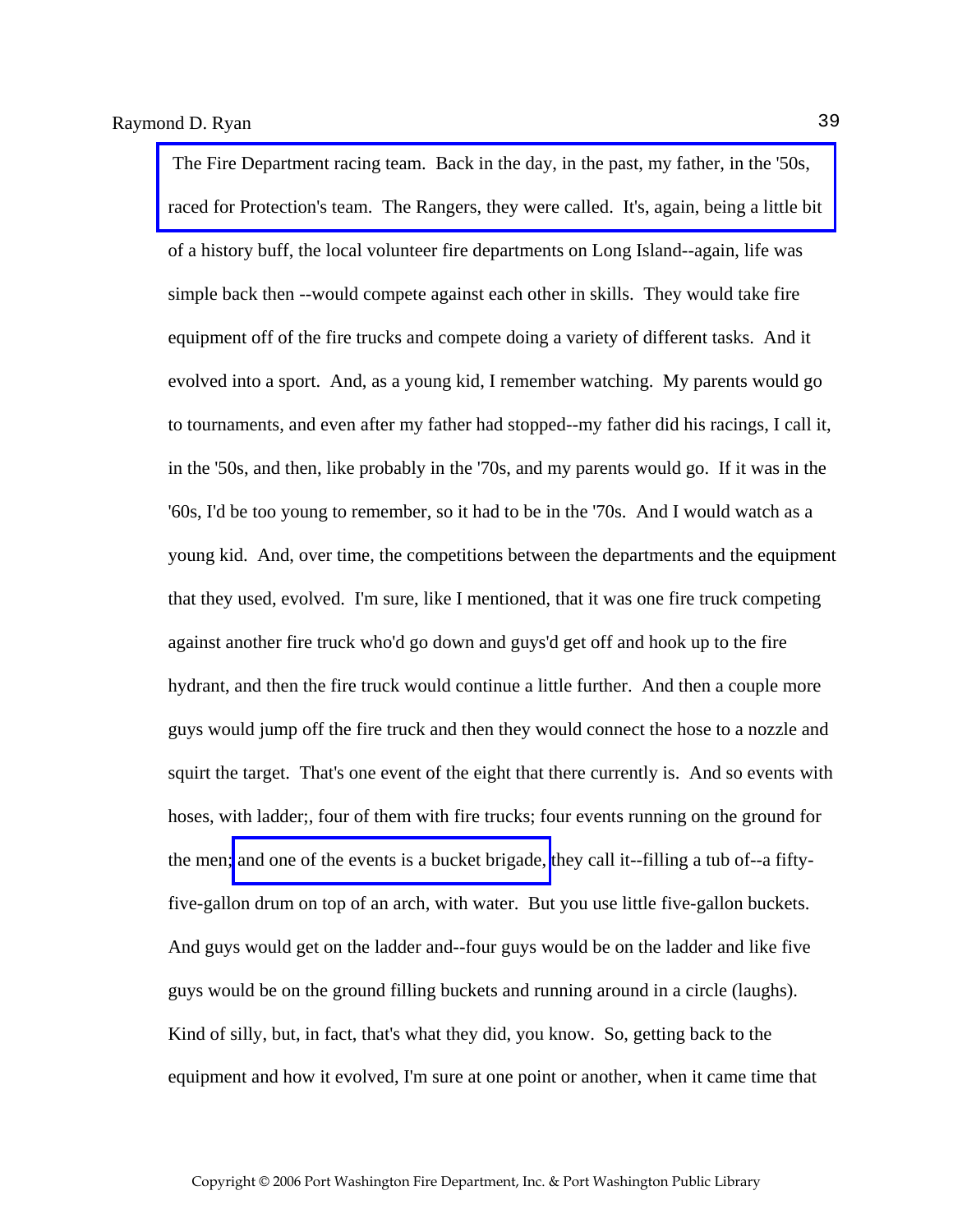they would use the fire trucks to compete and, like I said, take the equipment off and then put it back on after they were done practicing or competing, and then respond to the fire alarms with that fire truck, that after their replacement period came to replace a fire truck, well, somebody on the racing team said, "You know what, that truck was very good for us in the racing. Instead of selling it to somebody else, why don't you sell it to us?" And they all chipped in money and then they bought it. And so now that truck was put on the side and specifically used for competitions.

- Q: Where do you keep it?
- RDR: In one of the firehouses. Wherever there's room. It was actually two vehicles. I don't know when they switched to using two vehicles, but one was an actual fire truck with a pump on it, and then one just they used, which was a little speed car. You know, a speedier one. I don't know if it was like a Chief's car or an ambulance--one that they modified. I don't know how that began, to be honest with you. But there was two. So, now, getting up to more modern, with the two types of fire trucks that they used for the things and how it evolved, it has evolved from a little old fire truck that they used that they were able to keep from the Fire Department and then they started doing things to improve. How can we be faster than the next team? How can we be faster? Well, they started--they see racing on television. They started doing dragster-type motors into them, and now they have--and they developed, you know, high performance racing motors and best brace. And they've evolved into that, and that's how it's competed. And in today's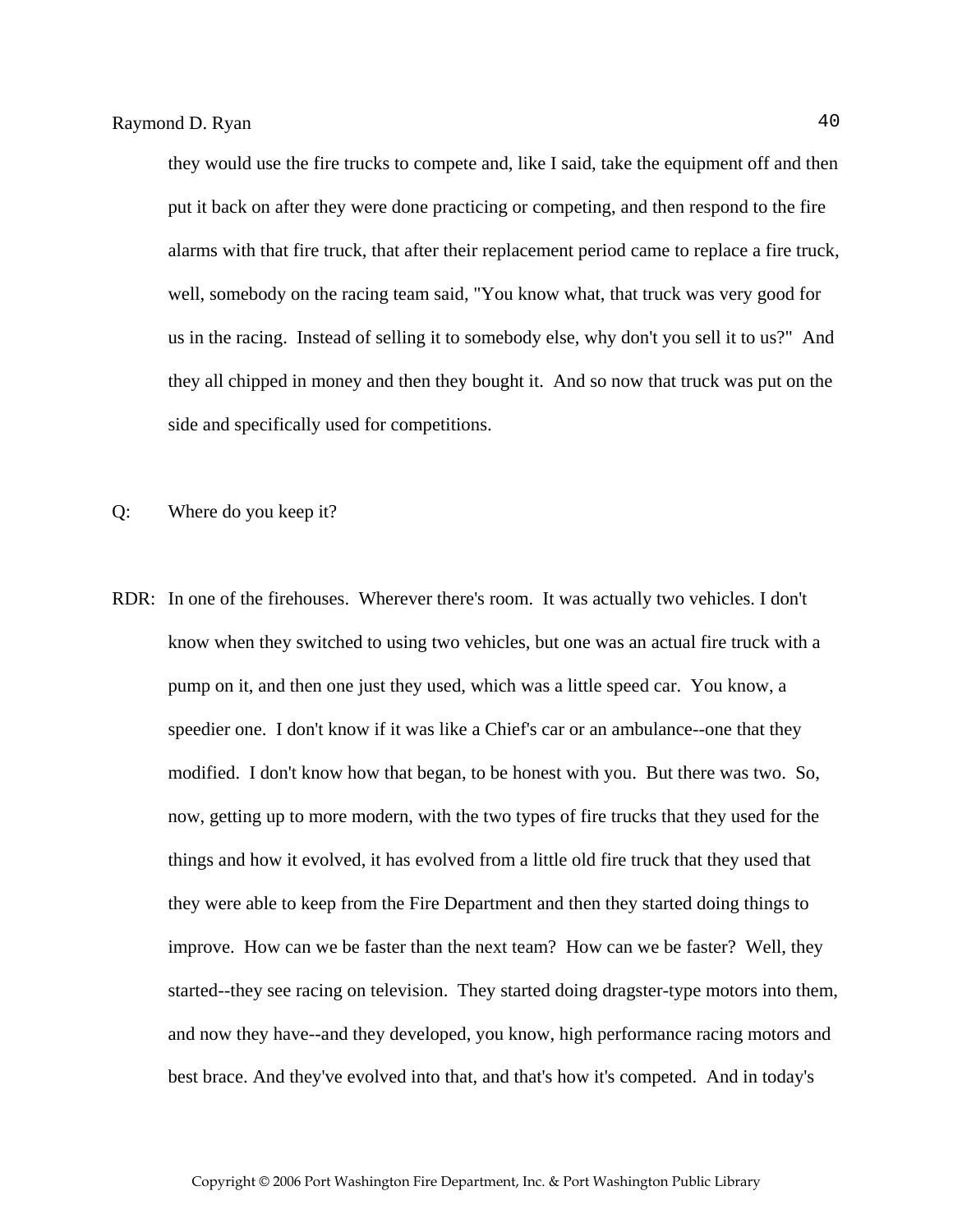day and age, the trucks that are used and the equipment that are used are similar to NHRA [National Hot Rod Association] and Nascar-type racing equipment. And, of course, as I mentioned, you know, my team and I, we do our own fundraisers for our team. And we, over the past few years, we just--we raised money all ourselves, and raised enough money to have a brand new truck built, and it cost us like, I think, it was going to be about \$48,000, less the motor and transmission. Just for the frame and everything else. And we used our old motor, and that was entirely raised by me and my teammates.

Q: How?

- RDR: We sell a raffle every year. It's a 600-tickets, fifty dollars each. I'm the chairman. I'm ready. I can run out in two seconds. It's \$10,000 dollars cash first prize. Fifty dollars, tickets, 600 tickets. They sell out every year. You know, fifty-dollar tickets at 600, that's \$30,000. Fifteen thousand is given back in prizes and we keep fifteen. And over the past four years, we've raised enough money where we made the purchase of the new truck.
- Q: Great. That's your only fundraising ...
- RDR: No, no. That's just one. We also sell Christmas trees in the winter at one of the firehouses. One year, we had somebody donate 400 trees to us, and we raised quite a bit of money. That was fantastic. Normally, we go out and purchase, which we still do--we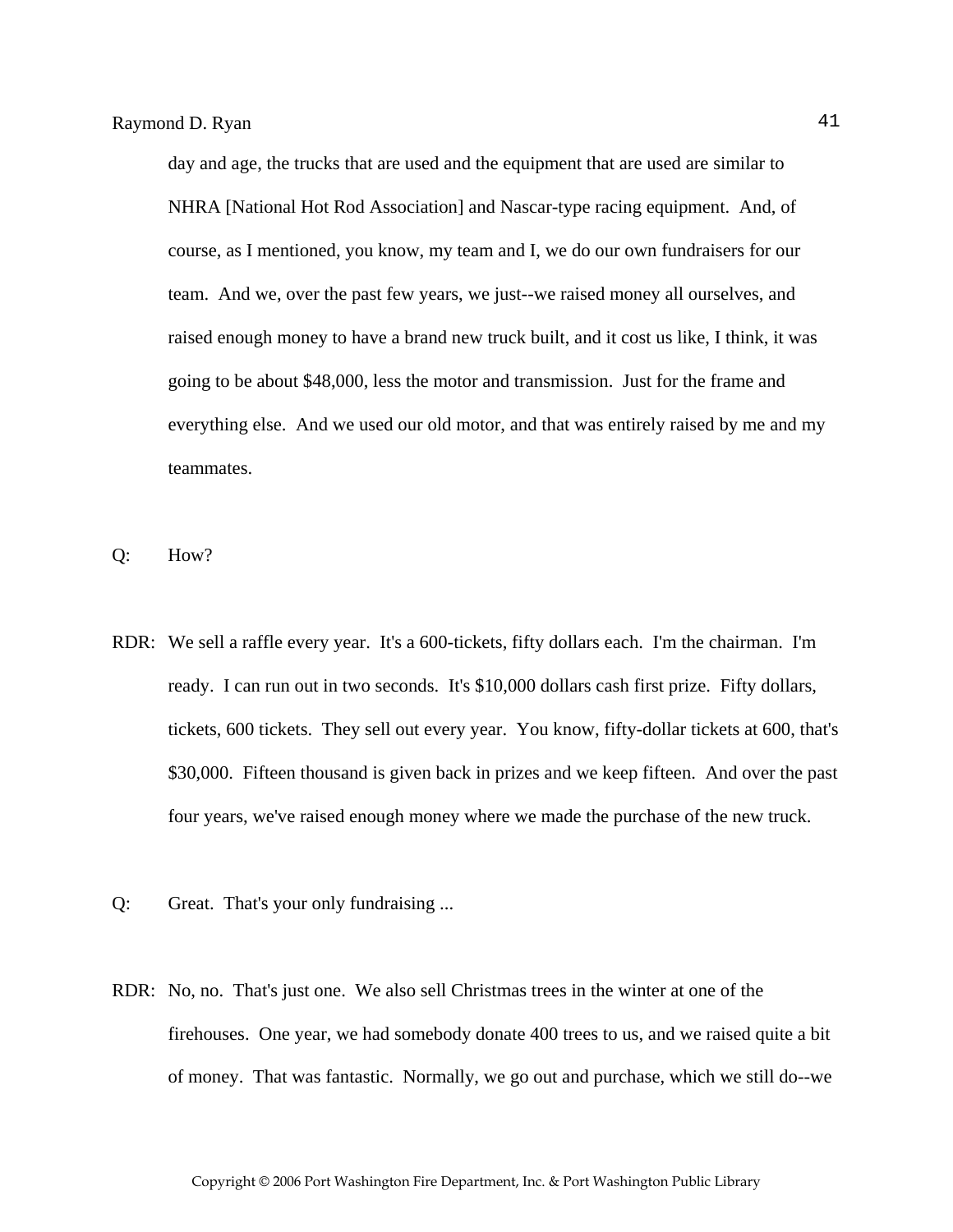purchase roughly 200 and mark them up, and we raise money there. I have also an old- after the big raffle, I have a little mild raffle in the winter, which is just usually I keep it within the Department--a thousand dollars for five-dollar tickets, and we raise some money there. And the guys on the team, we usually, you know, we chip in and pay dues for soda and food, stuff, and whatnot. But the Department's good to us. You know, hoses and stuff like that--ladders, stuff like that, you know, they can get for us. But the rest of the stuff, like the racing motors, we're going to pay for.

- Q: Do you have a specialty on the racing team? Or do you still race yourself?
- RDR: Yes. I am currently the treasurer of the team, as well as, you know, one of the obviously most experienced guys there, with my twenty-three years in the Fire Department and racing for ten years and then taking a break and now racing--I'm sorry, seven years. And then coming back and racing again. I ran in all the positions. There's eight events. And, you know, one event[--the first event is called Three-man Ladder.](http://www.pwfdhistory.com/trans/ryanr_trans/ahlco_racing01_web.jpg) That's when a guy starts--one man starts at twenty-five feet away. The next one at fifty. The next one at seventy-five feet. And the moment the first person breaks an electronic beam of light the clock starts, and all three have to run up the ladder as quickly as possible, and then when the final guy grasps the top of the rung, that's when the clock stops. And he has to grasp and hold. God forbid he doesn't. It's a red flag disqualified. So the skill is not just in how fast. There's a certain sequence of how the guys can touch and how they have to hold it and comply with the rules. The rule book is quite thick (laughs). So, that, I was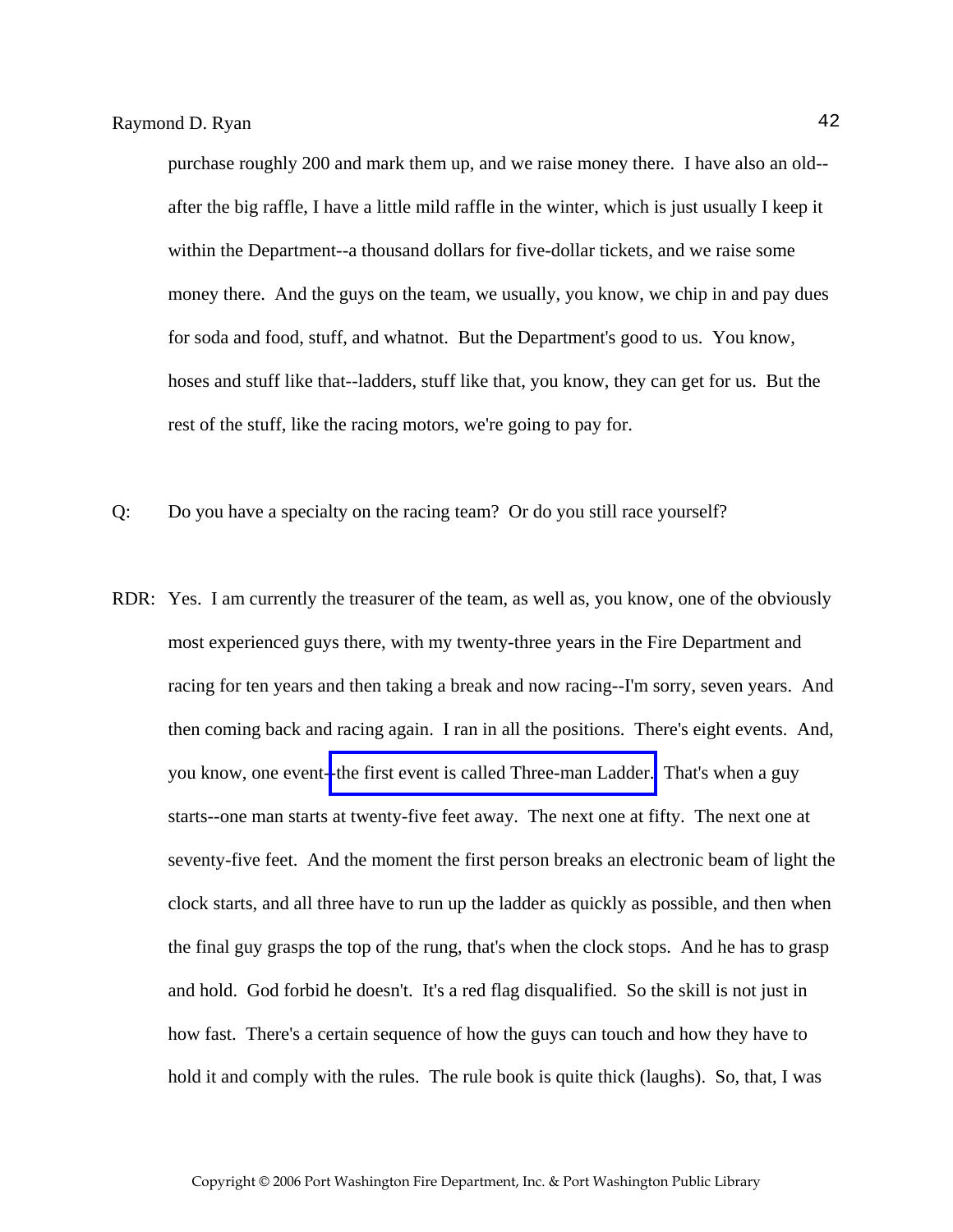one of the guys that used to climb the ladder. I wasn't fast enough to be the third guy. I was the first guy. [But, then there's the Motorized Ladder Event,](http://www.pwfdhistory.com/trans/ryanr_trans/ahlco_racing13_web.jpg) with one of the fire trucks. And that's where the fire truck starts on a certain line, and four guys hang off the back of the truck with a metal ladder with steel spikes. And the truck speeds down and locks the brakes up, and we jump off the back with the ladder, and two spikers--or "digger" is the terminology used. It's different all over Long Island and New York State, because we compete throughout the entire state of New York, against other fire departments, still to this day. They spike the ladders into the blacktop patch, and the one guy pushes the ladder up and holds it ... [generally? gently?] ... And I was the climber that would have to mount it--climb up the ladder and grab the top of the rung. I wasn't very good. I'll say that now, so all you who are hearing that, from the Fire Department, who remember are going to say, "He was terrible." Yes, I know, I was terrible (laughs). I wasn't very good. Although I got one first-place trophy in a county tournament, probably because every other team missed and didn't complete properly (laughs), but it was enjoyable. And, so I did that. And one of the other spots, which I felt that I did very well in was in the [Motorized Hose Event.](http://www.pwfdhistory.com/trans/ryanr_trans/fhh_racing008_web2.jpg) And I briefly touched on that before. The trucks start at a certain point, break the beam of light. They speed down to the hydrant and skid to a stop. Two guys jump off. One guy connects a coupling of hose onto the hydrant by spinning it on as quickly and efficiently as possible, and turning the handle on so the water flows through, so the water's actually coming through while you're still- while the fire truck then proceeds further down the track with the remaining two guys, which would be, I would be one of them. And then it would skid to a stop and you'd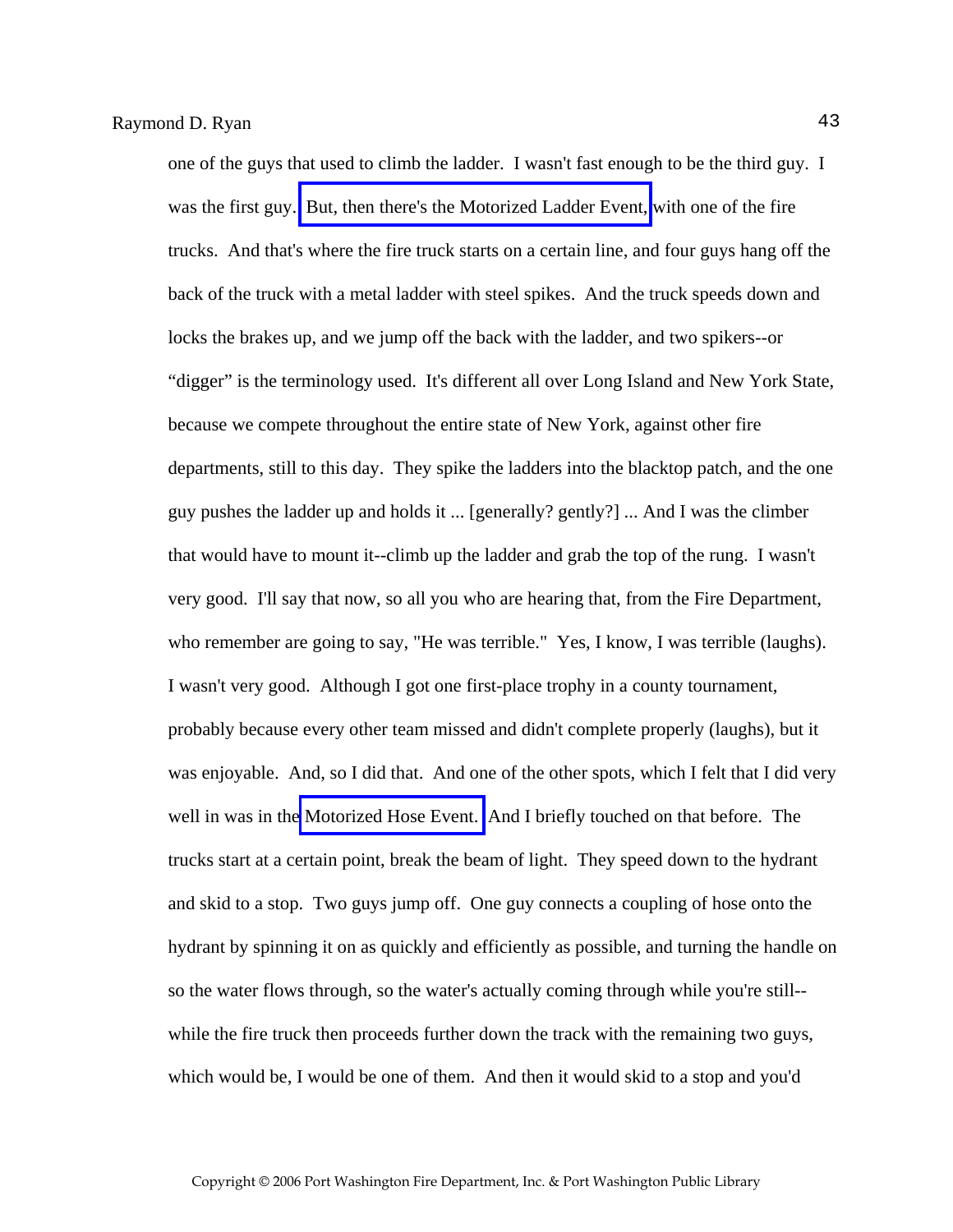jump off, while it's still moving--and they go quite fast now, seventy, eighty miles an hour, whatever they do. And then, we'd jump off and we'd have to disassemble a hose, and I'd have a nozzle in my hand, and I'd have to put the nozzle on as the water's right up- -coming up behind me. And then be there quick enough to put it on and accurate enough to hit the target as quickly as possible. We're competing for one-hundredths of a second against other teams. So, every little advantage helps. There are teams out there who actually heat-shrink their hose to minimize the inside diameter of the hose to have the water speed through faster, which we consider cheating. So, they developed a rule where there was a--the referees, or officials, as we call them, if there's any question, could inspect the hose by sticking an expander in, making sure that the inside diameter of the hose was exactly two-and-a-half inches, as required, so that one team wouldn't have an advantage over the other. There's ways around that, too. Because that expander only goes in thirty-six inches on the other end. So, teams would shrink the middle of the hose. Some teams, back in the day, would pour silicone into the hose prior to running, allowing the water to move quicker with less friction loss. We don't do that. We don't cheat. We want to go on skill. What else?

- Q: So is that your favorite event?
- RDR: That was my favorite. [And then, there's the Motor Pump Event.](http://www.pwfdhistory.com/trans/ryanr_trans/pwfd_racing002_web.jpg) And that's basically, as it sounds: A fire truck would start from a--not such a far distance. And it wouldn't come in as fast as it could. It would come in slow. It would have a lot more guys on the truck.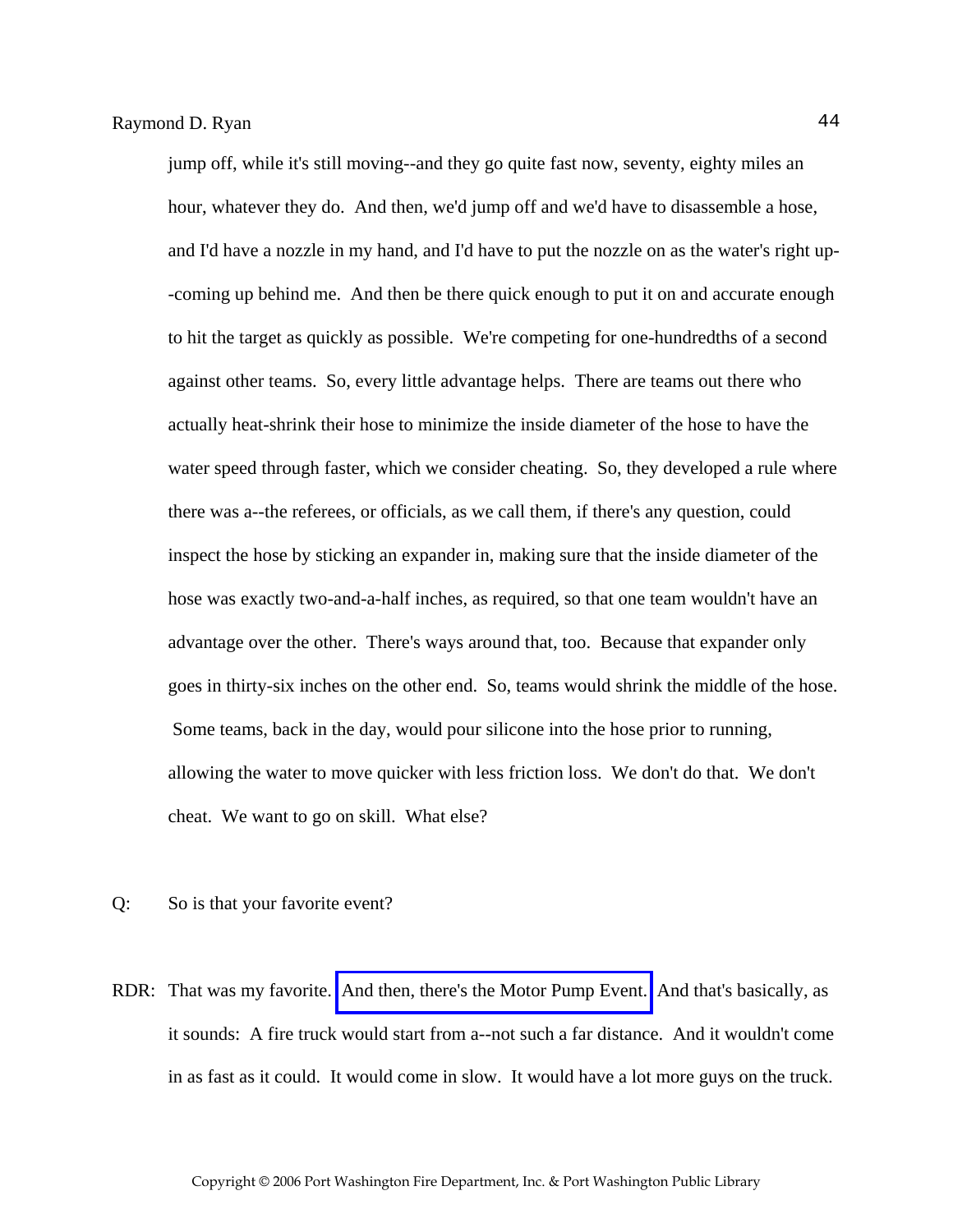And he would come in, and he would pull up to the hydrant, and one guy would hook a hard suction hose into the hydrant. And ... [??] ... So, he'd be slamming it on. And another guy would be getting there just slightly ahead of him and could actually turn the water on when the guy was like three inches away, because his momentum would carry him into it anyway. And then, the driver would have to get the truck in to engage the pump quickly enough from--because the transmission's engaged as he rolls up. Disengage the transmission and then engage the pump. And then the water would come in, and he'd hit the gas as hard as he could for the pump to pump the water as quickly as possible. The remaining guys would take the discharge side, stretch the hose out, and hit the target from a certain distance. Well, again, the power of those motors and the pumps- -you know, we'd take them out and try and do them ourselves--with such power going through all that hose -- when those guys go for rides sometimes, there's so much back pressure that three guys--four guys lying on top of the hose, the hose would push all four of them back. Because they're lying on the ground with it, because it's dangerous to stand up. Everybody has helmets on, by the way. And the crowd would get wet. The crowd would love that part, because they put barriers, you know ...

- Q: It's always in the summer, right (laughs).
- RDR: Yes, of course. But sometimes, the nozzle could actually get away, whip around, it could injure people. There have been injuries, you know, but there's injuries in softball too, and other sports that we do, you know, and firefighting. But it seems--appears to be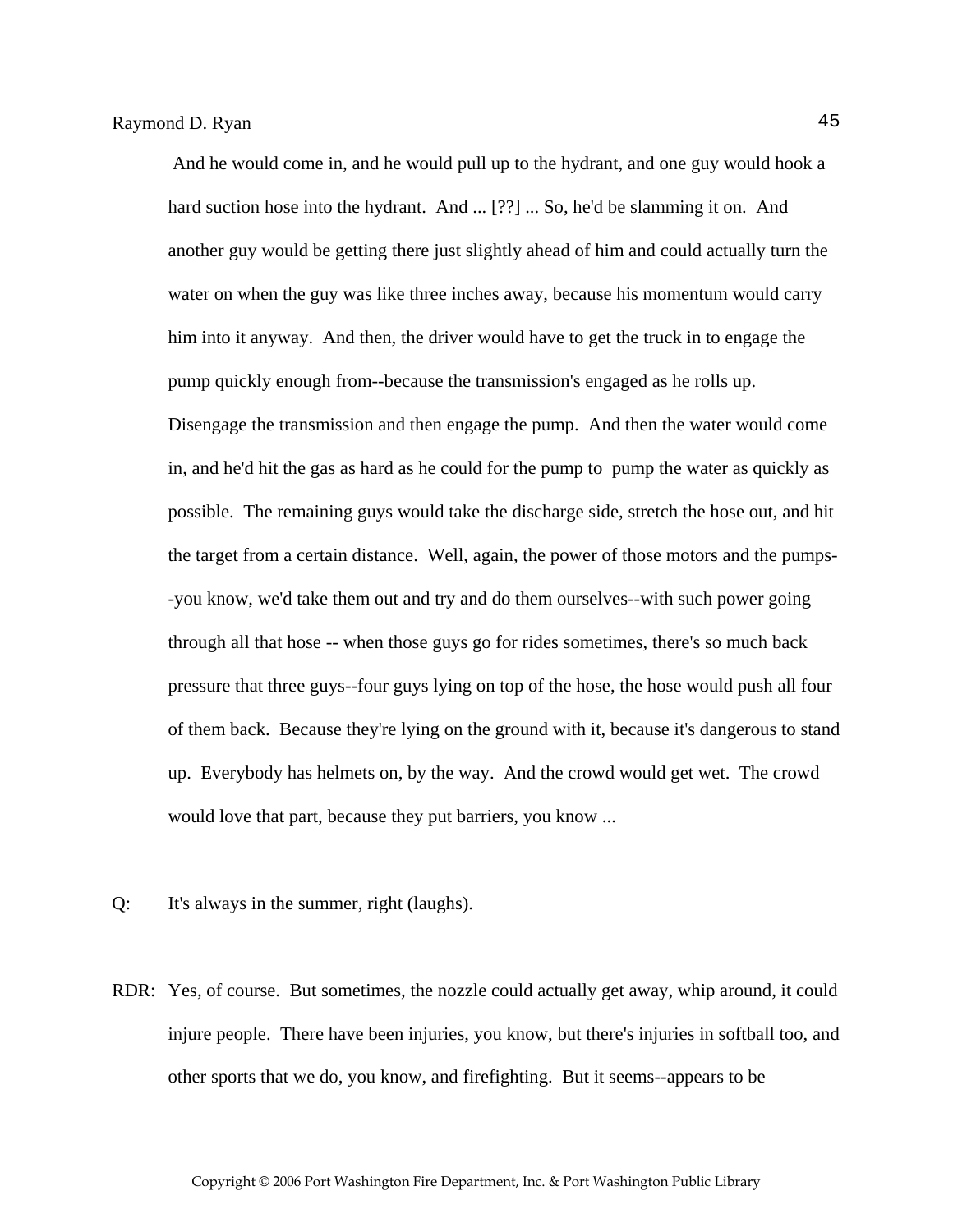extremely dangerous, but there are safeguards, as much as possible, for safety reasons. So--and the bucket brigade. And there's another contest where we all start on one line altogether. There's like eight of us. And straight across the track, and we have to run down the track with the hose. You start off disassembled, and pretty much-- "On your mark, get set, go"--for lack of better words. And then, everybody would have to start connecting, twisting the hose together as they're running, without tripping on the hose- which has happened (laughs). And, again, hook up to the fire hydrant. One guy turns it on, and one guy twists--turns on. That's his only job. He runs down there and he turns it on. The other guy connects to his coupling to the hydrant itself. And the remaining guys pull the hose straight. You have to have a perfect hose lay. Down to a science, we have it. Try and keep it on the ground, stretching it straight out. The straightest lay possible without any kinks or without any loops. And the nozzle man has to hit the target, because hopefully he got the nozzle on and he hits the target in the quickest amount of time. And just to give you an idea of the time frame, I mean, an eight-second time in that event is good. You know, the Motor Pump Contest.

- Q: What do you call that event?
- RDR: That was called [the Efficiency Contest,](http://www.pwfdhistory.com/trans/ryanr_trans/pwfd_racing008_web.jpg) when you run with the hose. And the final event of the day is [the Bucket Brigade.](http://www.pwfdhistory.com/trans/ryanr_trans/pwfd_racing010_web.jpg) And again, in a nutshell, there's a fifty-five gallon drum on top of an arch, which is usually about twenty feet tall. And a wooden ladder is set up against the arch. And Everybody has collapsible, five-gallon buckets. So, there's like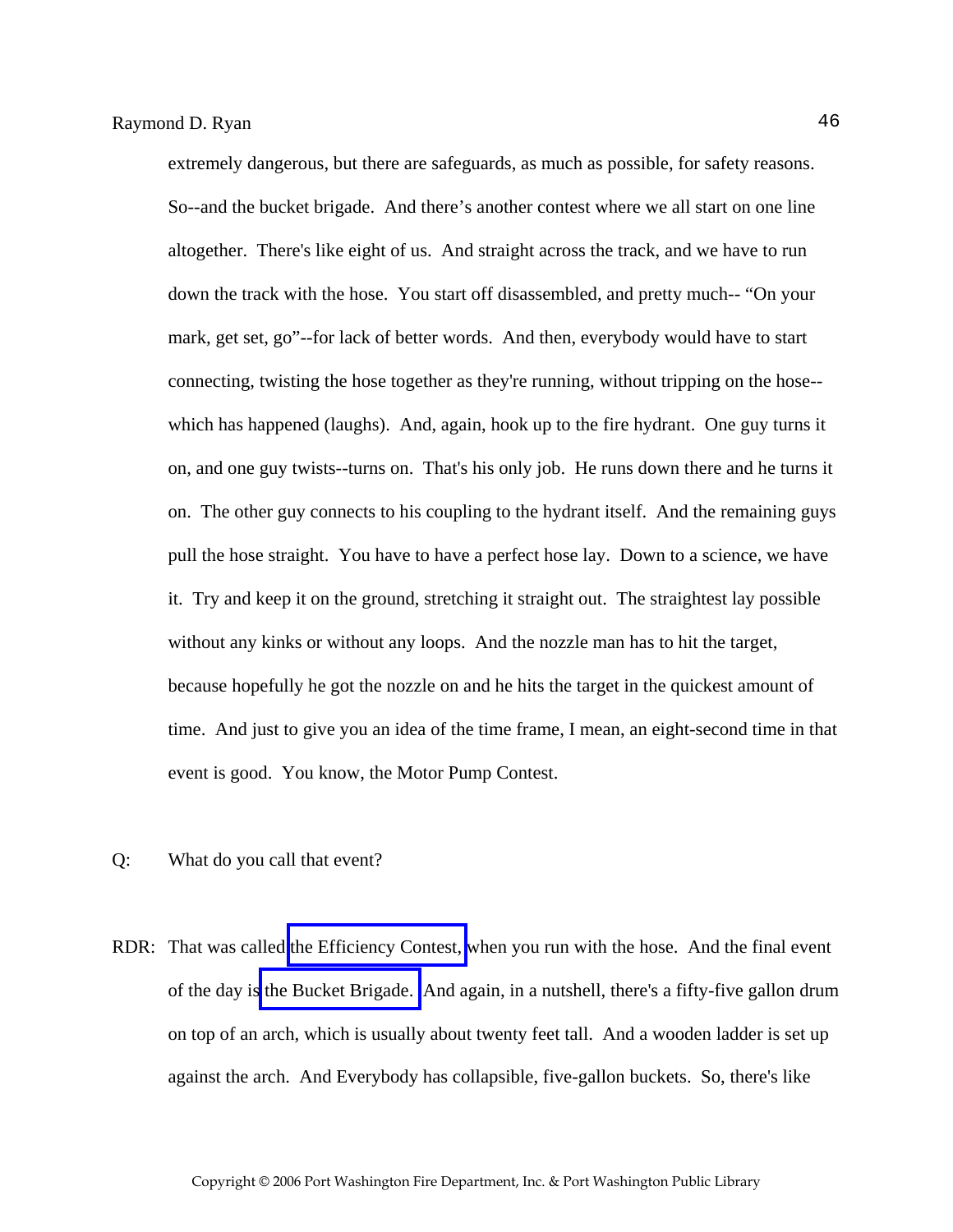five or six of us on the ground with buckets, and then there's four guys that run up the ladder. Nobody starts on the ladder or on the twenty-foot arch that the ladder's laid up against, with the fifty-five gallon drum. So the first guy runs up. He runs up the ladder, steps onto the arch, off of the ladder, and he's the one who's going to dump the buckets into the fifty-five gallon drum and throw a certain amount back off for guys to refill. The remaining guys that run up, one guy goes three-quarters of the way to the top; one guy goes into the middle, and one guy's on the bottom. And then, you've got a guy that runs to the base of the ladder on the ground and stays on the ground, and he lifts to the first guy that's on the ladder, and the first guy then lifts it to the second, and the third guy--the second lifts to the third, and the third guy lifts it to the top guy on the arch who dumps— "the dumper" is what we really call him. So, I was on the ground with the buckets, and we'd run towards it. We'd start off so many feet away. We'd run to a trough full of water, which I think had like two hundred and fifty gallons in it. I'm not quite sure the exact amount. And we'd fill our buckets. We'd walk over as quickly as possible to the lifter. He would take it, without spilling any water, and then the next guy would get it, and the key to it is to do it at a very fast pace, with very minimal water loss. And then, you'd fill it up, and there's an electronic float inside the fifty-five gallon drum, and when it reaches a certain point, it's full, and the clock stops. And that feat is accomplished in--a good time--twenty-one seconds, twenty-two seconds. The record is nineteen seconds. You know, the state records that have been made. And that's a fun event, and we used to be very good at that.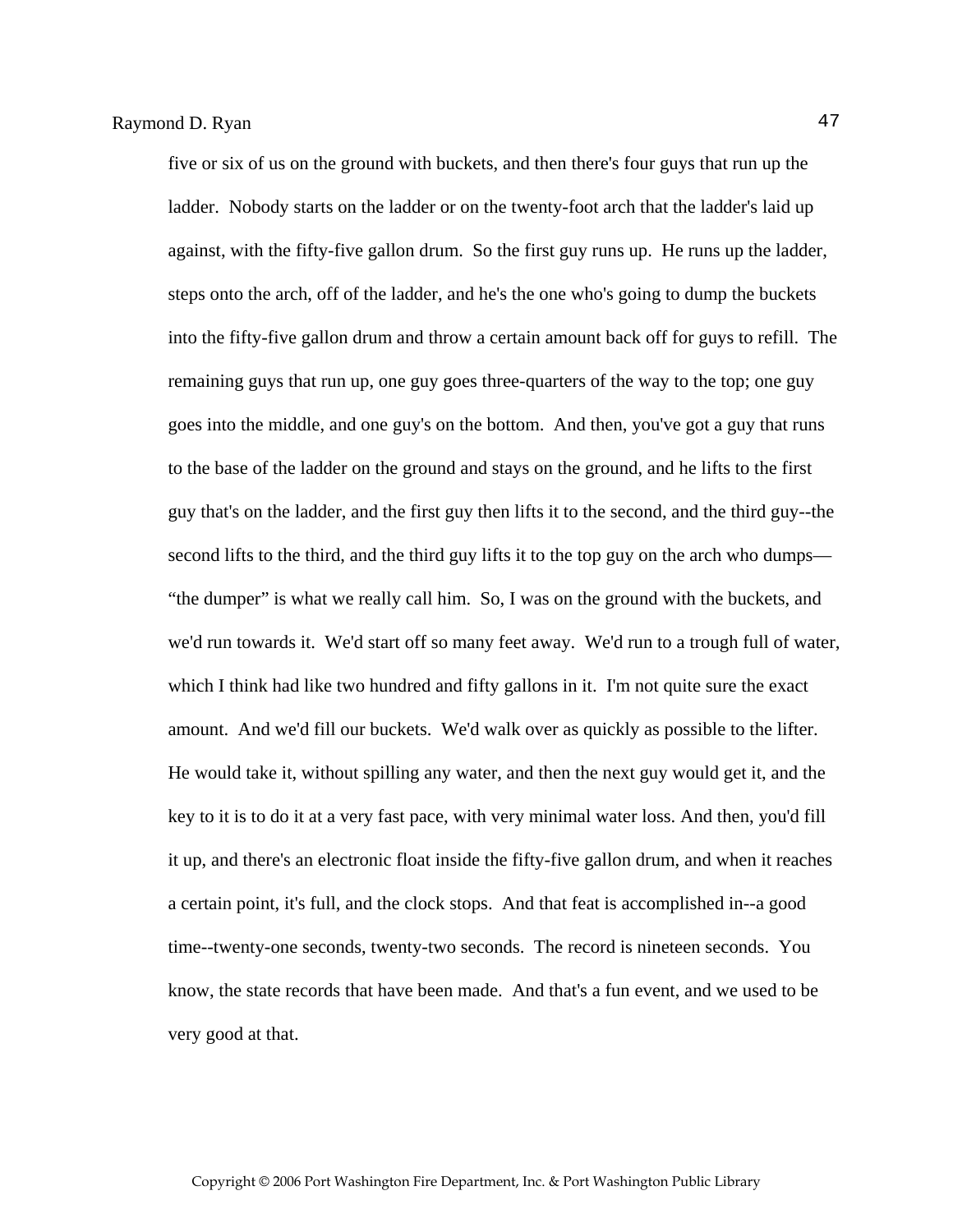## Raymond D. Ryan 48

- Q: Well, how much do the individual buckets hold?
- RDR: Five gallons apiece. And not more. Because we had actual weights an measures device from, you know, County Weights and Measures. We measured them exactly at five gallons. And they get measured, and if it drips one drop over five gallons, you're disqualified (laughs).
- Q: And how much do they weight?
- RDR: Oh, roughly eight pounds per gallon, and five gallons, you're talking forty pounds each, so--give or take. You know, we have a good bunch of guys on the team. And girls, because, you know, we have a few girls on the team as well. So it's fun.
- Q: What was your best moment as a member of the racing team?
- RDR: My first year running. All I got to do was be bucket holder carrier, you know, because I was the new guy on the team, and everybody else had their positions and whatnot. And we took third and fourth in New York State tournament, and we were a half a point out of third, and a full point out of second place. And so that was great. And then, of course, winning my first trophy, running some key events. Taking first place in that ladder event. That one, I'll never forget. I wasn't that good, but I must have had a good day then (laughs). One time we crashed. We had an accident once with the truck, and my best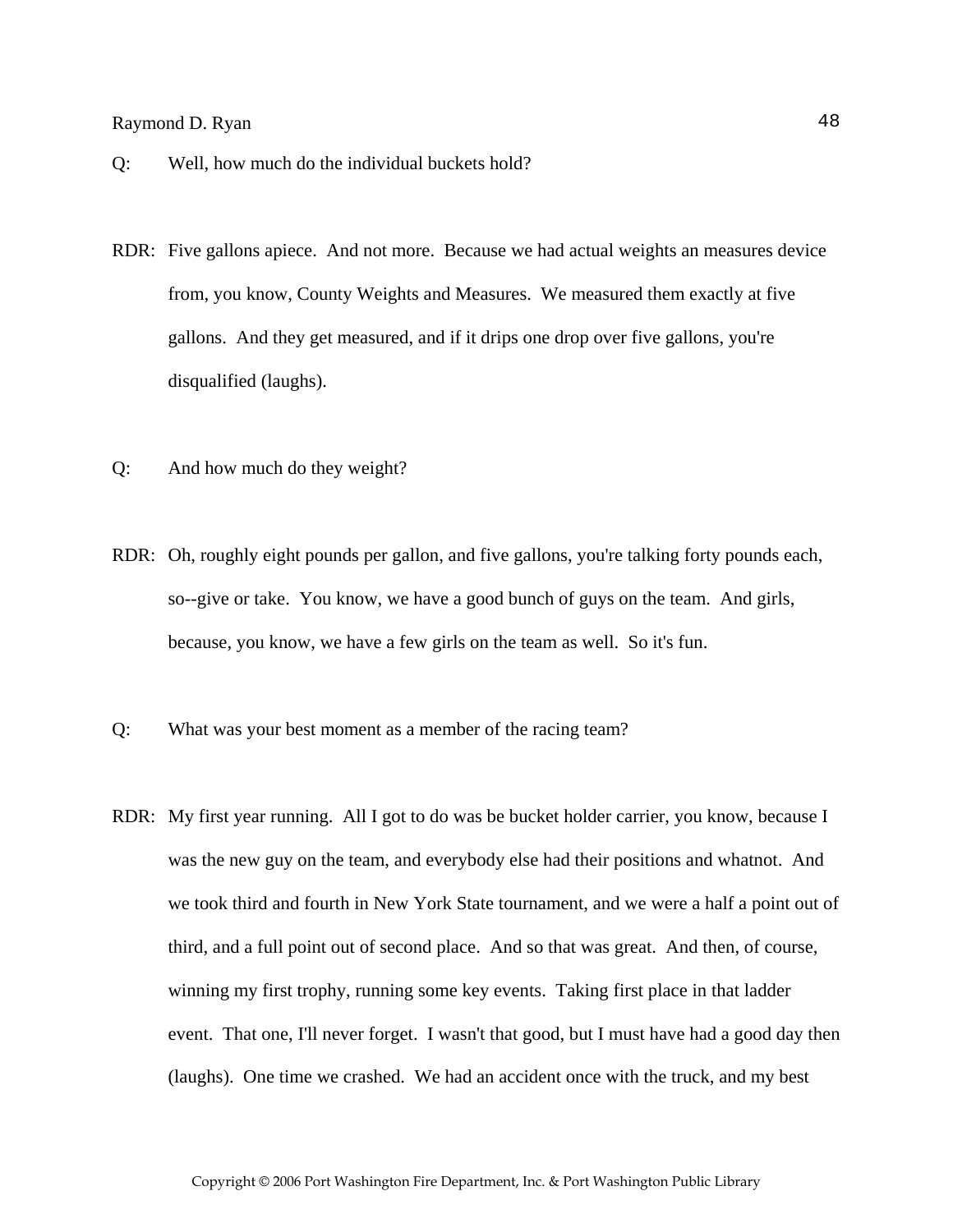friend Danny--one of my best friends, I should say, because I have quite a few--Danny Salerno got thrown off the truck. And luckily, he had a helmet on. That was during practice. He got injured. And what else? There's been so many different funny moments, I can't even begin to even think, you know. And, of course, back in the early '80s, it was a requirement that the host department that would host the competition, that when you raced, either prior to the competition, or after the competition, there was a parade within the town. So, we'd haveto parade. So, we did all that, as well. Now, it's not mandatory. It's an option. And out of the six or seven competitions a year that we go to or our county ones that we count-- usually, I'd say about half have parades still.

- Q: Talking about funny moments, what do you remember about, you know, humorous kinds of things and like ...
- RDR: Oh, well, I wrote down in my bio, I'll go back to when one of the first times when I got qualified as a chauffeur in Protection Engine Company, I still hadn't driven to a fire yet. Thursday night being the work night--drill night, as we call it--everybody was around. So, we decided amongst the guys we're going to go get pizza. So we called up to a local pizzeria, and I was one of the guys that went up to go get it--me and, at the time, my best friend, Bob Gennusa. Me, Bobby and Edgie [Edward Haragsim] --we were a threesome. We were always together back in the early days. And then Danny was my best friend on the racing team, and Danny came into the picture, too. So, me, Bobby and Edgie were everywhere together. So, Edgie was the one that was in office with me during my first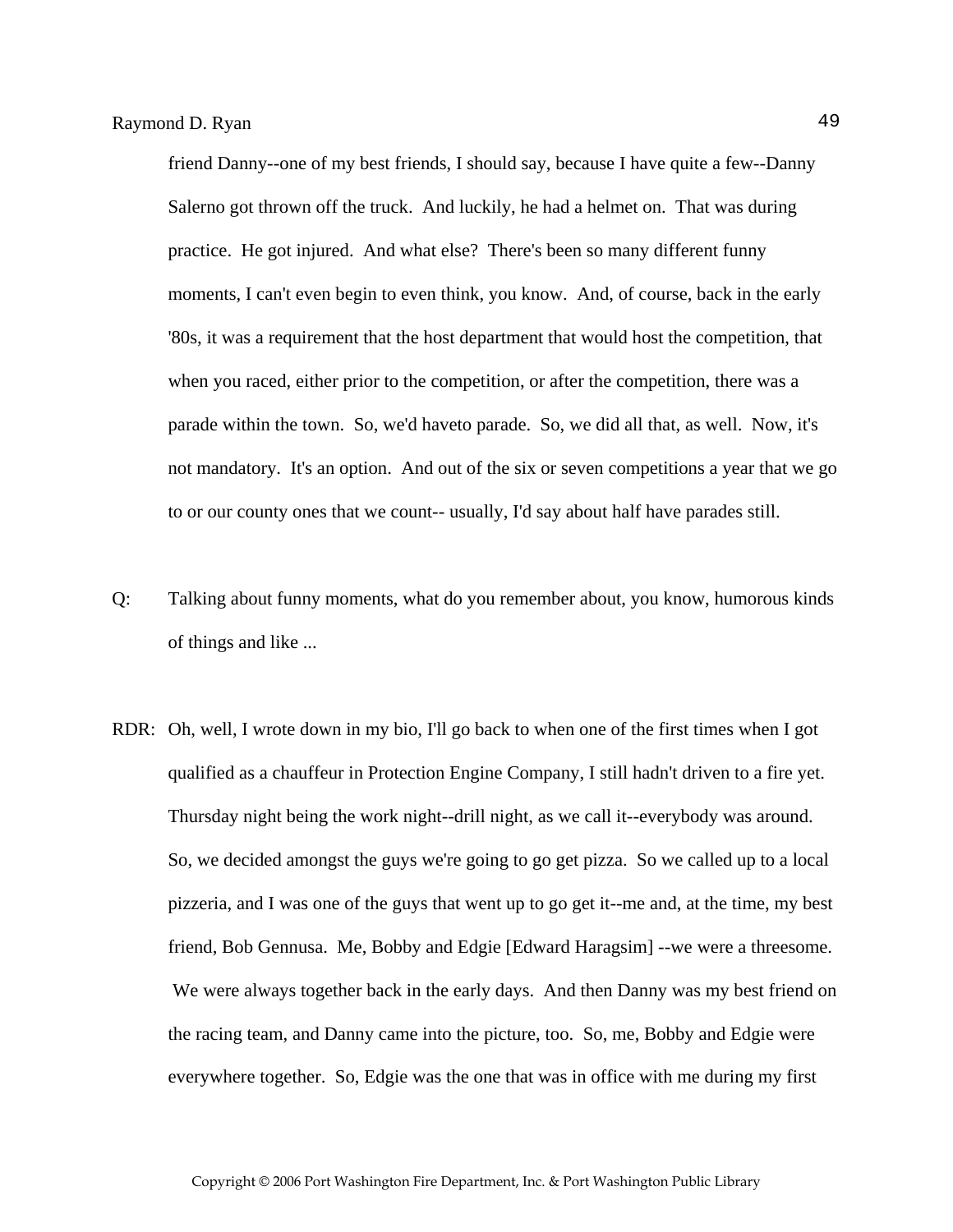time in office, going through the ranks, when I attained the Chief Engineer's position, Edgie was First Assistant Engineer, and then Edgie and I both went to the New York City Police Academy six months into our term. So the last six months of our term, we weren't around much, because that took quite a bit of concentration, and, let's face it, that's a priority in life, you know. And then, we got defeated in the election the following year. So, we were upset about that. I came back. Edgie was very upset. He wouldn't come back anymore as an officer. But he's over it. He's a good guy. Anyway, with Bobby and I, we were going to go a fire. We went to pick up the pizza. We came--and the fire call comes over. And I remember now, but at the time it wasn't clear to me, that the fire was on Orchard Farm Road, which is behind the Post Office in Beacon Hill. So, at the time, I didn't know where the call was. We came back down from the pizzeria, and the other, remaining guys at the firehouse had responded, and we passed them, obviously, coming back down to the firehouse. There was one remaining engine--the one that I was qualified on. So, okay. I'm going to drive to my first call. Well, not only was it my first call that I drove to, that was the first time ever that my friend Bob Gennusa had been in the front seat. And that's usually reserved for an officer, because that's--the officer is the one who monitors the radio and gives radio signals and receives orders from back and forth from the Chief. He's also the one who controls the lights and the sirens. Now, the driver, his responsibility is to drive. There are capabilities for, in the absence of somebody in the seat, that there are horns and sirens on the driver's side, should the need arise. Anyway, South Washington Street firehouse. I get into the front seat. And then, he gets into the front seat. And, again, we're young, you know. So, like every young kid,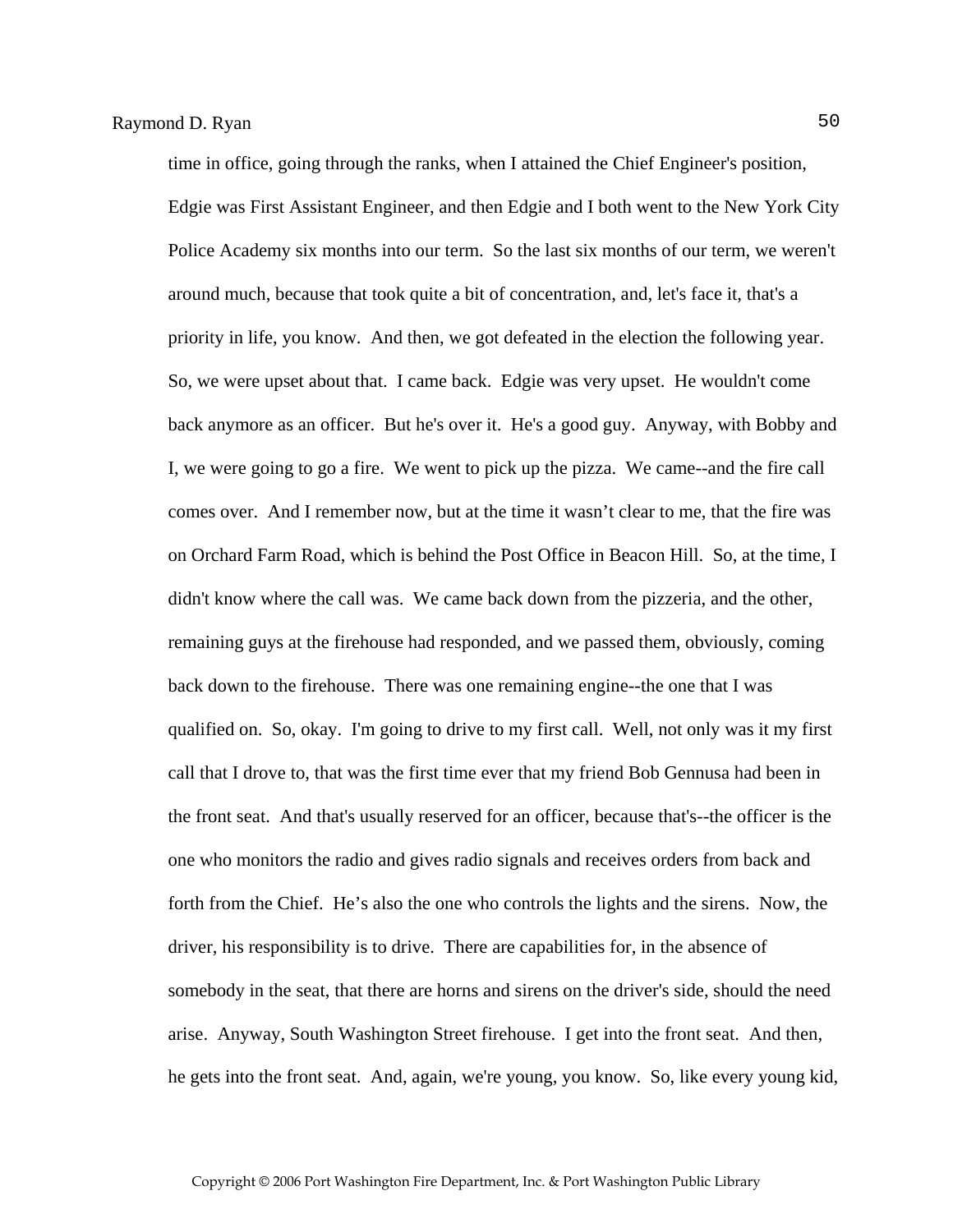you want to hear the lights and sirens, I think Bob Gennusa had the siren and air horns blasting on the engine, while it was still parked on the ramp, and he didn't get off of them (laughs). And, so I come down South Washington Street to Main Street, and then, I realize "Holy Sh--Holy Cow! I don't--which way do I go-- where is it?" So, I start making the left, and somebody--because there was an intercom system, at the time it was in the closed cab. I couldn't communicate. It was an intercom system. And somebody said, "No, it's the other way. I don't remember." And, of all people, you know, two of them that were on the back of the truck who are senior members of the Department now-- Frank Pavlak and Sal Zimbardi--were on the back. You know, and that's back when the men used to stand on the back step and hang on to the truck. I don't know who told me, but somebody said, "I think it's the other way." And I ended up--so I almost made the left turn, heading toward St. Stephen's, and I ended up realizing that and turning completely right to go back up east on Main Street, and I think I almost bounced off the curb right here in front of the library. I had crossed completely on the road. So then, we start coming along, and once again, like I mentioned, Bob Gennusa is on that siren and horn. I thought they were going to burn out (laughs), you know. The air horn began losing air pressure. The siren, I thought the electric system was going to burn out. So now we're continuing up. Now, we're getting to Port Boulevard. I'm approaching it, and now I'm realizing I still don't know exactly where I'm going. I'm like,Ooh, no, what am I going to do when I get there? Well, luckily, when I finally do get to the Boulevard, I see a police car quickly zip up and turn up--is that Orchard Farm?--the road right by the church on Beacon Hill Road--the first one. Is that Orchard Farm? I think so. I'm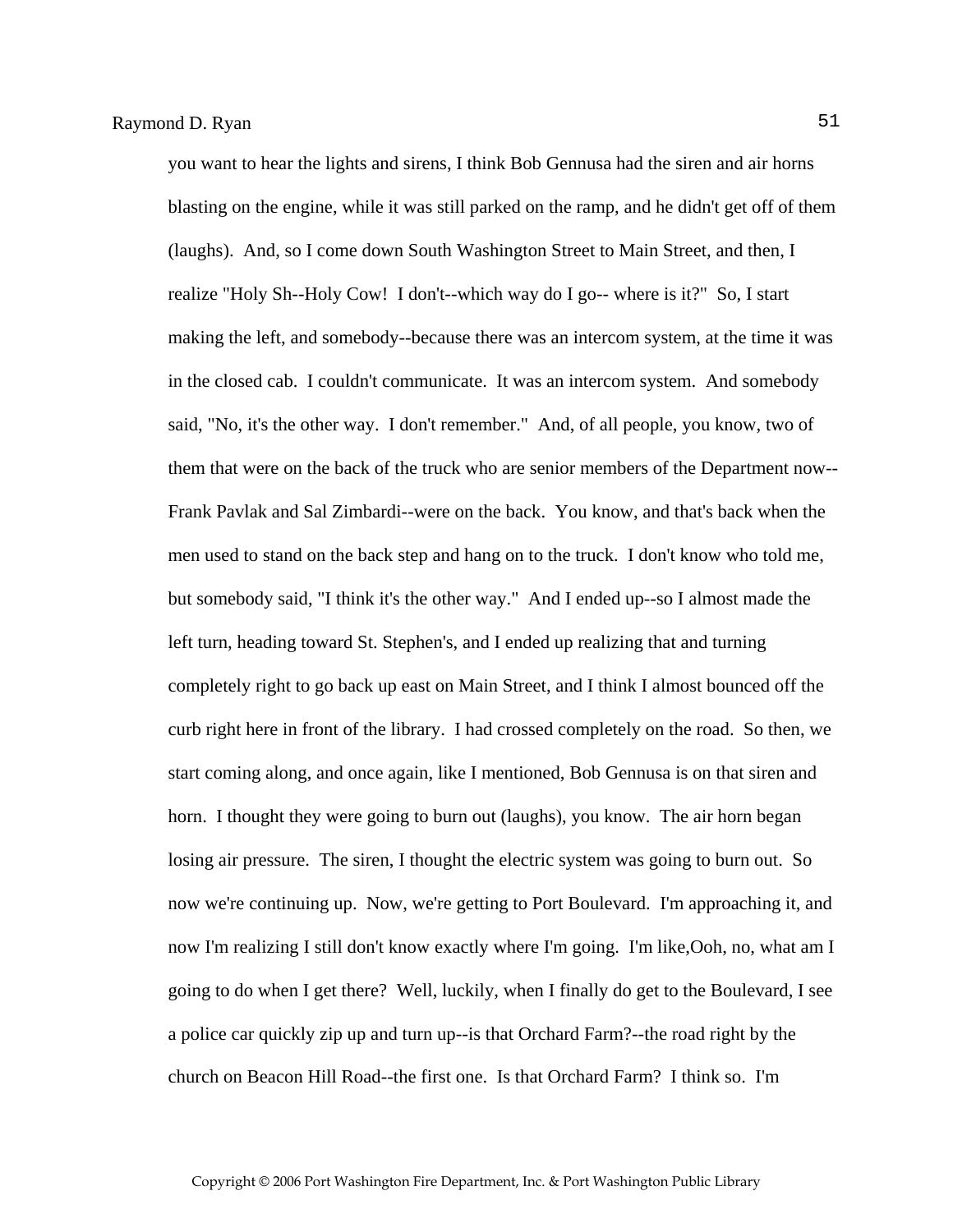drawing a blank right now. So, I then made the right turn. And then, we went flying up the hill to come up there, and the big ladder truck is parked at the scene, and I pulled up so close behind it that the ladder almost went into the windshield of the truck I was driving. And then I said, "You know, what? We're not going to do this again (laughs). We're going to take a break." So, I told my friend, Bobby, I said, "That's it." And then, that one incident was funny. And Frank Pavlak laughs about that story, to this day.

Q: Do you get teased still?

RDR: Yeah.

Q: You said you had some different nicknames in the Department.

RDR: Boy, geez. Well, okay, I mentioned earlier that my cousin Eddie Baker, he used to call me "Puppy." Because I would follow everybody around, I guess. I don't know, you know, I was young kid, and, again, hyper--bouncing off the walls. Look at me now. I can't sit still (laughs). I talk fast, too. That's beside the point. Hello. Transcribe that (laughs). Anyway, so he called me that. My hyperactivity probably was my signature. So they--oh, God! "Twitch" was one nickname. Then, came that stupid pizza commercial for Dominos with that thing called the "Noid" was bouncing around on the pizza box. They called me "The Noid." It's hard--but, you know why I'm having a little difficulty right now because I had some nicknames at work, too (laughs), you know.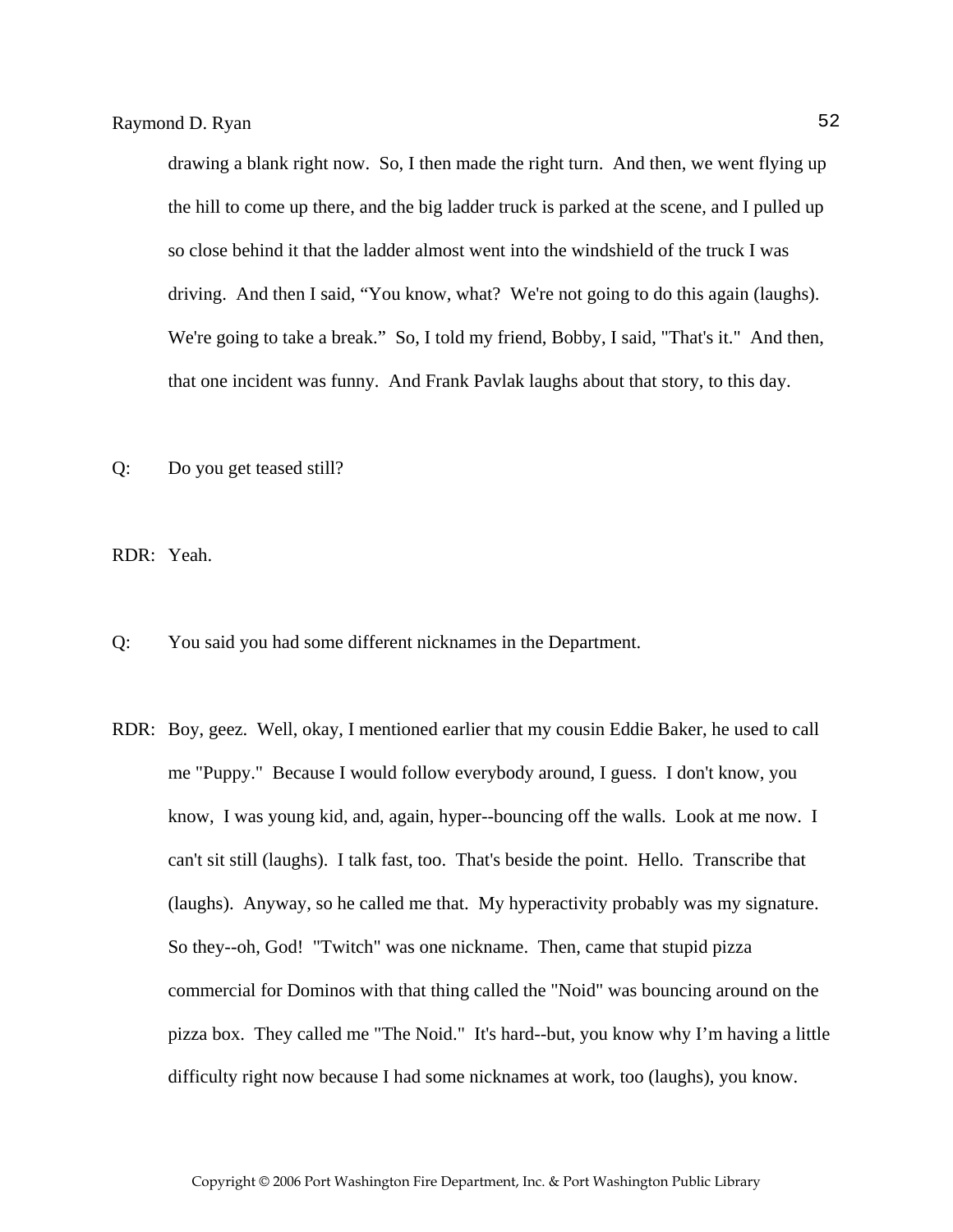# Raymond D. Ryan 53

Q: Did you ever have a problem in school because of hyperactivity?

- RDR: No, not really. I don't think so. No. I happen to be, you know, fortunate, I think. Fortunate and unfortunate. I was lazy. And, meaning that I wish I'd studied more, because, had I studied more, I'd have probably been a lot more successful. I had--I think, you know--and this, again, another cocky comment--I happen to think that I'm an intelligent person. If I applied myself better, I would have done better. Not that I'm not, you know, I'm not satisfied with what I'm doing. I'm very satisfied. But, again, you know, in school specifically, I wish I'd done--well, I had doubled up on my classes so I could graduate early, and I succeeded in doing that. And that's a testament that I can still--I got by. That's the thing is -- I got by without effort. You know what I mean? And, you know, and it--and looking, you know, in retrospect, you look at it when you get older, the high school —Schreiber -- has a lot to offer, and it still does, you know. The administrators in the school, people up there--the teachers--they're excellent, you know. Whichever.
- Q: What made you decide to join the Police Department?
- RDR: One of my uncles in the firehouse was a Port Washington cop, and he happens to be my godfather. And he also happened to be--my aunt, his wife--was the youngest in my father's family. My father was the oldest. So, she was six years older than my sister.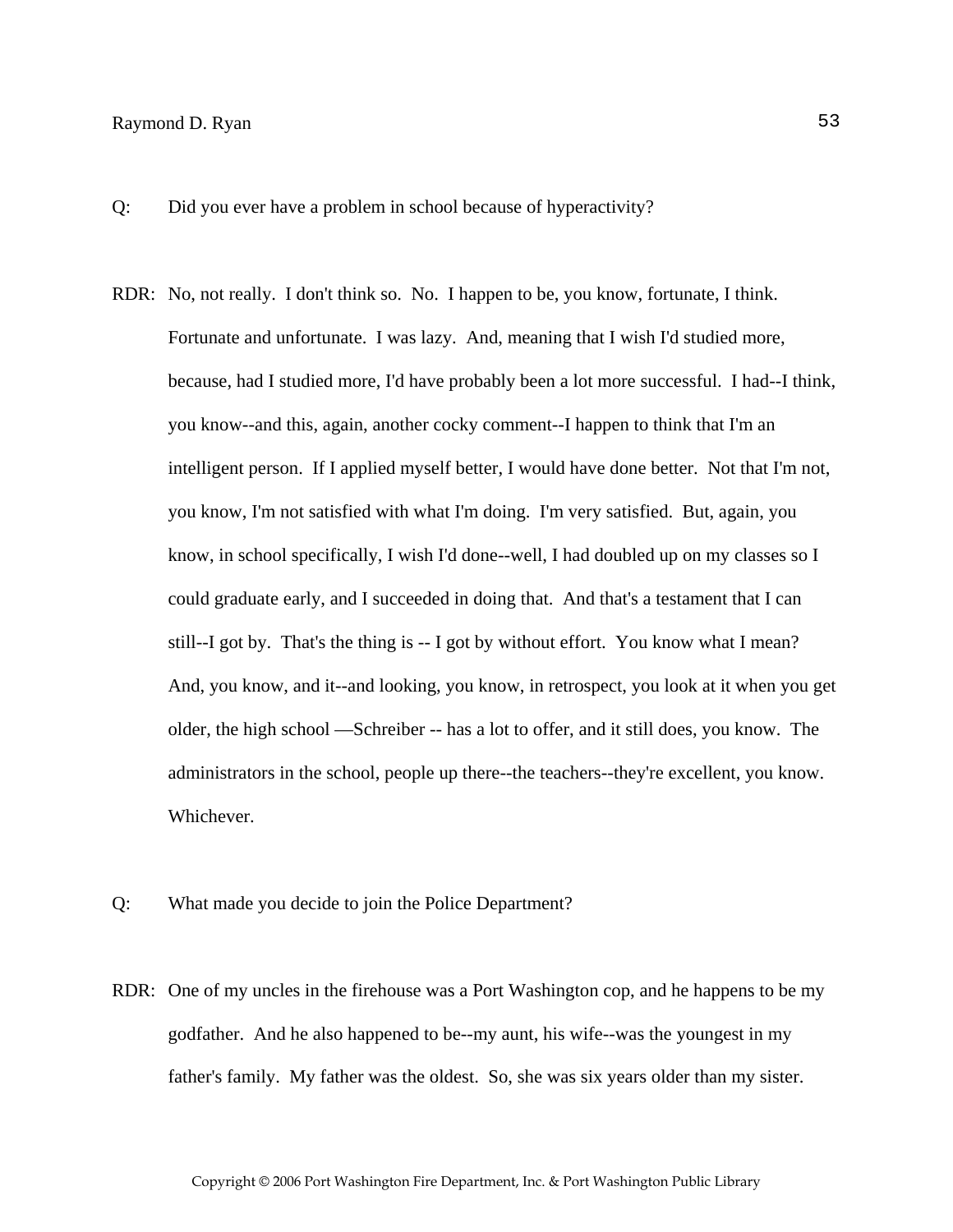You know, there wasn't much of an age difference between her and my sister. But, between her and I, there was quite a bit. But, nonetheless, my uncle was the youngest relative on that, and he would still--he would take me out, play baseball, football, with all the young guys, with the cousins when the families got together. That uncle was always my idol, you know—my Uncle Mark. Mark Davis. And I always looked up to him. And then--and my brother Tom, too. But anyway, I guess that and the opportunity. You know, the opportunity come, and when you join the Fire Department, you know, the networking, as we call it today, is immense, you know. And everybody advises-- gives you advice. You know, "Get a job here," or "Try and do this," "You should do ..." this, "You should do ..." that. And it was--the timing was good. Again, I'm a very fortunate person. I am very, very fortunate, Sally. You know, the timing is everything, as they say. And that's the truth. I bought my house in '92--you know, in a buyer's market. I got my jobs when, you know--in law enforcement, at the right time, when they were hiring everywhere. And everything. Even my promotions at work. Everything is timing. And I'm just--I'm a very, very fortunate person. I thank God, and I truly, truly mean that. So, I happened to take the Nassau County--and that was a tough choice, and I have to say something about that. I took the New York City police test. The first test I took, I believe, was Nassau. But I also took the Suffolk County police and New York City test and the Nassau test. And I say that asterisk because, at the time, the same day of the Nassau County police test was the FDNY test. Firefighting's my first love. I have to honestly admit that. You know, being a volunteer fireman, I actually would love--would have loved to have been a career firefighter. One of the reasons that I chose to take the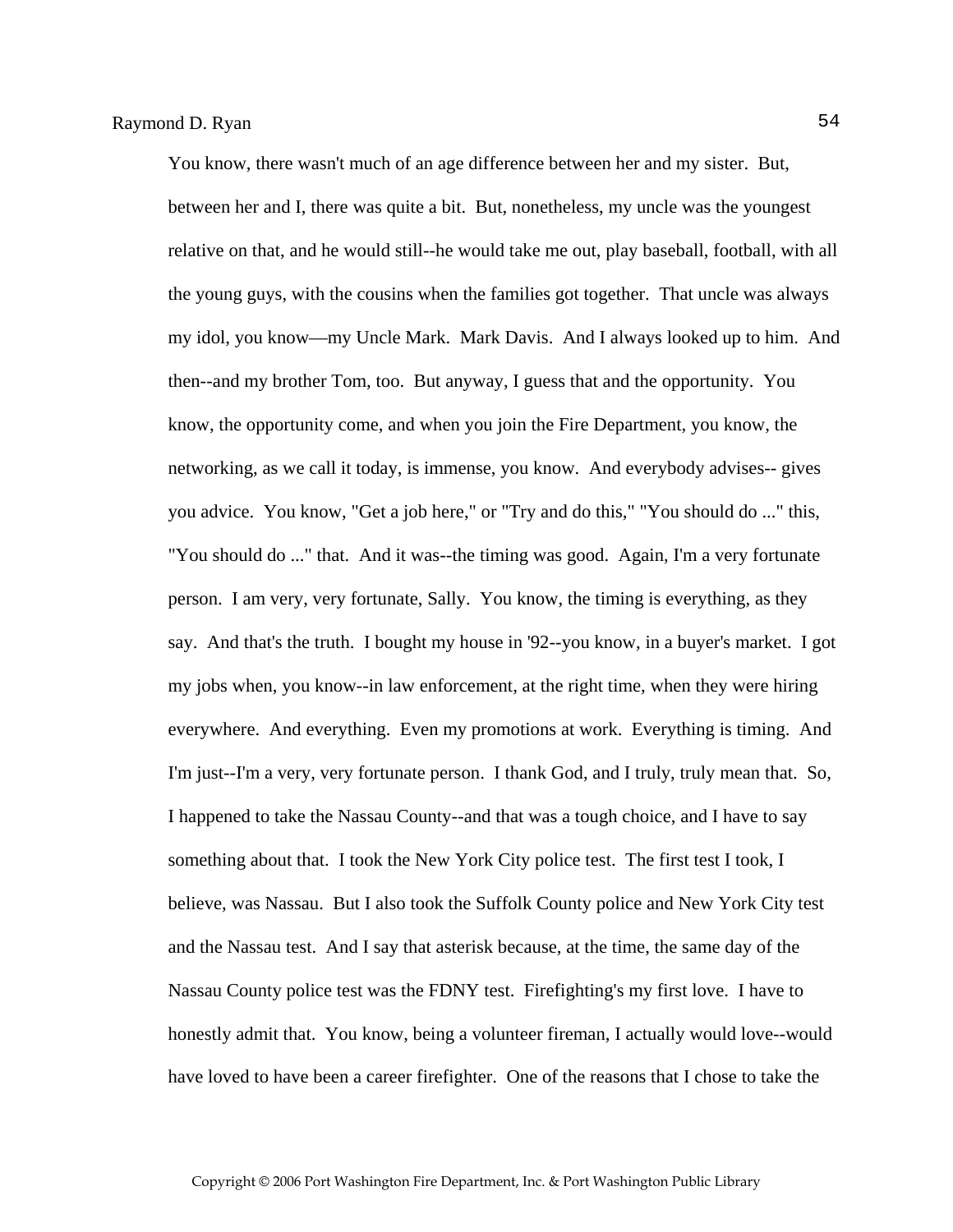Nassau County police test over the FDNY test--and probably *the* biggest reason--is I was extreme skinny when I was younger and I didn't feel I was strong enough to be a city fireman. So, I figured I would go and use my brains and be a cop instead. And that's why I took it. So, I did. And coincidentally, again, for the first test, the Nassau PD test, and then, I took the remaining--and New York City called me first, though. And then, I got hired by NYPD and ...

Q: Wait. New York City called you when you were a Port Washington police officer.

RDR: No. No, I was first a New York City police officer.

Q: Oh.

RDR: My first job was a New York City police officer, and I was a cop. And that was in April of 1987. And at the time, I was working in a union shop for a sanitation company, with my brother, and I was a member of the union. And, whatever the date was in April--I don't remember, and when I complete the story, you'll understand why I'll say April 15th, just for argument's sake, I was supposed to start the Police Academy the 16th, we'll say. The 15th, that night, at eleven-thirty at night, I got a phone call, said, "Sorry. The class is overbooked--or overfilled--you're going to have to wait. I had resigned from my union and quit my job. They say not to do that, and that is, you know, what you're supposed to do and all, but when it gets to the point of that evening, it was that day that I waited till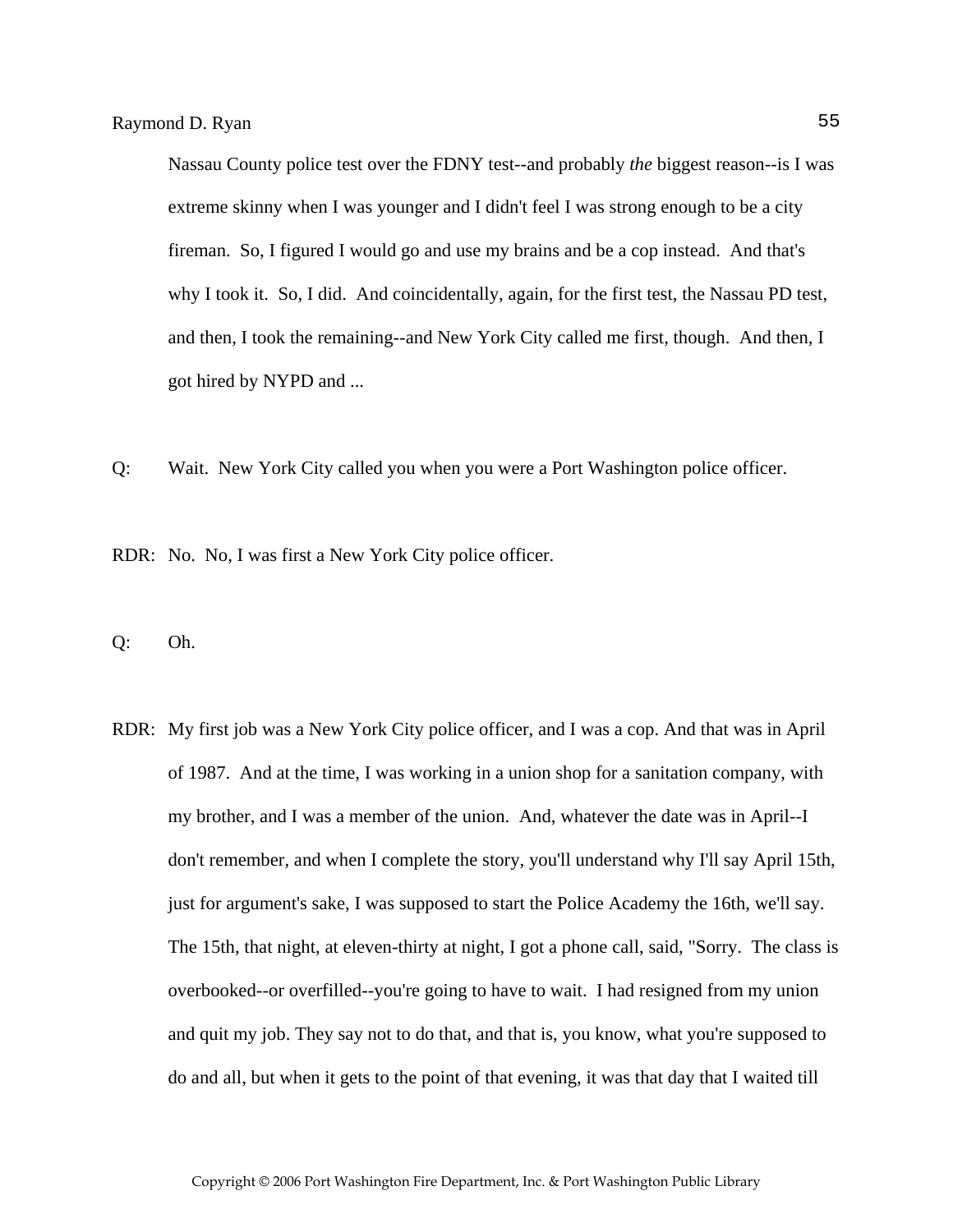the last minute. I had gone through the investigative process that it takes to become a cop before you even step into the Police Academy, you know. Psychological, physical, written, health, background investigation. I forget all the tests, it's been so long (laughs). But, so anyway--long story short--for three months, I hung out and worked with a friend on the side, and and it was good. It was actually not bad. I ended up starting the Police Academy in June or July of 1987. And it was nice, because then I got like three months vacation (laughs). It got to be fun. I'd been working since I was a young kid, believe it or--you know, like I mentioned earlier. Anyway, I went ...

- Q: So that's at a Police Academy in New York City.
- RDR: Correct. So, June and July of '87, I had completed my investigation and started the New York City Police Academy in Manhattan. And, so, and along with my best fried Eddie-- Edgie, as we called him. Edward Haragsim is his real name, but Edgie is his nickname. And Edgie is as hyper as me, if not more so. And Bobby was the calming and cooling one of us all (laughs). But, no, it was great. Unfortunately, Edgie smokes like a chimney, and he did then, and he still does. But anyway, him and I went to the Academy together. And that's when we were both junior officers in the firehouse, and it kind of worked out where we weren't around, because we had to commit everything to it. Long story short--again, with my career-wise--I was in the New York City Police Academy, and I graduated, and I was assigned to South Jamaica, Queens for my training unit. And that was during the late '80s. And that was during, what I had written on my bio, known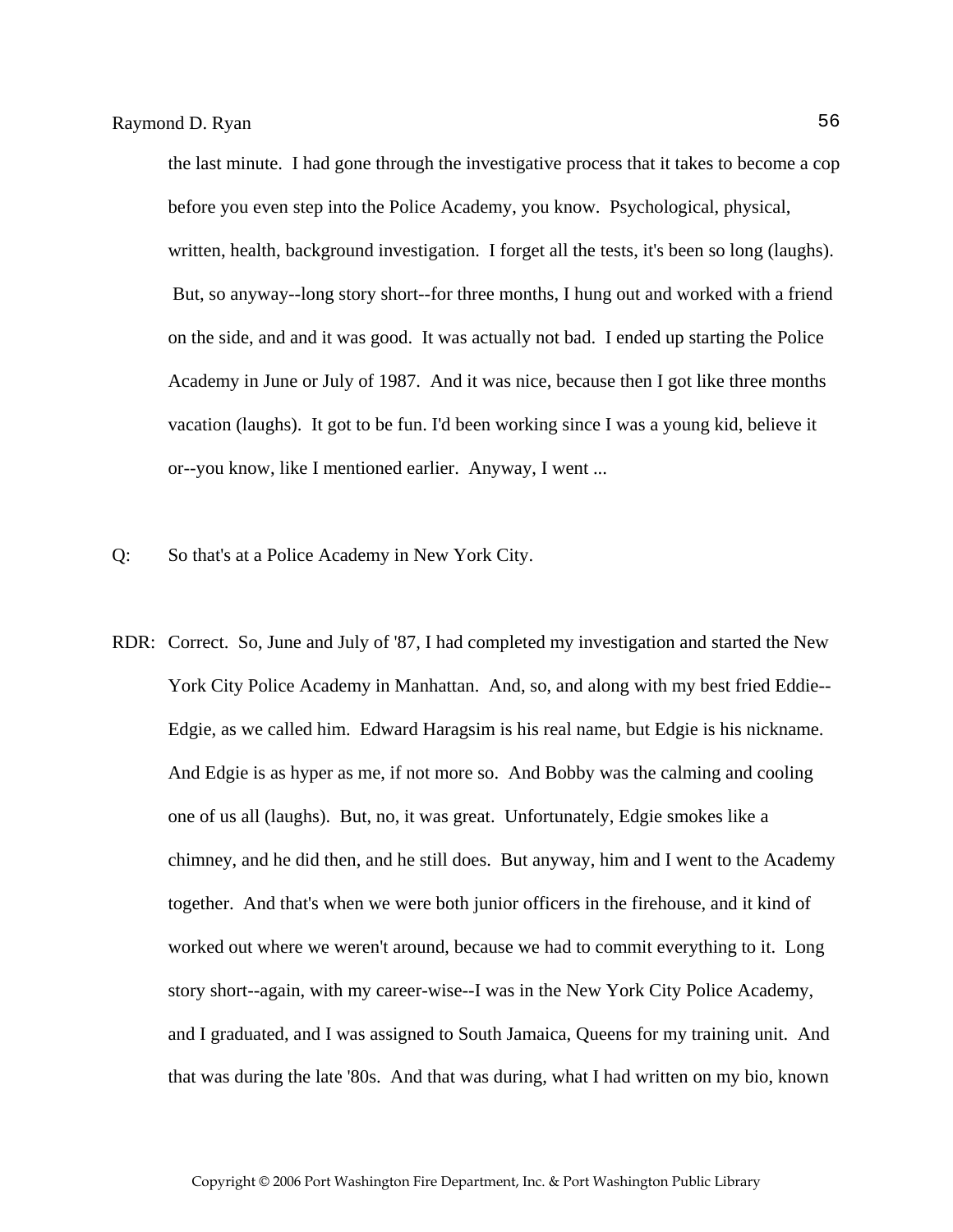as the crack heyday, when crack first came out as a drug in the area. And it was vicious, obviously. And, at the time, a police officer was assassinated down in South Jamaica, Queens, named Eddie Byrne. And Eddie Byrne was a regular patrol cop, but again, I was in a training unit. And, from what I understand, again, he--long story short--he was sitting in a patrol car in front of a certain location, was approached on the passenger side by somebody who claimed ...

Q: Excuse me, I have to change the ... [END OF TAPE ONE; BEGIN TAPE TWO] ... to Queens, and that's where Eddie Byrne was assassinated. He was approached on the passenger side of the car, by somebody who claimed--was claiming to ask for directions, and then snuck on the driver's side was another individual who shot him in the head five times and killed him. And, again, at the time, I didn't know, but I know now, that where he was parked, I was walking a foot post at that location two days prior. And I did not know why, in the middle of South Jamaica, Queens, we were walking on a residential street, as compared to the main drag of commercial establishments where every other post was. NYPD wasn't that forthcoming at the time. But I know now: we were walking foot post in front of a witness's house, who was testifying in a drug trial against a drug posse from that immediate neighborhood. And the assassination of Eddie Byrne was a direct signal from the drug dealers that "We control this neighborhood. The cops don't." And they were trying to send a message. One of the drug dealers, I think, felt at the time that he was dissed--disrespected--by a local, 103rd Precinct cop, and was either targeting that specific cop or just any cop, and killed Eddie Byrne. That was the first time I had to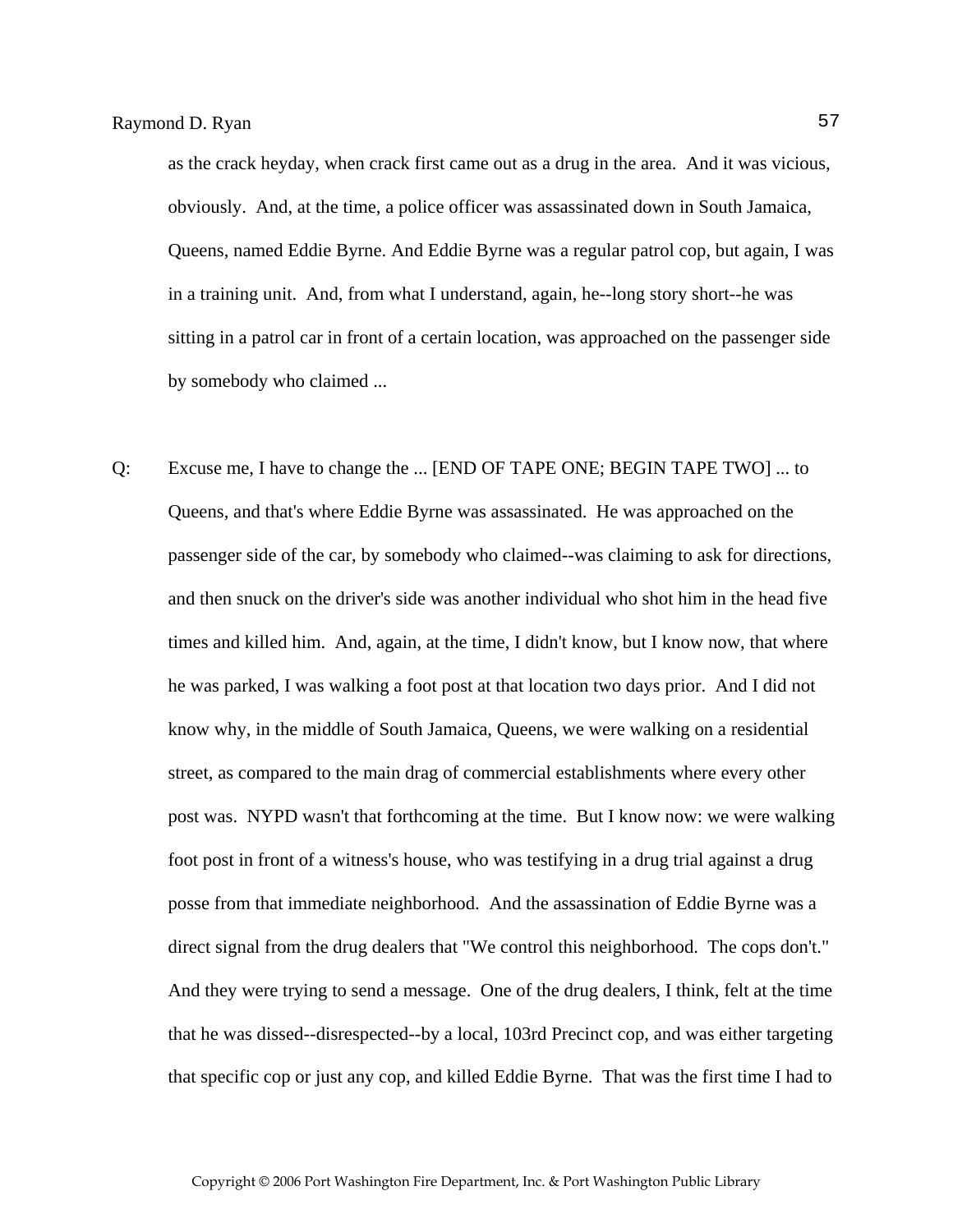deal with a line-of-duty situation like that, and that was extremely emotional, having to go through a funeral for him and whatnot. And as my career, making me realize, damn! – pardon the language --mortality really sets in, you know, and you start to think about these things. My parents absolutely panicked when they heard. Because, again, of course, the news, it was a major broadcast news story that a cop in the 103rd Precinct was shot and killed. But everybody that knows me knew I worked in the 103. And it was just--everybody wasbugging. Anyway, it's unfortunate for his family, but they ended up catching them and whatnot. So, after working in South Jamaica, Queens for a few months, I got transferred to Brooklyn, and I got to work with another resident of Port Washington, a good friend of mine, Rich La Pera whose father's a judge in Nassau County. And Richie had been on the job the year or two prior to me, and he has enjoyed a successful career. He's ready to retire right now, as a matter of fact. And he's so funny. He's another character. And I don't know if he had anything to do with getting me assigned to that same precinct or not, but it was great to work with him, and we had fun. And I got close to him. You have to meet him. After working in the City in the 103, and that was my NSU--NSU stood for Neighborhood Stabilization Unit--they changed the name to FTU--Field Training Unit. NYPD's great with acronyms (laughs). Anyway, as it turned out, I--was it May 10th of '89, I got hired by the Port Washington Police District. So that was a lot of fun. New York State law is the same. So, the laws weren't different. I didn't have to learn anything different, other than local laws and procedures. So, I did not have to go through the Police Academy a second time. Certain aspects, I went through the Nassau County Academy for--firearms training, driver training, EVOC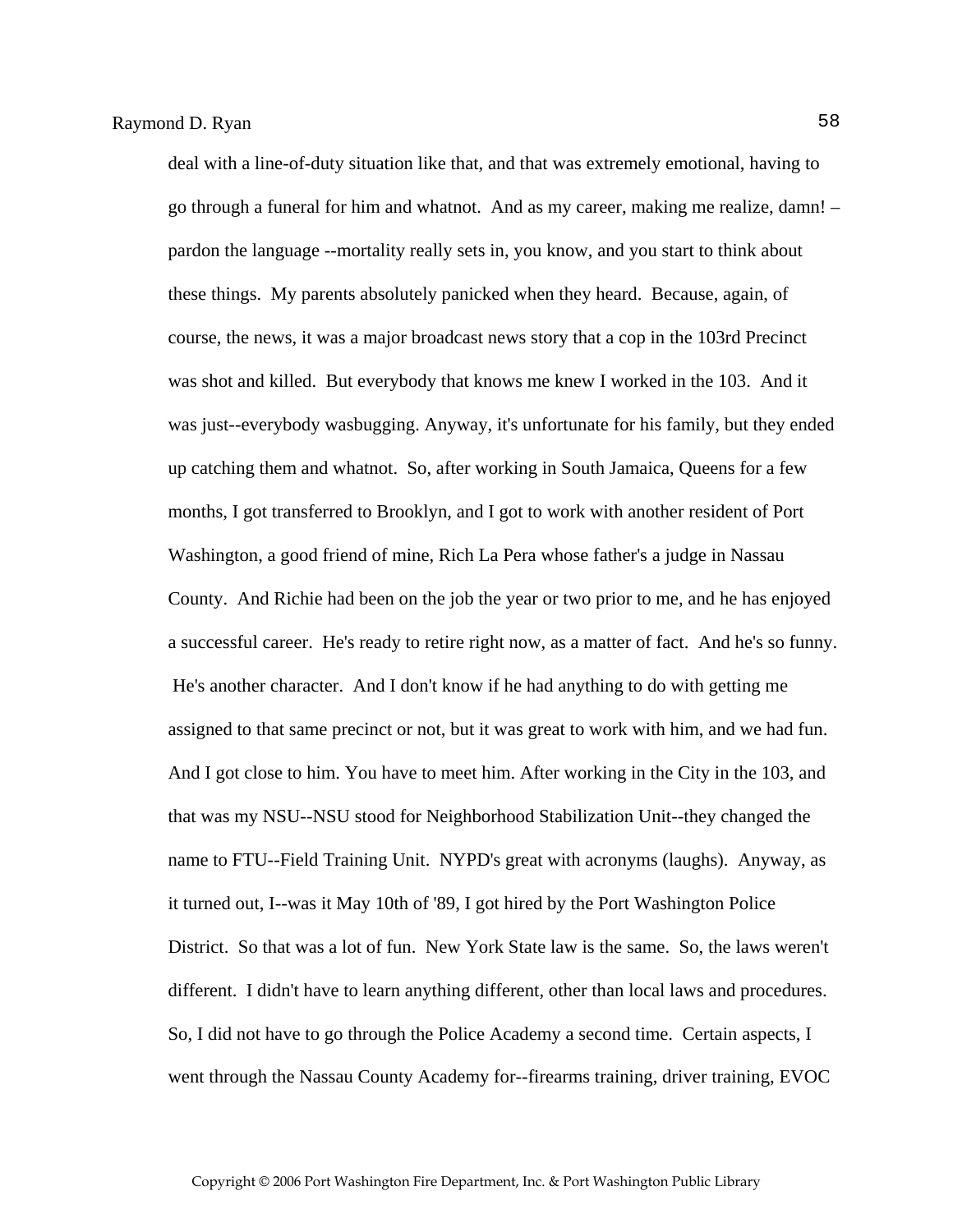[Evasive Vehicle Operations Course], as it's called--evasive maneuver training. And to certify that I'm--you know, for legal reasons. Everything is for legal reasons. That's what the almighty dollar and everything boils down to. So, and over the years, I worked for Port Washington now since, like I said, May 10th of '89, and I've been there-- what does that equate to now? I'm almost entering my eighteenth year. A long time.

- Q: So you're now working for Port Washington.
- RDR: As a patrol officer. I work with Port Washington as a patrol officer, and I had a great, great career there. Guys I work with, phenomenal. The old bosses that have retired, I miss a lot. Things have changed. In police work, in general, as well as like I said, people are retiring and whatnot.
- Q: Well, in terms of your Fire Department involvement, how was it, when you were working for the city as compared to working for Port Washington?
- RDR: Different. Different ...
- Q: In terms of your ability to--the time you had available, your ability to respond.
- RDR: Well, either way, with NYPD, obviously, I'm working out of town. I don't have the capability of responding from the city. I wouldn't. And, even in Port Washington, I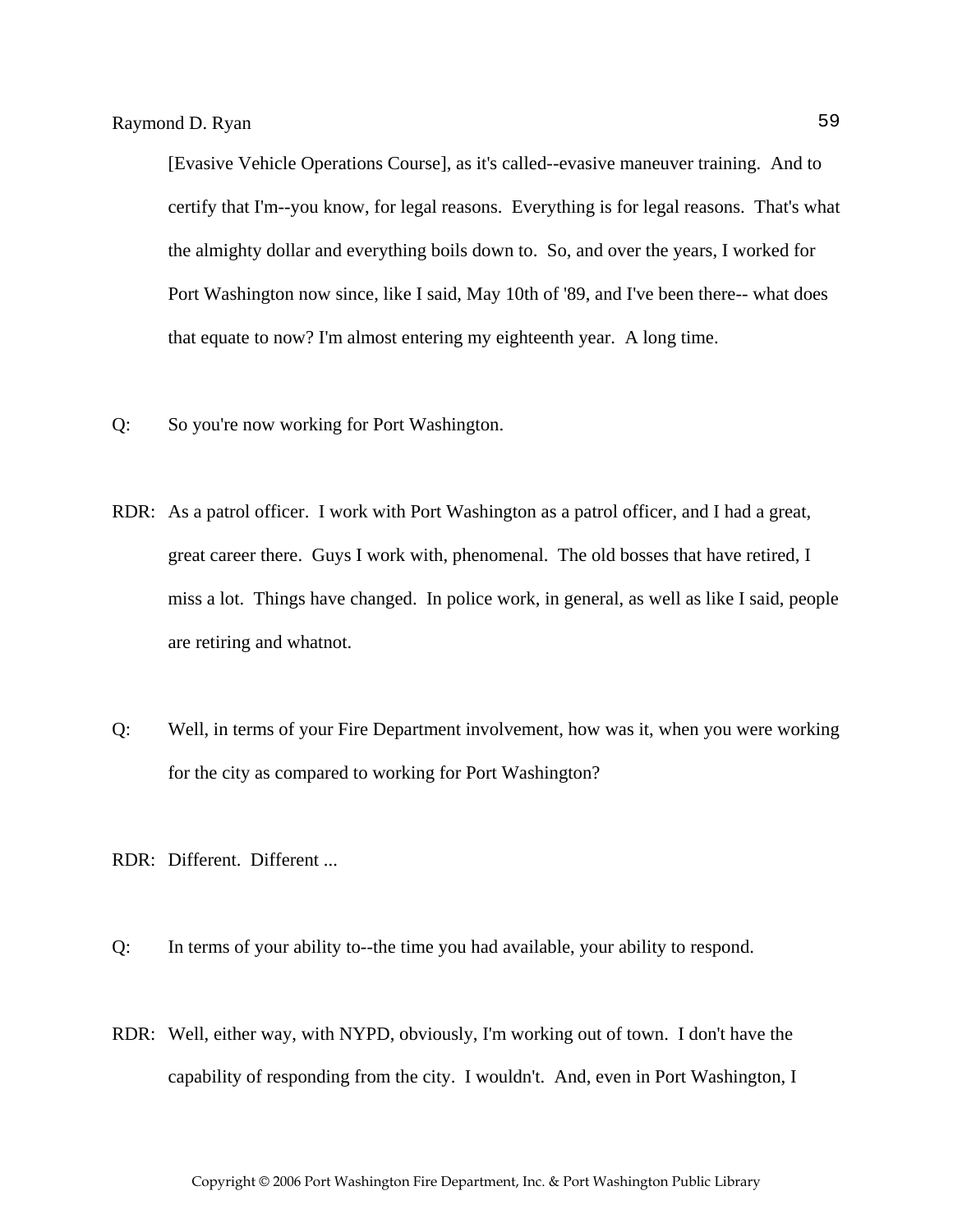would not respond to fires. When you're a cop, you just can't do that. Your job is a police officer. I can't be leaving my post as a police officer here and jumping on a fire truck to respond to calls. But, now that I'm working in Port Washington, there has been occasions where a fire call has come over, and the Police Department gets the specs on every fire call, that I would be dispatched, and since the police are on the road twentyfour hours a day, seven days a week, if I'm on the road, our response to that scene is going to be before the Fire Department ever gets there. So, yes, when I've gotten to the scene and it's been a situation where there's a fire, I immediately will notify, either via my radio system or directly to one of the fire Chiefs, of what they're going to be approaching. Okay, you've got a second story fire, you know, a fire on the second floor of a onefamily dwelling, you know, and relay as much information as possible. Know if everybody's out of the house, or if somebody's trapped--whatever the case may be. If somebody's trapped, chances are me and my coworkers--cops--we're going into get them. We can, safely, you know. Well, nothing's really safe, but safe as possible.

- Q: Now, would you be going in to get them if you were not a volunteer firefighter?
- RDR: Yeah, I'd say so. Because there's cops that I work with who are not volunteer firefighters, who have actually gone in and saved people in fires in Port Washington. So, I mean, it's just part of an emergency responder that you could classify a cop and a fireman both as an emergency responder. So, there're those things.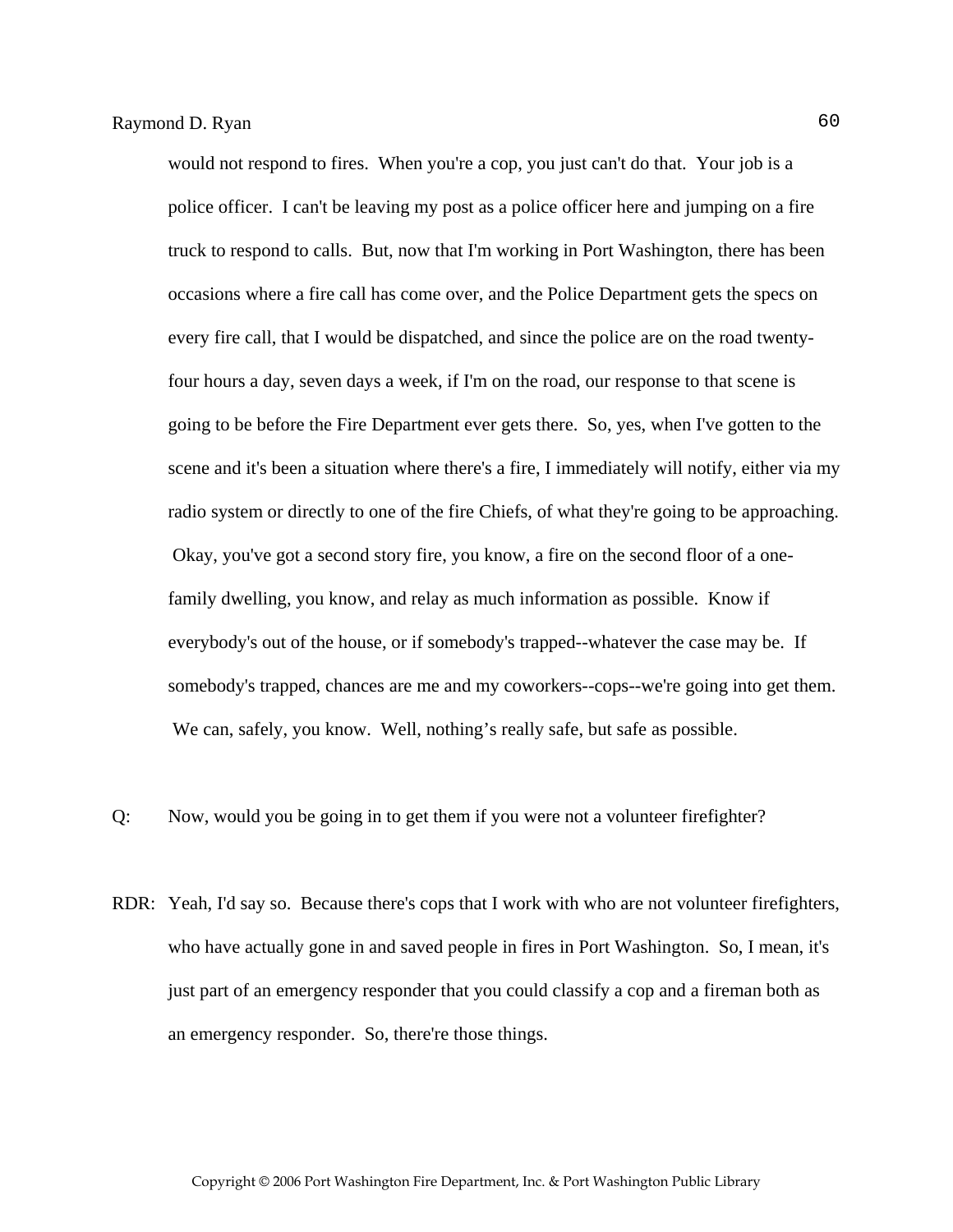- Q: Yeah. Can I ask you something. A man I know recently had a stroke, and they called 911 immediately, and they said that it took longer, they thought, for the ambulance to arrive because the police checked it out first. Now, what's the story with that? What's the procedure?
- RDR: Okay, there's a--the phone number for the Fire Department and ambulance is not 911. It's 742-3300. So, when you receive a 911 call, if you're in like, let's say, Manorhaven--or, I don't know if Sands Point is the same--but anywhere other than the Port Washington Police District, if you dial 911, it goes to Nassau County 911. And then, to transfer over to a Nassau County Fire Commission--Firecom, as it's called, which is the dispatcher for all the fire departments, believe it or not, there's a delay. And that happens. If it did, in fact, go to the Port Washington police, because they receive 911, that's a misnomer, I think, in my opinion. And that, again, let me make that clear--that's my opinion--that it's a delay because of that. That's the reason for the delay. And I mean this. Yes, when the Port Washington police receive a call for an emergency medical need, they do transfer it immediately to Firecom. They also—if it can be simultaneous, or immediately thereafter--dispatch their own cars to the emergency medical scene. Now, with that being said, there still is a certain amount of time that it takes an ambulance to get to a scene. And there's a variety of different factors as to why it could take longer than others. First and foremost is the fact that the Port Washington Fire Department is averaging six-point-something ambulance runs per day. So, the likelihood of the ambulance coming from St. Francis Hospital instead of its own little firehouse, which is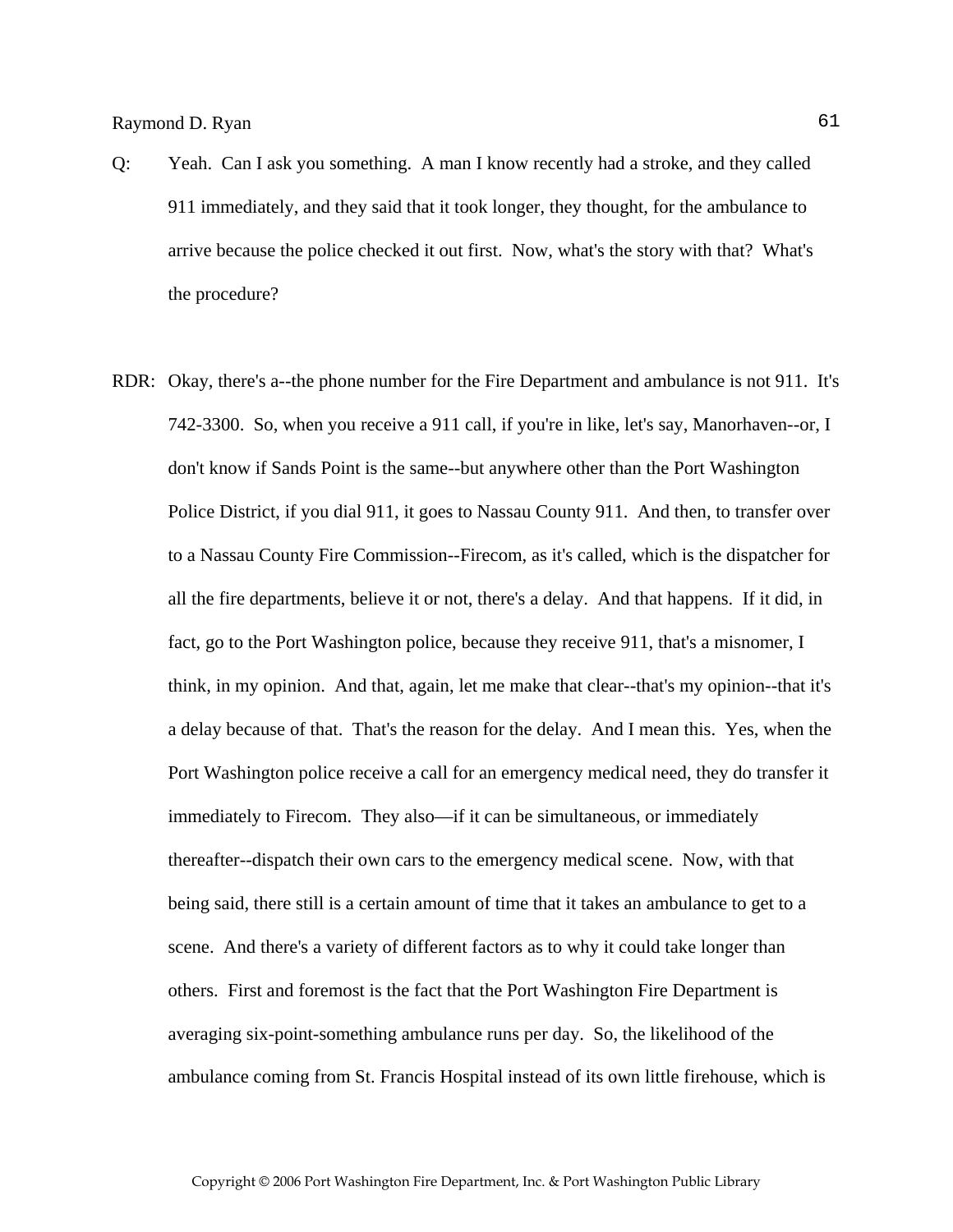close in vicinity, is likely. The likelihood of the ambulance responding or having to call for a second ambulance because the first ambulance is already on the road, is highly likely. So, those are probably the biggest contributing factors.

- Q: So what would you recommend that people do?
- RDR: Dial directly the 742-3300 number. That will eliminate that delay of whether it be two minutes, four minutes, whatever the case may be. I don't know how long it takes for Firecom to process the information or interview the person on the phone. Again, right now--and I can speak only for Port Washington because I happen to be aware of how it works with our 911 system, when we receive it, we just press a transfer button and so the Firecom dispatcher picks up the phone and says, "Go ahead," and then, we release the call and they're directly speaking to Firecom. So, again, they interview people on the phone. The dispatchers are trained, "What's the medical emergency?" "What's your address?" "What's your phone number?" Whatever they ask type of information. And then, however they process it from there, I don't know. Do they type the information first in the computer and then start dispatching? Do they dispatch first? I don't know, okay? So, and I believe that's how they do it. I think they type first, and from what I understand, that fire dispatch system in Nassau County is archaic. I don't mean to criticize my compadres at the Firecom, but I'm sure they would also love state-of-the-art equipment. But, again, it boils down to money. And, for years, the county's been hurting, so.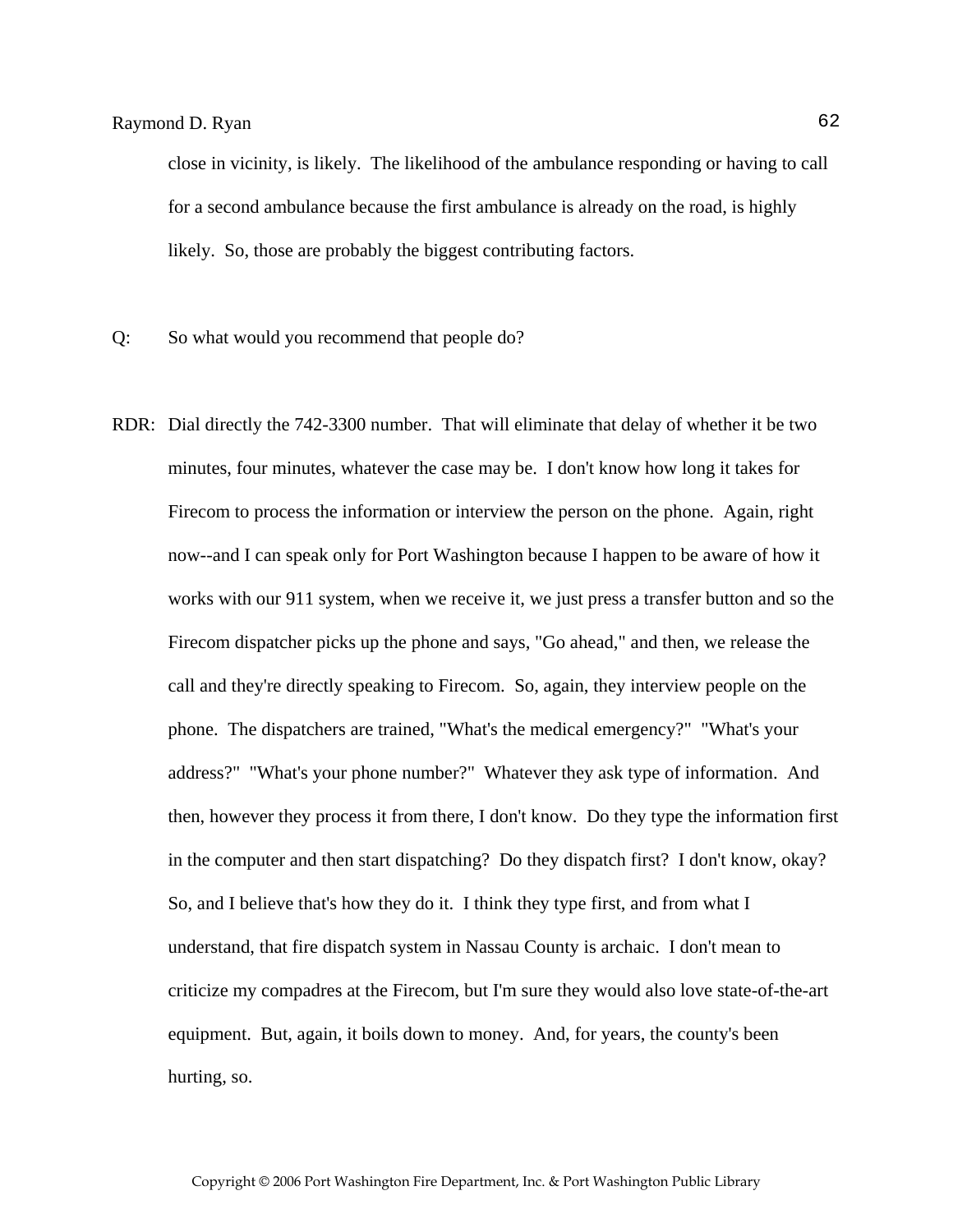# Raymond D. Ryan 63

Q: Going back to your own, you know, Fire Department involvement, what would you say was your worst day as a firefighter?

RDR: It definitely has to be when Bobby died. Yeah, most definitely.

- Q: What about your best day?
- RDR: Well, I guess when I achieved the goal of becoming Captain. You know, I achieved that goal. But, again, I'm in my second time around. I'm recycled. And I'm thoroughly enjoying myself. Because I don't have the expectations, I think, that I did then. I understand more now than I did then. It's just, it's different, you know. You get in the mode back, first time around, going through the ranks, that you get caught up in the horse crap (laughs), so to speak, and you want to prove that you have the knowledge, but you don't want to look like an idiot. Now, I know I'm not there to prove anything other than to do my job. Because I know that in today's day and age, my goal is survivability of the company and the service. I want to train my guys--my specific guys--as best as I possibly can. I want to teach them. I want to find the time to teach them, and I want to teach him. And I want them to learn, whether I can physically do it myself or hand them off to somebody else who's knowledgeable, to make sure that it gets done. Again, I'm reiterating that our Department is, training-wise, very well. I still want to get in all the ins and outs, and just all the intangibles, as well. It's not just training to fight fires, you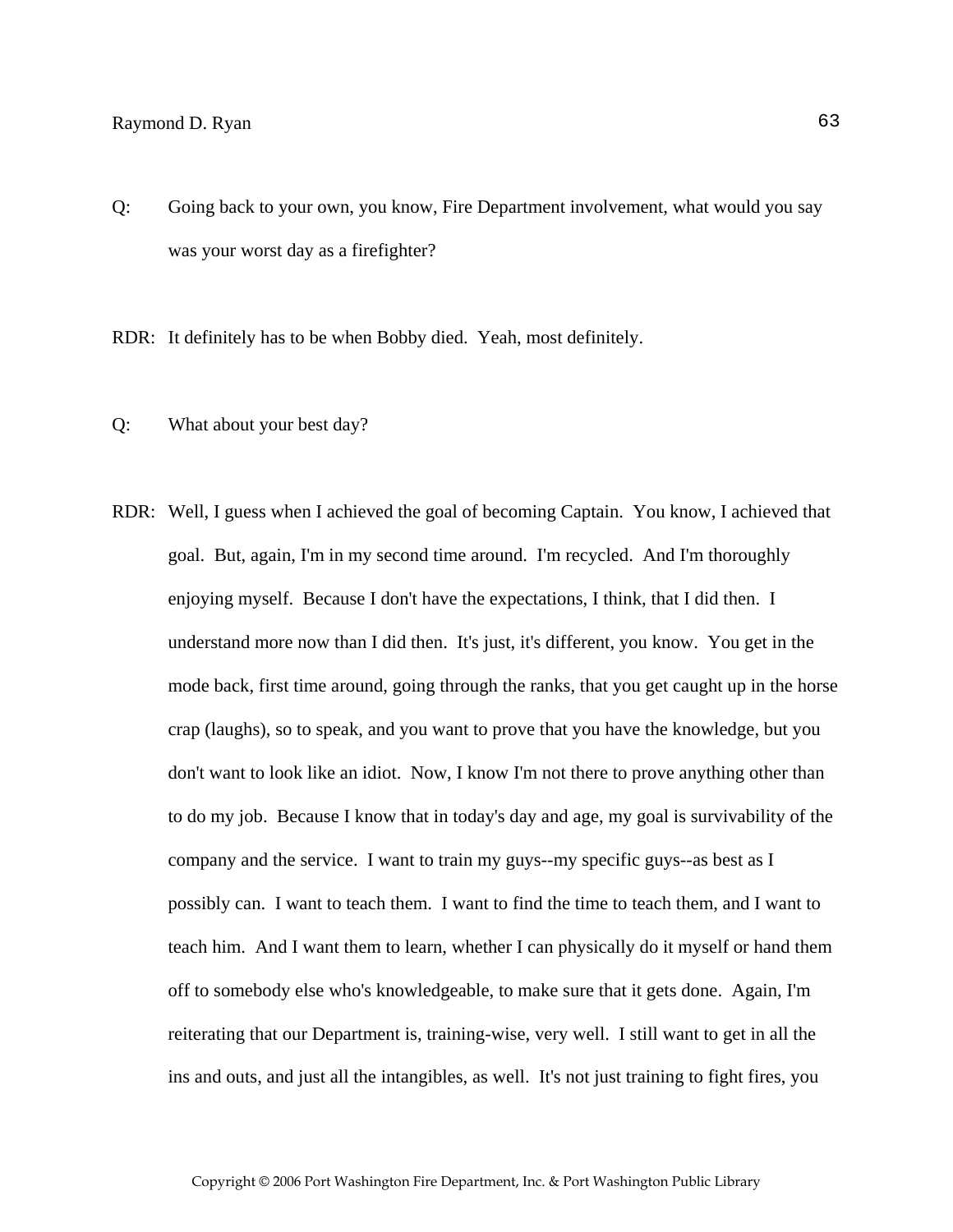know. I want them to teach them the respect for the community, the respect for my company building, and stuff like -- you'll see, like, I'm sure you have a lunch room here at the Public Library, or a lunchroom at an office complex, people post signs: "Your mother's not here; clean up after yourself," you know. I'm big on that. The people that passed before me have given me this Fire Department and this firehouse for me to use, and their sacrifices--my sacrifices and anybody after me can't compare, because these World War II vets that I spoke about earlier, who I have the utmost respect for, everything was out of their own pockets. They built the place with their own hands. Any alterations to the firehouse, they went and chipped in and bought the wood to build the addition. We have a barbecue pit in the back of the firehouse. Our men built it ourselves. We built it, you know. And that--there's a lot of pride to me on that. Everybody thinks that we like to waste money. The old--and this is the old attitude, the drunken fireman image, you know, and that was an impression that people had that's all that the firemen did, you know. There is a physical bar in the building. There's no alcohol on it. It's where we sit down and we have lunch with now, you know. Things have changed. In fact, yeah, did they ever have it? Sure. Do we still, every once in a while, have beer? Yeah. But nothing like that, you know. Priorities are priorities now, you know. And we--I know, you know, I don't know how long you lived in Port Washington yourself, but ...

Q: Thirty-six years.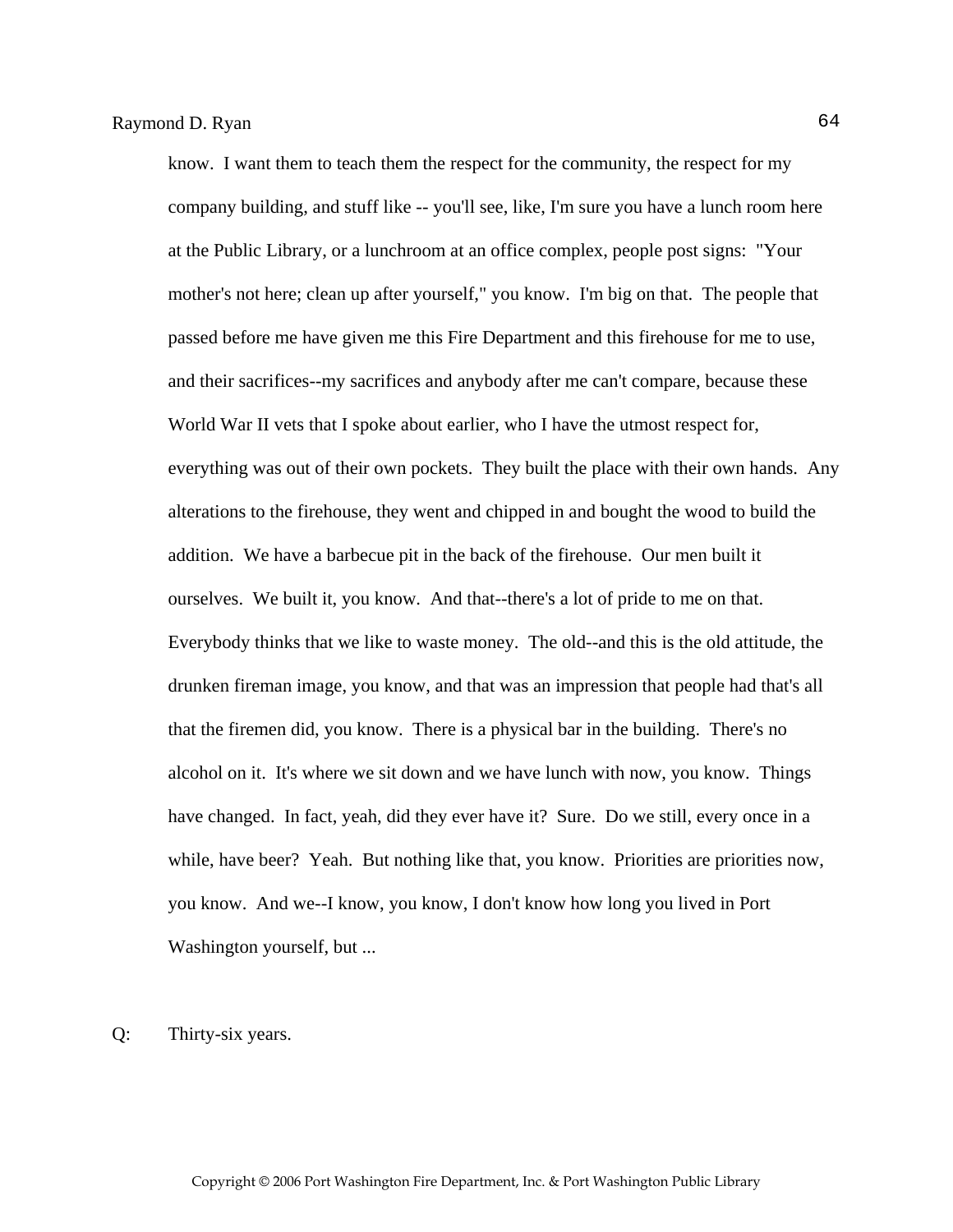RDR: Okay. This community--and I love our community--things have changed in this community. I would say, over the last decade or so, there is a very large change of people who have sold their homes and new people have moved in. With that being said, there's also a thing in our community of new people and versus old people, you know. I don't have that. I guess, to a certain extent, I guess I can, but I also have respect for everybody, you know. Fine. You know, I accept that our town is different. Let me put it that way. I don't hold it against somebody because they're new. You know, what bothers me is--and a lot of guys, you know, you can hear comments that "Nobody gives a crap about the Fire Department anymore." "They come here. They moved here from the five boroughs--wherever they may have moved from--where they had paid services for everything. They expect their service. They don't understand that we are sacrificing our families at dinnertime, our childbirths, our weddings, our family weddings people have planned things around, you know, holidays, middle of the nights, sleep, you know, to come and help our fellow person in the community." And, again, in its simplistic form, back when the community was very simple, that was very noble and that was the thing. Now, it's expected. It's different. Again, I accept that now, you know. But, along the same lines, I'm not afraid to show my pride with my service and my Department. We are a bunch of professionals. I made that comment before about a paid fire department like FDNY and a volunteer fire department. We're both professionals. A lot of people refer to a professional as a paid fireman. To me, it doesn't equate, you know. Do we take anybody with a pulse to become a member of the Fire Department? Yeah (laughs), we do. But, again, now that I'm in office again, I will do everything I can to take the person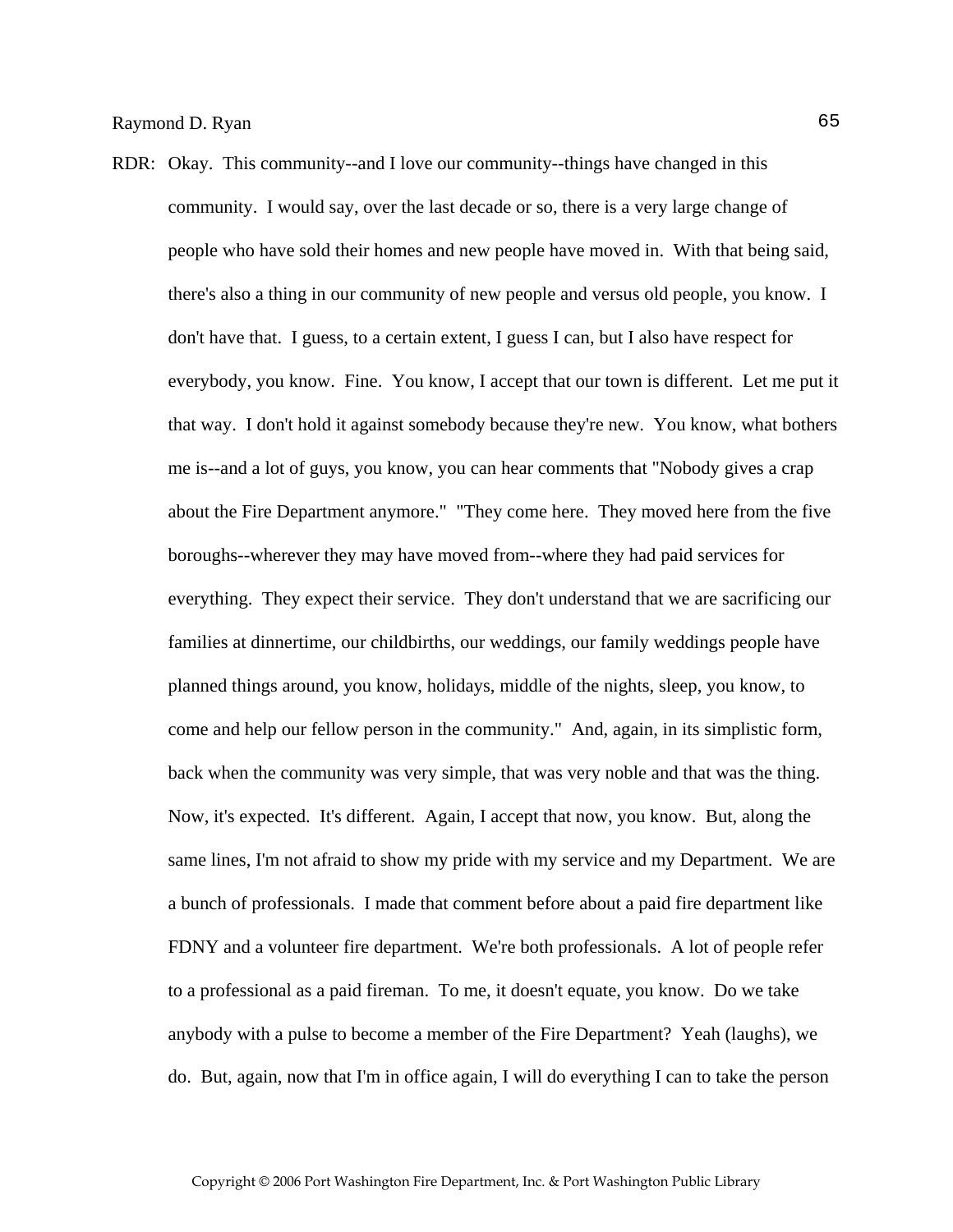that may not be the sharpest tool in the shed, and train them as best as I possibly can. And, I mean--that means a lot to me, you know. And again, and the other thing, like I said, is I'm very, very proud of my company, because we try to do the best we can to, you know, choose our expenditures wisely.

- Q: Would you consider running for Chief?
- RDR: Yes, I actually almost did. Let's see. Johnny has been Chief now almost two years. Two years ago roughly, John Walters was--who is now our Second Deputy Chief, who happens to be a City fireman, he was one of my junior officers when I was Captain -- he was taking 9/11 quite hard. You know, his particular company--he's from Squad 288- lost seventeen men at the World Trade Center. And he particularly was quite close with the Ielpi's from Great Neck who lost their son, and the father was also a champion of the cause for 9/11 to Congress, as a matter of fact, and victims' families. And he was very, very involved with that. And, of course, it took an extreme emotional toll on him. And I wasn't sure if he was going to run or not. So, I started getting my schoolings in order. Certain qualifications expire. So, I started renewing my qualifications and I became very interested in running. And exactly what I just said, I'll repeat: While getting my qualifications in order, I did become very interested in running. Not that I wasn't interested before, but now, I was like, you know what? Yeah, I want to do it, you know. So, I started continuing with it. And then, John, coincidentally his helping of his fellow firefighters in the city, was diminishing that role and was coming back into his role to run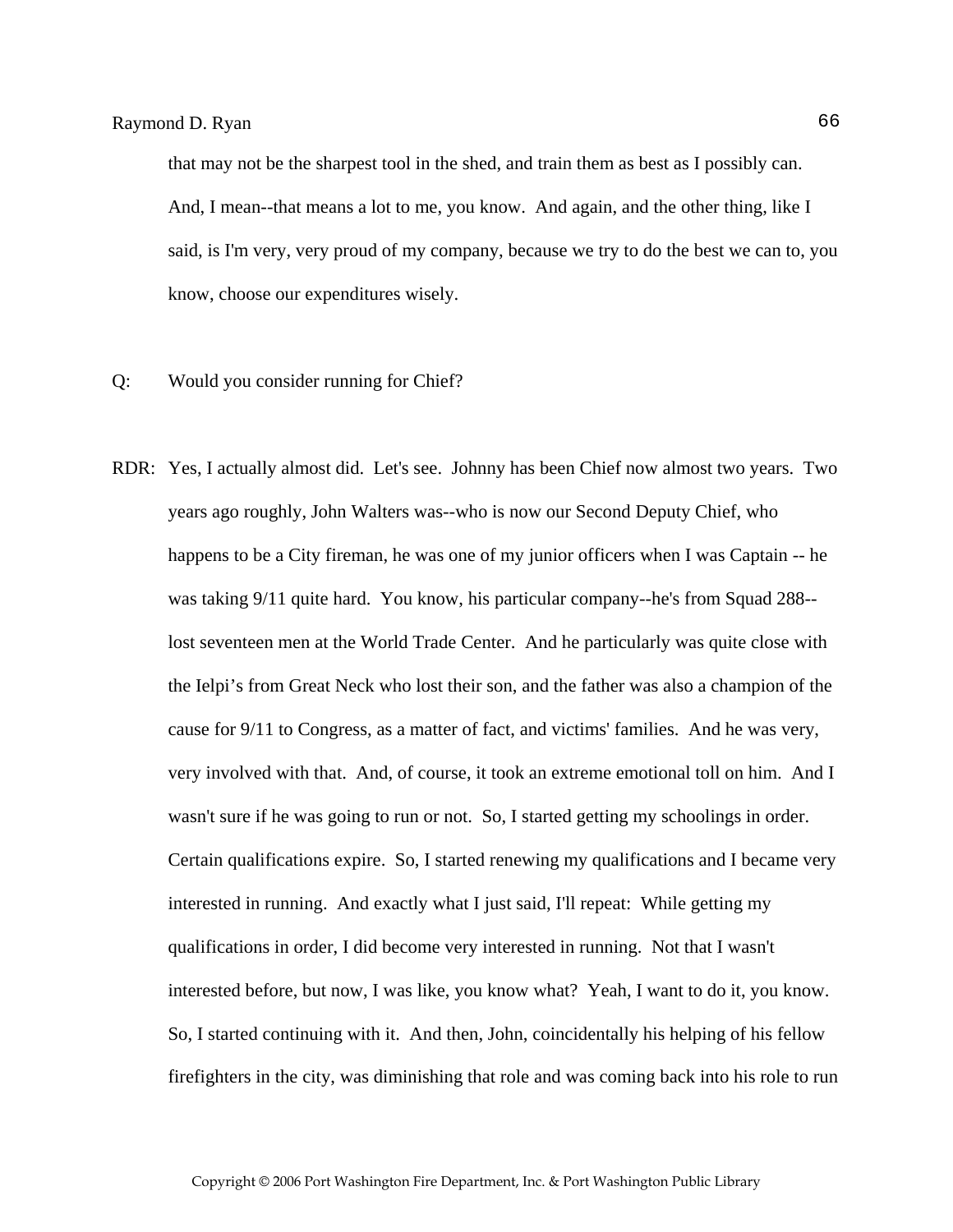for the Chief's position —it was fine. I still continued to run and it was going to be pretty much a contested election. And it was already, because there was a third party also running--Tommy Golden. And who is also from my company--another great guy. No matter what, the Port Washington Fire Department was well--going to be well-served, because out of any one of those three, I think, would be fine, and I think the Department would be happy with. Both qualified as well as good to the men and people of the Department. And, again, that's something extremely important to me, as an officer.

Q: Wait. So, when will the election be?

RDR: So, now John got elected. I--my qualifications, I misinterpreted one qualification and I didn't have it. Instead of--it's called the HAZMAT Operations and Awareness Class--I had the one-half of it instead of the other. I was reading an old bulletin. So I didn't run. I could've run, by completing the class, which I did complete, but it was too late for the nomination purposes. I said, "Fine, I can wait." I was actually considering backing out at that point, anyway, because I was back in a company role, and I was relishing my time as a company officer again. So, anyway, Johnny's now Chief, and he'll complete his term, going up through the ranks, barring any unforeseen circumstances, in 2009. And 2009 is when I will consider running for Chief again. I know Tommy is also going through classes right now with me. Tommy, more than likely, will run as well, and we'll probably contest it between Tommy and I. Again, that's if I run. Right now, I'm into doing my company level job, and that's what I want to focus on. When it gets close to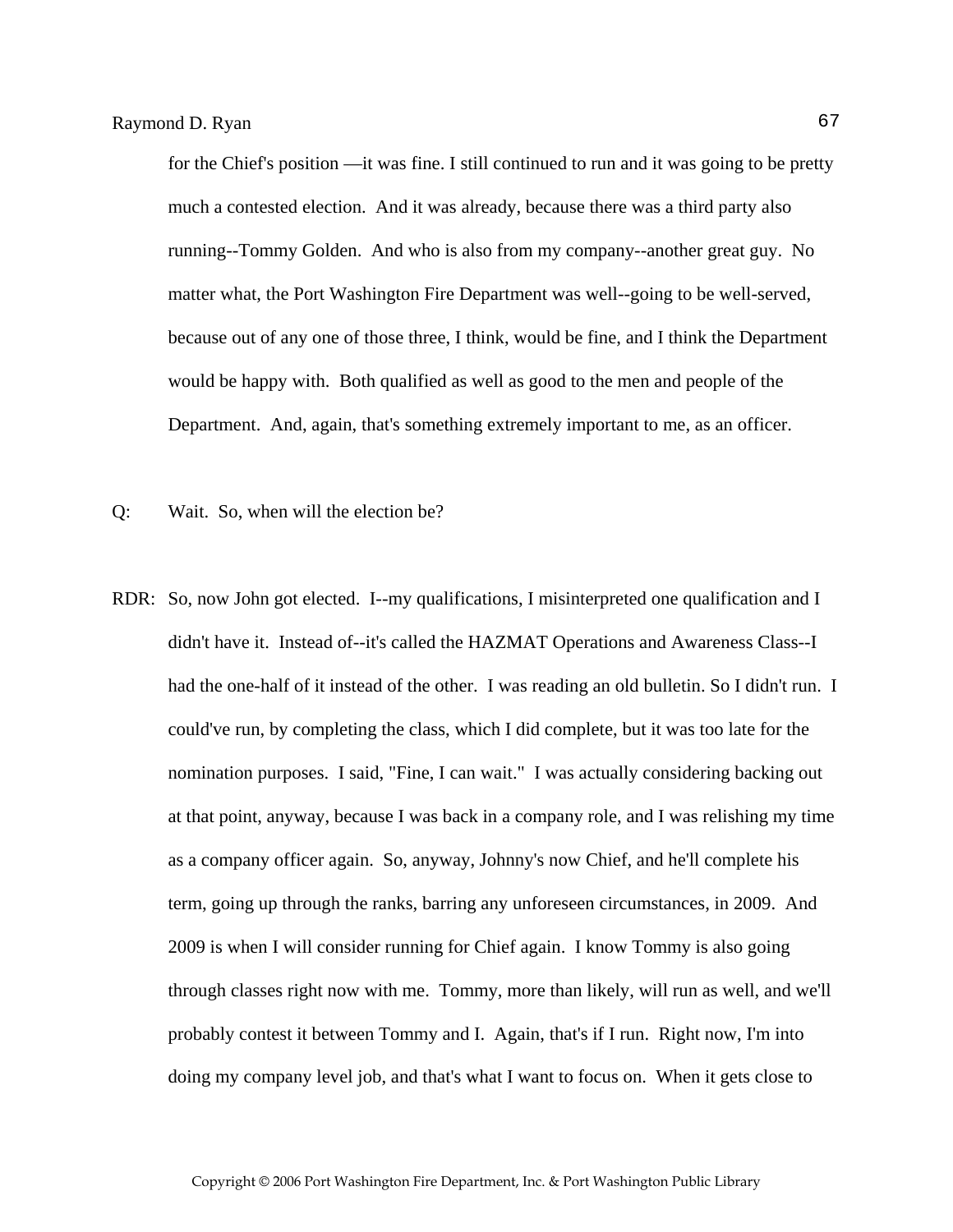that time, that's when I'll have to sit down and really evaluate whether I want to continue to go that route. Because, honest to God, it's a full-time job. And when you have a fulltime job and you take on a second full-time job, it's insane.

- Q: And what is the impact on your family life?
- RDR: Exactly. Well, unfortunately, I'm divorced. Fortunately, I have a new girlfriend.
- Q: Do you have any children?
- RDR: No. I wish I did. The time that I spend in the firehouse--see, it's working out well, actually, for me now. My girlfriend's hours at work and my hours at work, it's hard for us to get together, just on that alone. And like the Thursday nights that I have to commit to the firehouse, that's not a conflict, because then she has meetings and whatnot or has a class on that night. But we make time for each other, which is good. To become a Chief- -and she's totally supportive. She's excellent. You know, she--every person has their demands, to a certain extent. I shouldn't say the word "demand," but, you know, she--out of respecting her, I should be giving her some time, you know. So that's how that works. So, hopefully, if that comes down to it where I do become Chief and we're still together, hopefully, she'll accept it, I'm sure, and be supportive. She's supportive of me personally. So, and that's the way it works. That's the way it works.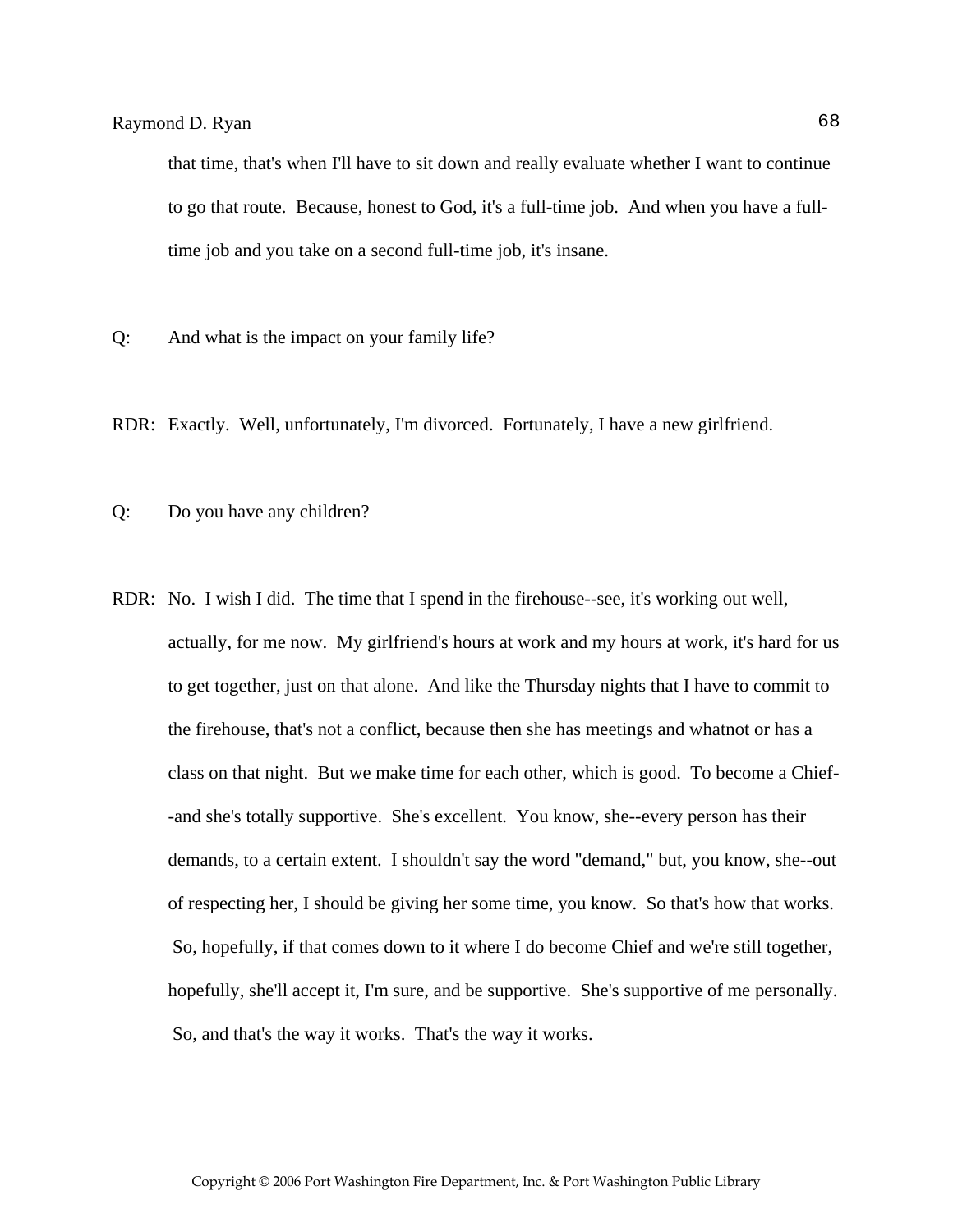# Raymond D. Ryan 69

- Q: If you do have children, would you want your children to join the Fire Department?
- RDR: Well, yes and no (laughs). As with any parent, I would want my children to get the best education possible, first and foremost, and succeed in life. If they want to be, if they can do--if one doesn't interfere with the other, by all means, you know. And that's really what it boils down to. But again, as you probably know, being a parent, you only have so much control. You can't live their life for them; they're going to make their own choices. If--like I did with mine. I graduated in my high school half a year early--doubled up my classes, because I said I was going to go back to school. But I was so into the Fire Department, and that's part of the reason I was--all my time committed was here. Although I got a very large education in the fire service. You know, I've taken so many schools over the years, and I continue to take, you know, that has educated me on a multitude of different issues. Construction, hazardous materials, safety. Science. I mean, fire science alone. Chemical properties in hazardous materials. Hydraulics. I mean, hydraulics and mathematics is basically what pump operation boils down to. And God bless W.G. Zwerlein and John O'Reilly, another one. Excellent teachers.
- Q: Are you free to talk about your present assignment on your job?
- RDR: Yeah, I can be, in general. I'll go with the--stepping back to what we spoke to about where I started working for Port Washington police in May of 1989. I worked on patrol as a uniform cop responding to calls up until September of 2000. September of 2000, I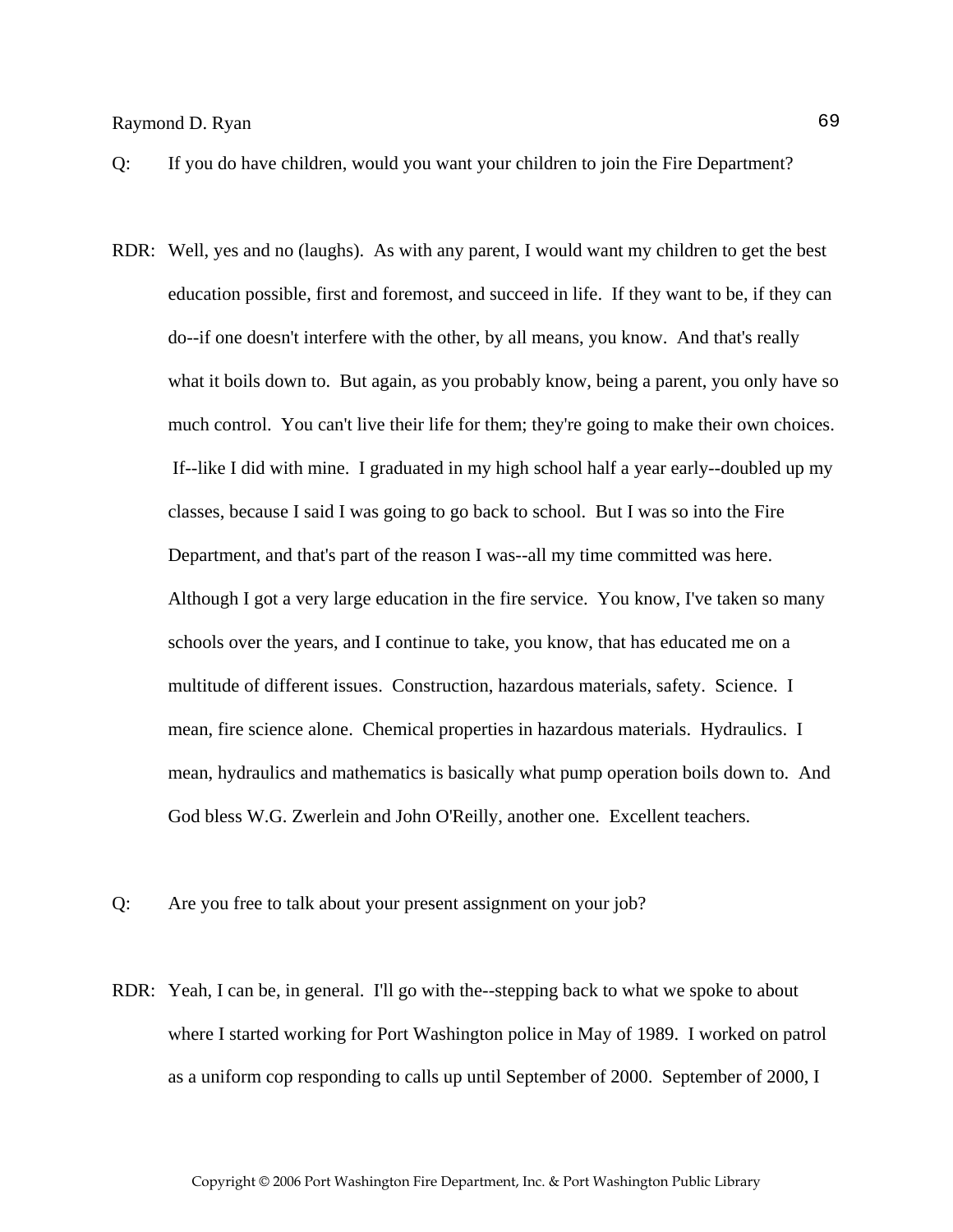was promoted to detective, and I was assigned to the gang investigation unit. And I do street gangs.

Q: Here in Port Washington?

RDR: Here in Port Washington. With that being said, as I've said so often today, Port Washington still is a great community. But we are not exempt from certain problems. We are no worse or better than the neighboring communities. Do we have our problems? Yes. Sometimes they're in the news more than others, because Port Washington police, thanks to my upper echelon bosses, have taken a proactive approach in 2000 by assigning myself and another guy to a gang unit for preventive. We have neighboring departments that haven't done that, or have just buried their heads in the sand, and I won't even mention that. And we were extremely aggressive against some of those locals. Not everybody's a gang member. These young kids today have the internet and MTV for instant trends from coast to coast. So, when the music star on television is wearing his baseball cap on backwards or sideways or up or down or red or blue, and his whole outfit is one color and he's throwing off hand signs, that doesn't necessarily mean he's a gang member, but it raises my eyebrow, and I look. And I look for other indications. And, by legal means, I go by my legal indicators. And that's when I will label somebody who may be a gang member. And we did investigations. Any cases that would come to the Port Washington Police District involving somebody that is a suspected gang member, my partner and I received and we would investigate and we would prosecute with zero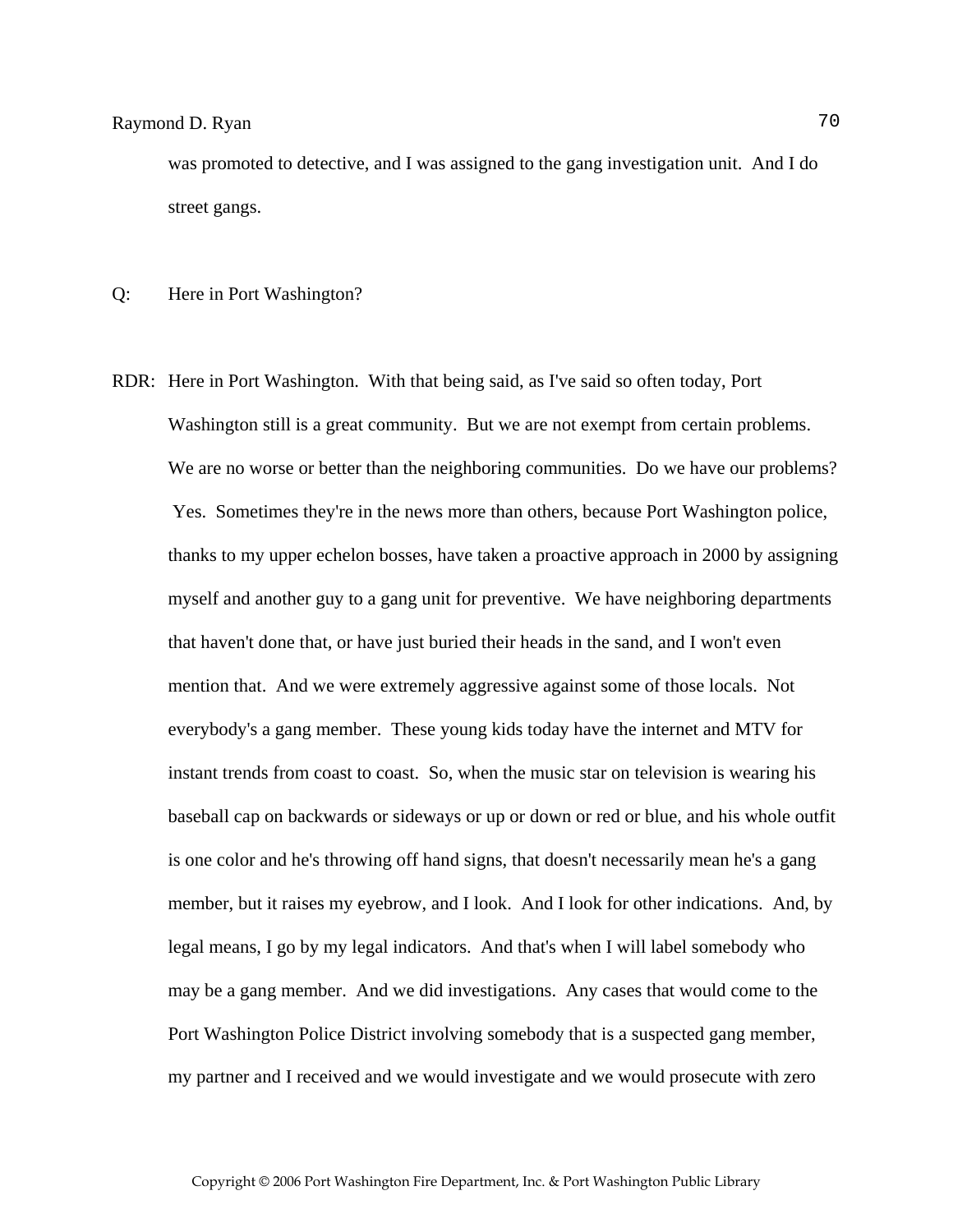tolerance against any gang members in the community. When we weren't investigating a case, we were out on the road. Again, I went to work in blue jeans. I work plainclothes. That doesn't mean undercover. Undercover's different. That means you'll never know I'm a cop. Plainclothes, people know I'm a cop. They know the unmarked car is a car that has no lights or sirens on it, with "Police" written on it. It's unmarked. It's not undercover. You won't know an undercover car; you will never know (laughs). And that's the difference. And people make that mistake often. Anyway, we would be out on the street, stopping them, questioning them. "What's your name?" "What's your I.D." Legally. And with emphasis, you know. And we would work with a specific assistant district attorney in Nassau County, which is assigned to the street gangs for prosecution purposes. And we've gone that route. Without getting into specifics, over the past year- or past six months, at least, I got involved in a very major case. An investigative case that has taken--the case has gone nationally and internationally, and there are resources that I've always used as a gang investigator, not only in Nassau County District Attorney's office, there are specialty units within Nassau County, as well as other agencies. Specifically, I'm talking to the F.B.I. right now. There's an F.B.I. federal gang task force on Long Island that covers Nassau and Suffolk County. And when they came in, and I advised them of what I was doing, they came and assisted me. And after working with the F.B.I., my job, as well as the F.B.I. got together and thought it would be best if I was transferred to the Federal Gang Task Force. So, as of December of 2004, I've been transferred to the F.B.I. Task Force. It's a two-year appointment, where I am cross-designated as a United States Marshal, giving me law enforcement powers, because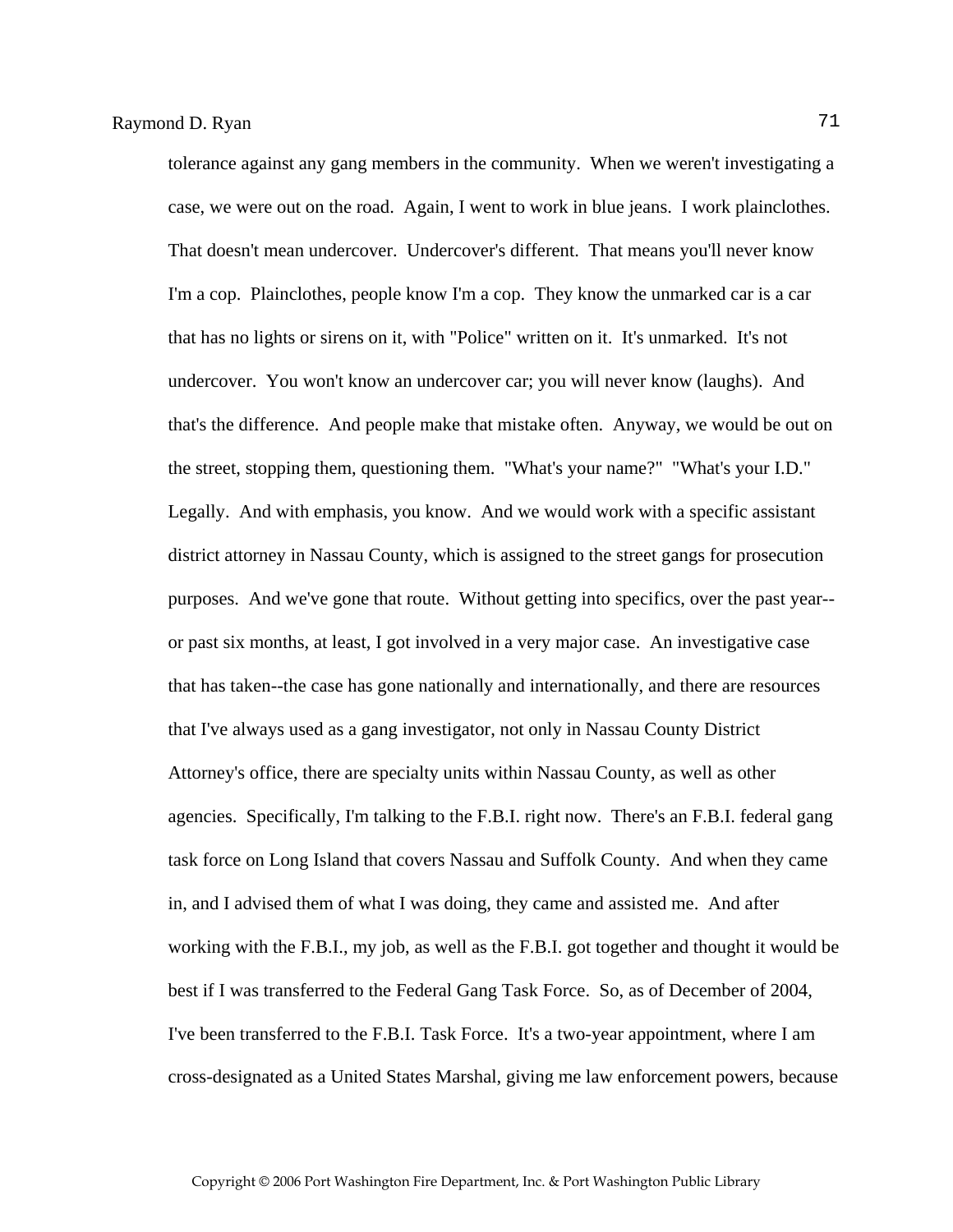if I have to go elsewhere out of Port Washington, I can still effectively, legally enforce the laws of the country. So, I'm working there now. And the benefits to our community here are great. Now, some people would say, "Well, he doesn't work here anymore. How can that be a benefit?" (laughs)

- Q: Well, so wait, so your employer is the F.B.I. ...
- RDR: My employer is the Port Washington Police District. I'm assigned to the F.B.I., crossdesignated as a United States Marshal (laughs). A little convoluted. But anyway, the way it works is this. It's, again, the Port Washington Police is my employer. I am assigned to them in a specialty unit. The benefits are is I can use the manpower and equipment--which is almost limitless, because it's the federal government--here in Port Washington. And I am still working on my Port Washington case, even though my office is now in Hempstead, and Melville. And the, again, the technology and resources are incredible. Without saying too much. The other thing is--I'll give you an example. Port Washington can receive monetary gain as well--the District--to save the taxpayers money. We recently did a case--not me; I had just been assigned, so I don't know how this will work out--but my unit that I'm assigned to now did a case out in Suffolk County against a certain gang that was doing narcotics trafficking, and ended up seizing six houses, about twenty-two cars, \$22,000 in cash or \$10,000 in cash--I'm not sure--a bunch of guns, and like five kilos of cocaine. Other than narcotics and guns, which they don't sell, the houses and cars are seized. They will eventually be sold, andall the money and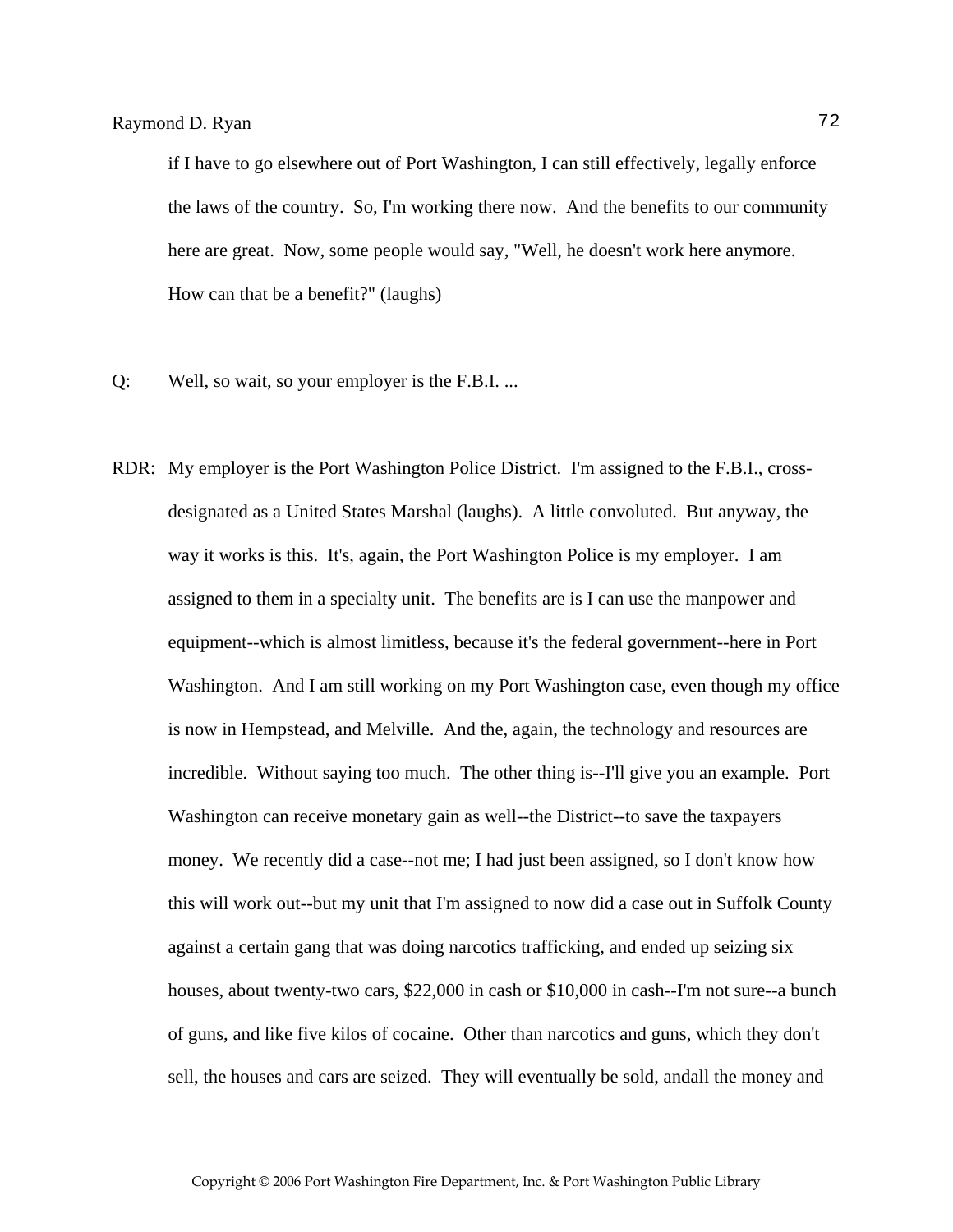proceeds from the narcotics trafficking then will get distributed to the agencies involved, saving the taxpayers money. Which is a very big bonus. And that--how much will the Port Washington PD get because of that case? I'm not sure, because I was only assigned at the tail end of the case. They were working on the case for a year, and I was there for the last two months of it. But, anyway, there will be future cases, you know. And, so that's great. And I hope that I can do something that will be very beneficial to my Department. Believe it or not, there are cops out there that are trying to do the right thing, and I hope that I'm one of them. (laughs) I want--my main prerogative, being over in that unit, is to clean up Port Washington. If I have to help them out on other cases on Long Island, that's great. That's good experience for me. But my main objective is taking care of Port Washington. And I mean that, because I live here. This town means a lot to me.

- Q: Which do you think is more dangerous--being a Port Washington firefighter or a police officer?
- RDR: It's hard to say. I'm a cop, so I would probably say a cop. And meaning--one of the things is is, you know, you come to an emergency as a fireman, and people love that. They're so thankful you're here. "Thank God you're there to save me." You come to a scene as a cop, most people hate you, because you're going to take away a family member. You're going to take--you know, you could--not most, but you could be taking away a family member. You could be taking that person away because they've violated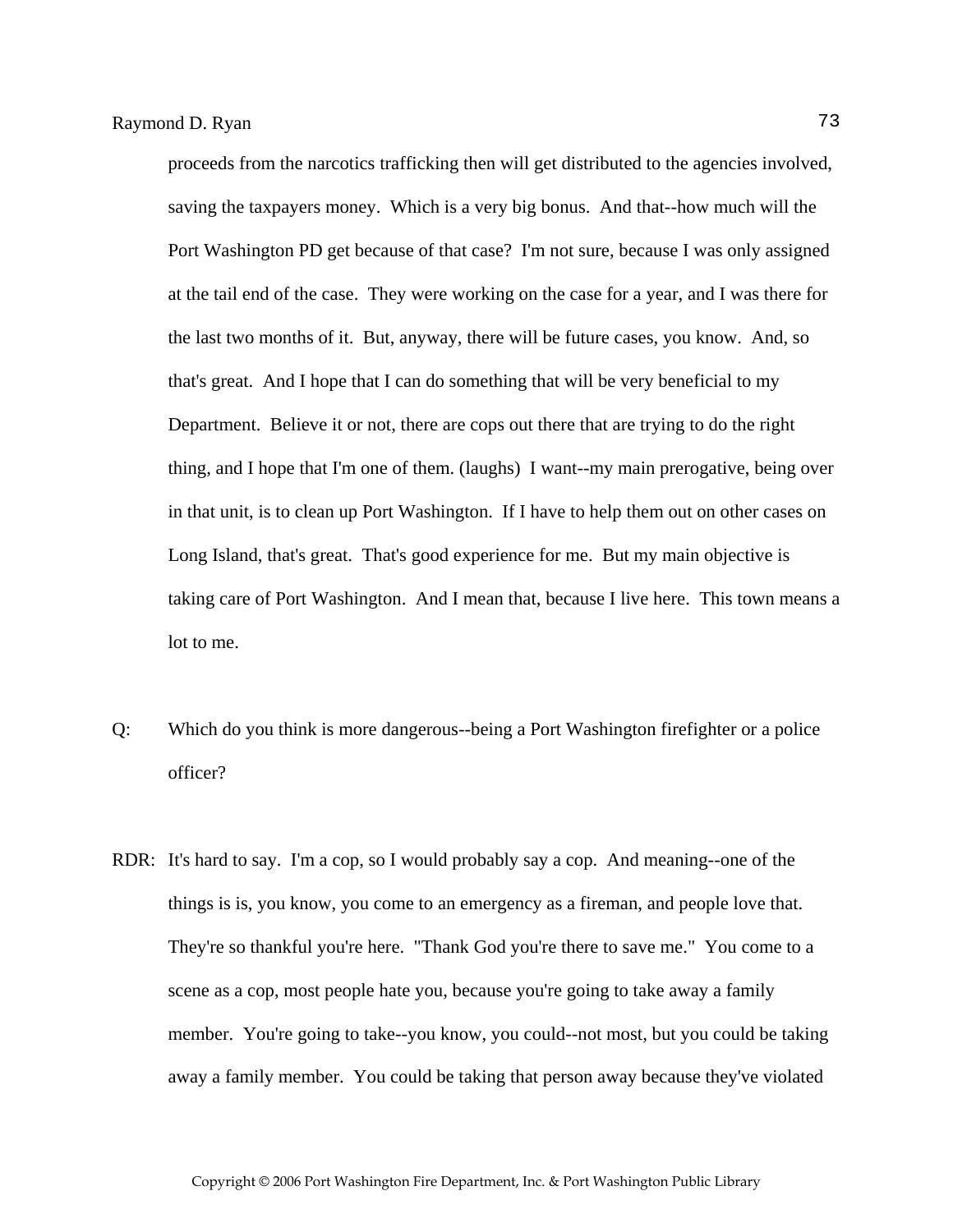the law. And, let's face it, as a cop and an investigator, I'm going to be asking personal questions. I'm going to be asking stuff that you don't want to tell me. I'm going to try and be getting information from you that you may not be aware that I'm looking for. And, as it says on the rights, "What you say could be used against you," you know. And, it's not always pleasant. I mean, there are good parts of being a cop, as far as helping the people out. I mean, let's face it, you know, you're patrol, when somebody gets hurt or injured, I'm there to help them. Somebody gets hurt in an auto accident, I'm there to help them and guide them through the process of getting the paperwork ready. You get a call for a domestic incident, and the new O.J. Simpson laws--and I'm pretty sure it was right after O.J. Simpson--the domestic violence laws in the whole entire country changed. And it's a mandatory arrest policy. You get a husband and wife, they might have one small argument and the husband got angry and threw the phone against the wall, he damaged the phone. That's criminal mischief. He's going to get arrested. Whether the wife wants it or not. And it's not always pleasant. The state law requires it now, or the policy requires it. Things have changed.

- Q: How have things changed for you since 9/11? Were you affected personally?
- RDR: Yeah. I mean, immediately thereafter, on 9/11, obviously, I was as emotional as anybody in the country. I'll never forget--it's just one of those things, like when JFK was shot, I'm sure, you'll never forget where you were. I'll never forget where I was and what I was doing. And I didn't know what was going on, because I happened to be at my house,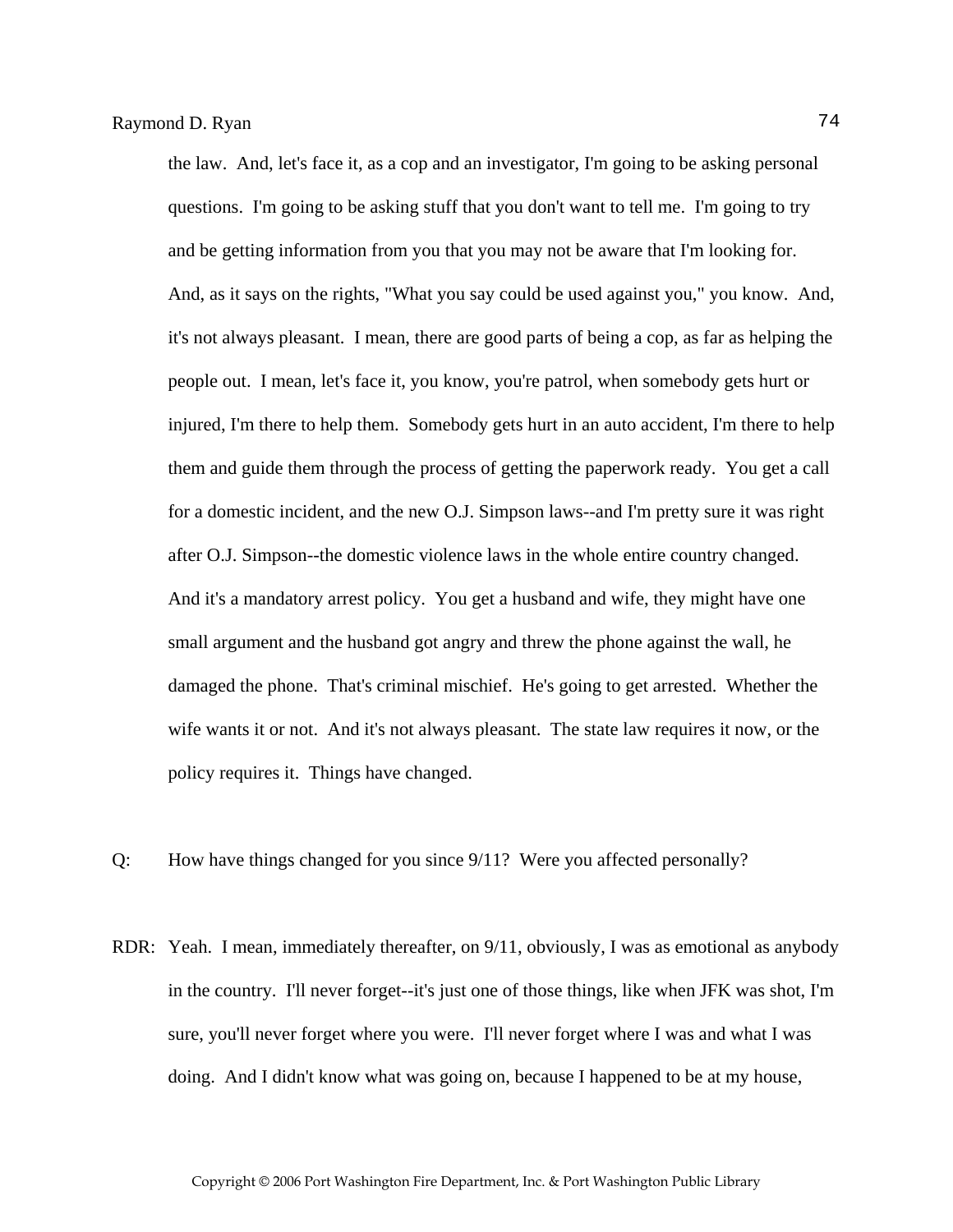vacuuming, by myself, and I couldn't hear the TV. But I finally heard it, and I ran down to my father-in-law's house, at the time, and saw the second tower, or first--both towers fall at that point. And I was in astonishment. In astonishment. I couldn't believe it. I was cursing and screaming. My father-in-law didn't know why. He didn't understand what was happening. I knew it right away. I don't know why, but I did. And so we went running up to the firehouse, and we could see. We stood on the rooftop, and you can see from Port Washington, Manhattan. You could see the smoke, you know. And we ended up getting called in to the--as a fire department in Nassau County, we got called to go into mutual aid, as we call it. When you go one town to the next, it's called mutual aid. We ended up going mutual aid into the city. We set up at a staging area. I think it was Belmont Race Park--me and a bunch of us. Again, remember what happened on 9/11. If the towers hadn't have fallen, chances are FDNY would have been the Incident Commanders and running the entire operation. OEM--Office of Emergency Management--probably would not have been that involved in it, because it would have been the FDNY. When the towers fell and all of the firemen were killed, including the upper echelon of the Department, there was chaos, you know. I can imagine, even though I wasn't there, you know. It was mass confusion at the very least. So, when we were called, mutual aid--and everybody obviously at that time on Long Island knew what was up. Everybody knew at that point. All the departments of Nassau County went into Belmont Park, and we had a staging area, standing by, waiting to figure out what we were going to do. Now, every hour on the hour, we'd get like an update, what's going to happen. We had heard originally that, obviously, all of FDNY was now going to the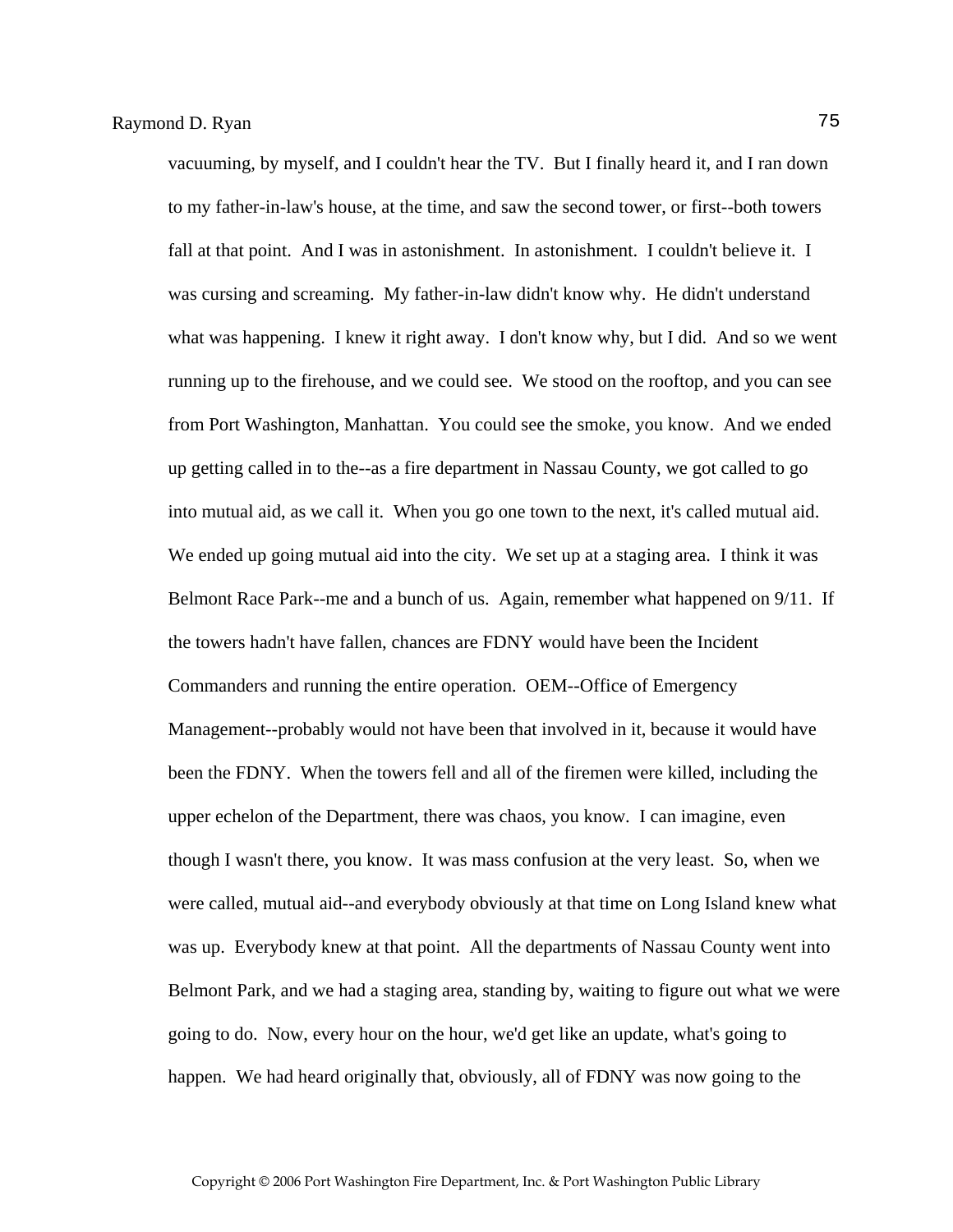scene. There were other people volunteering--and I'll get to that in a minute. But, you know, procedurally-wise, we were going to be covering like Brooklyn and Queens, and leapfrogging. You know, should something happen, move up, move up, move up, so to speak. But we were waiting, and we heard, "Okay, you're going to take the Queens firehouses, and you're going to take this," and they didn't utilize it. They started taking some specific equipment, like our--Port Washington's light truck, which would be, pretty much, a big generator on wheels, with big, huge lights. That was called specifically to go into Manhattan to the scene, and that did, along with the crew that were assigned to that truck. We remained standing by until, I think it was--let's see, that happened like--I can't even--9/11 happened, what?9:45 in the morning, give or take. And we were over at Belmont till late at night. Every hour, getting--waiting and waiting, watching--and again, chaos, and sometimes we're our own worst enemies in the volunteer fire service. Suffolk County going right past us directly into the city. Guys: "I've got to go. I've go to go. I've got to go help," and just went in. So, the--and we're trying to do the right thing by doing things procedurally. So, the orders never came, and I can't remember what time it was. Give or take 1:00 a.m. "Okay, guys, go home. We're going to call you back at 6:00 a.m. or we'll going to call you back tomorrow morning and find out what's going on." At that point, we left. I came back. Myself and Scott Wood--Woody, who I work with as a cop as well as the firehouse, or fireman--we said, "Let's go. Let's go in." That was the next morning, which would have been Wednesday morning, right? A couple of guys I work with in the Police Department, and a couple of other firemen:"Let's go into [Manhattan. We're going in." We had the fire gear. We went in as firemen to help in the](http://www.pwfdhistory.com/trans/ryanr_trans/pwfd_911006_web.jpg)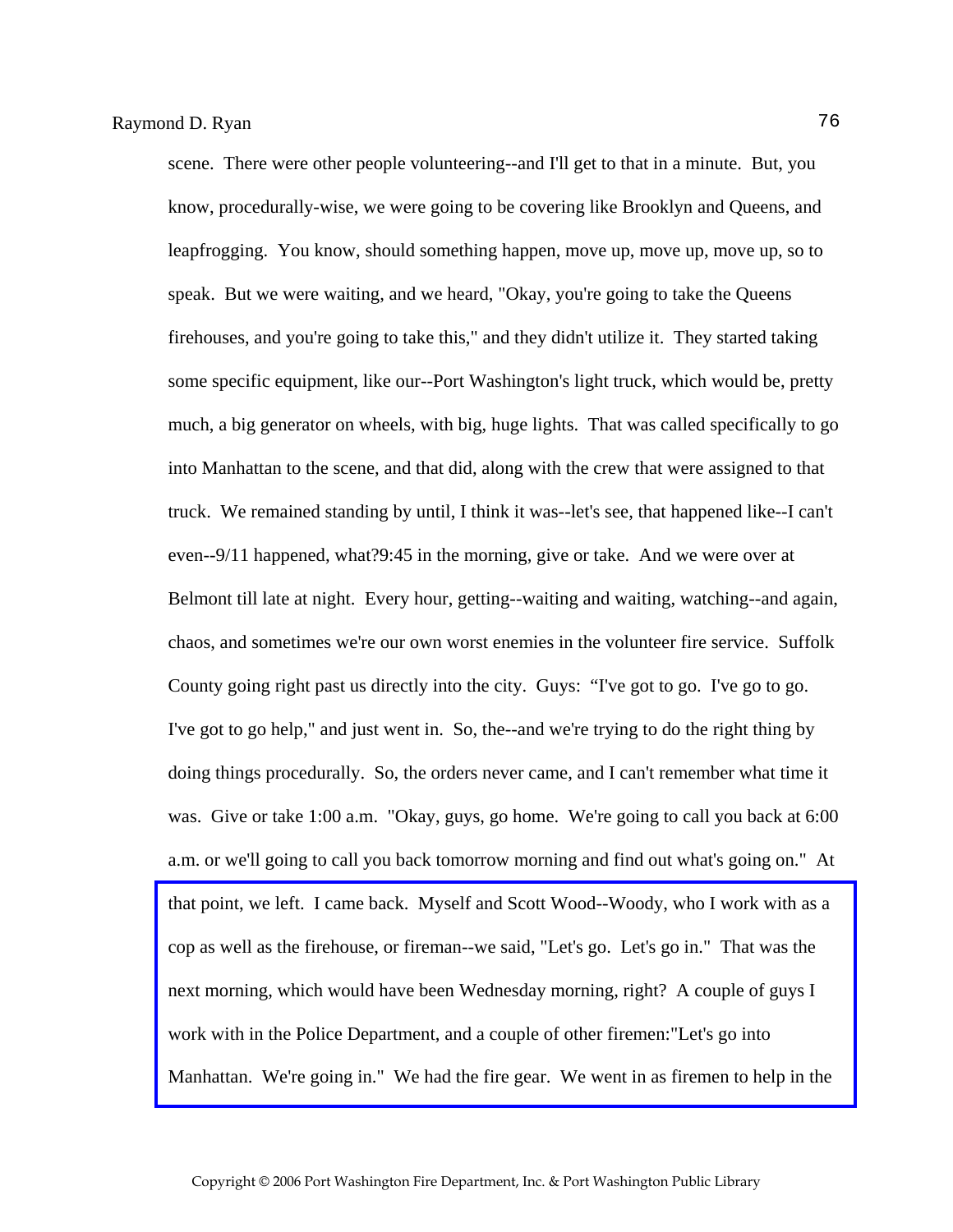rescue effort. Because there was conflict of what was happening. Should we go in? Aand shouldn't we go in? They're screaming for help, you know, and officially they're saying, "No, don't come in." But unofficially, all the guys--because we could talk to them however wefound out through cell phones that were remaining, are saying, "Yeah, we need help. We need help." We're getting into conflicting reports. And that was twisting, I'll tell you. So, we ended up going in. We went to Manhattan, and I kind of, in the beginning on that day--that was Wednesday--was like the--being an officer in the Fire Department at the time, and previous officer, I kind of didn't take control of our guys. It was very unorganized, but they would--I just kind of said, "Listen, guys, just let us all- let's all stay together, you know, let's not travel and venture out on our own. If we get broken apart, let's meet at this specific location, and should anything else fall, this is the way we're goin.," And we had contingency plans like that, which was good. So, it was rough--that first day working there, because we got there early, like 6:00 a.m., and that was still in the survivability of anybody who was trapped in this type of a collapse. And it was rough. I mean, we were there, and we thought we heard people and, you know, there was some type of communications. We were digging and we thought we heard, and we had to take out--we were involved with some body removal. Woody is in a great photo. Not a photo. It's a magazine centerfold and fold-out--it's three pages wide--of *Time Magazine*, and we have that hanging at work. I was just going to try to figure out, get a reproduction of that and get a frame for him. He's clear as a bell. Unfortunately, the unfortunate part of the picture, it's carrying a body draped in the American flag on a Stokes out of the rubble. But, again, that's a situation similar to with Bobby Dayton, a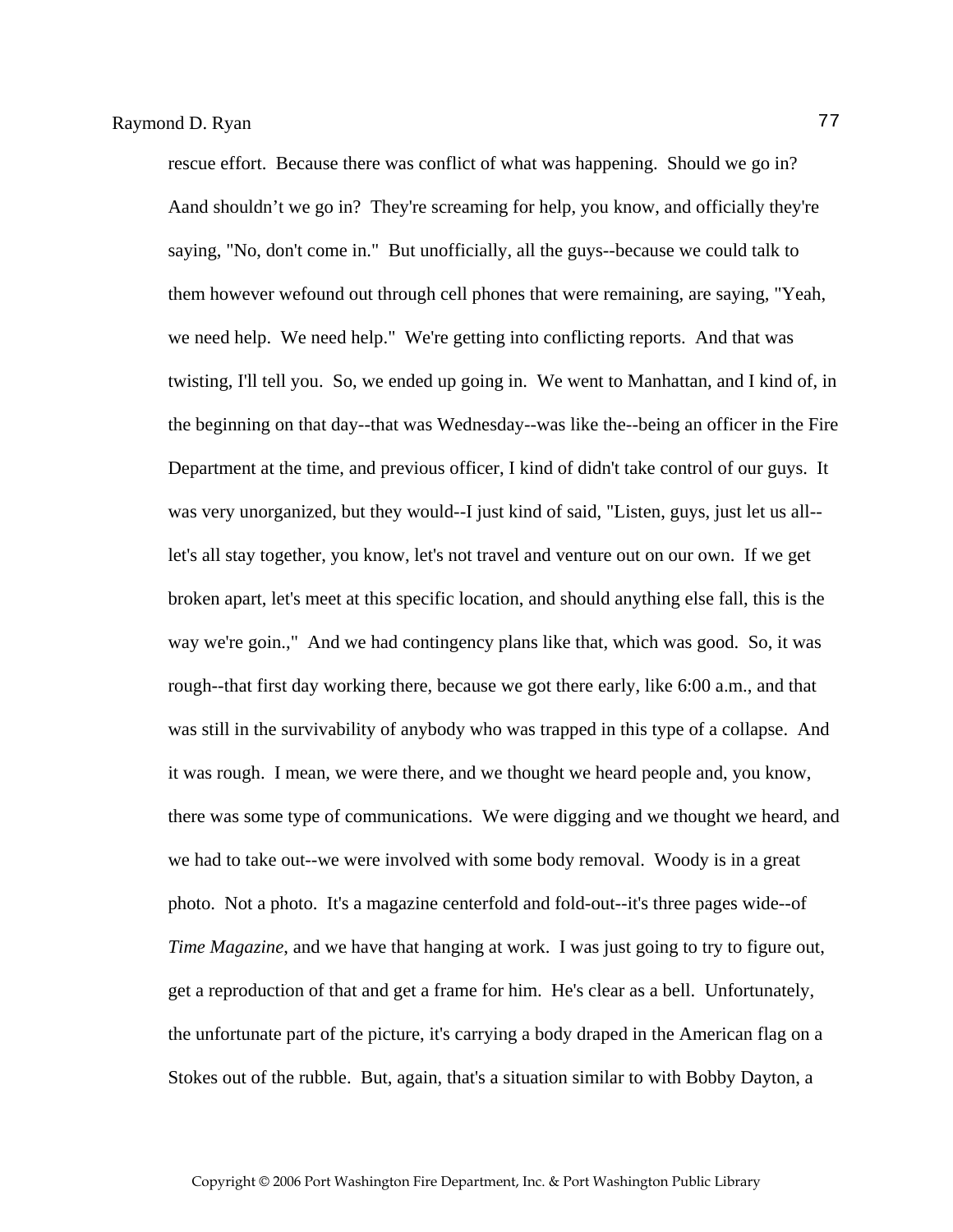similar situation with Eddie Byrne, when he got assassinated -- extreme emotion initially. But you deal with it. You learn to deal with it. I mean, I guess it's hard, you know, but you deal with it. I move on. I'm a realist. I don't know how to describe it. I mean, it's unfortunate. I'll never forget it. I hope they'll learn from it, so it can never be, you know, done again. But you have to keep going. You have to--it's life. You've got to keep living. While I'm still breathing, I like living. I don't want to go anywhere (laughs). What are you going to do. What else?

- Q: Okay. What else do you think ... [INTERRUPTION] ... We want funny stories you have (laughs).
- RDR: I'm looking at the pictures of when I was--this was when I was--remember I told you there's a title called Chief Engineer.
- Q: Yes.
- RDR: The ranking in the Department, in the company--at the highest is the Captain, then the First Lieutenant, then the Second Lieutenant, then the Chief Engineer, and then Assistant Engineers first through four. We're looking at a photo where I'm the Chief Engineer and those were my assistants. And that was the photo when we got all the trucks ready for [Memorial Day. And every Memorial Day, there is a big huge clean-up. And it's the--like](http://www.pwfdhistory.com/trans/ryanr_trans/peco_officers001_web.jpg)  inspection of the year of the Chiefs, for the parade, for the community. And these trucks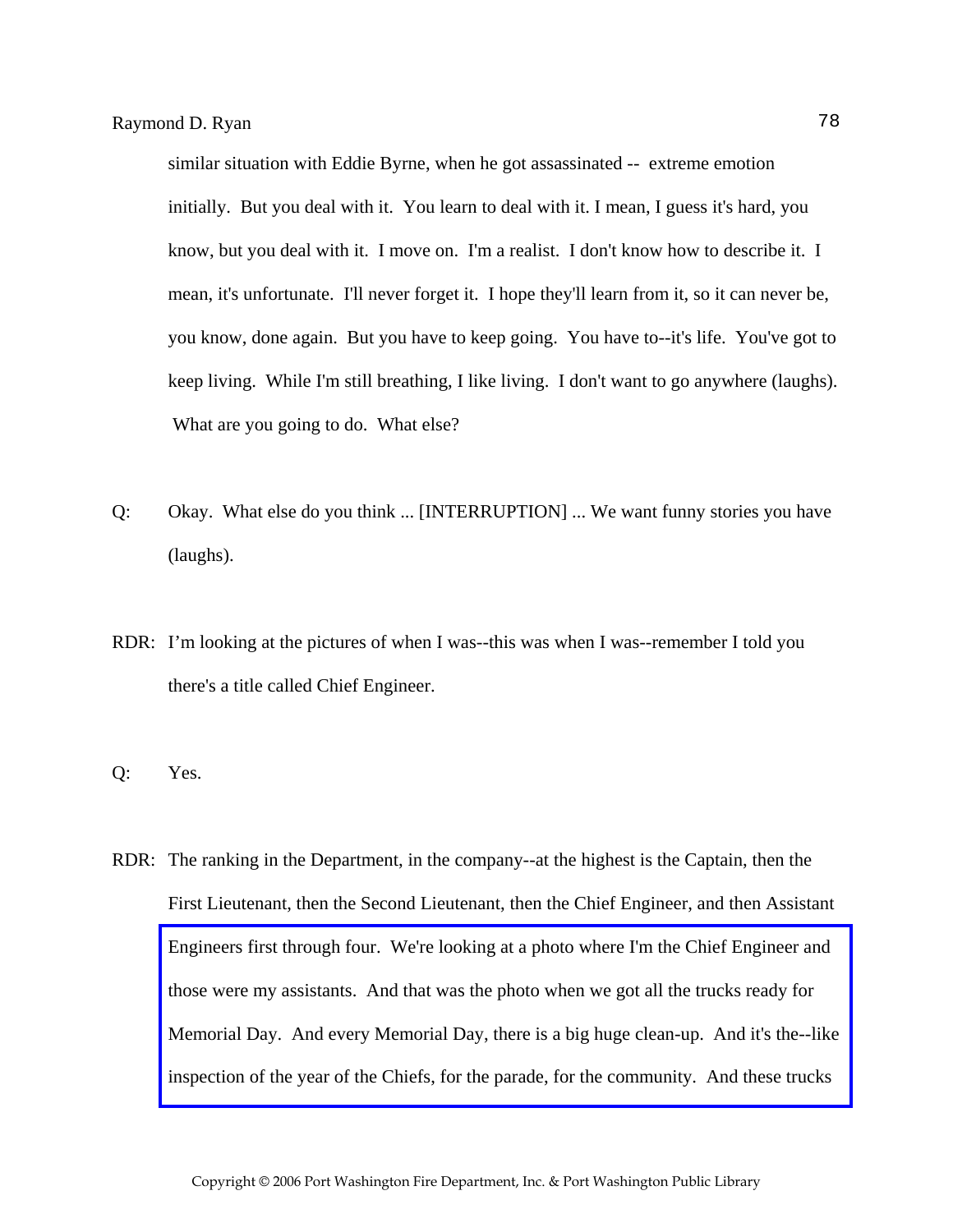are twenty years old; you want them to look new. Well, that photo, what happened was is I was the Chief Engineer, and all the guys, I had them--and I'm a little bit of a perfectionist at times and a pain in the neck and very meticulous--all the wooden-handled axes, I had them sand down with abrasive sandpaper and whatnot. The aluminum ladders, they had them scuff pads. I wanted them scuffed down, shined, and get the dirt off of. Then I wanted--then, the proper way to get the sand off the axe handle is to use- pour linseed oil, as it's called, to preserve and use, because if you have your paint on, and you work all the surfaces, you can cause blisters on your hand if you're using your bare hands, which you shouldn't be. You should have gloves on. Or any type of other material could be conductive of electricity, believe it or not, electricity. If the axe hits it, you're using an axe and you hit an electric line and whatnot. So, anyway, with all the chemicals and the filings of the metal and the wood filings from the sandpaper, the guys all threw a pile of rags into the center of the floor down at the firehouse on Channel Drive--Protection's annex--while I was Engineer. And we left for the day. That was after a work night. Well, the next morning, one of the Board of Trustees, who is retired now and he's moved to the Firemen's Home on the Hudson--Arthur Poole--"Sassy," as everybody knows him--he came down to the Annex that morning and smelled something funny. Peter Zwerlein was Chief at the time. And so he called the Chief, and he says, "Peter," he goes, "you know, I smelled something funny. Do you think you could just take a look at it when you get a chance?" I think that's how it went. I don't think he put any other emphasis other than that. And that was in the morning that he had gone down there. So, Peter, who works locally, as you know, at his lunch hour, ended up going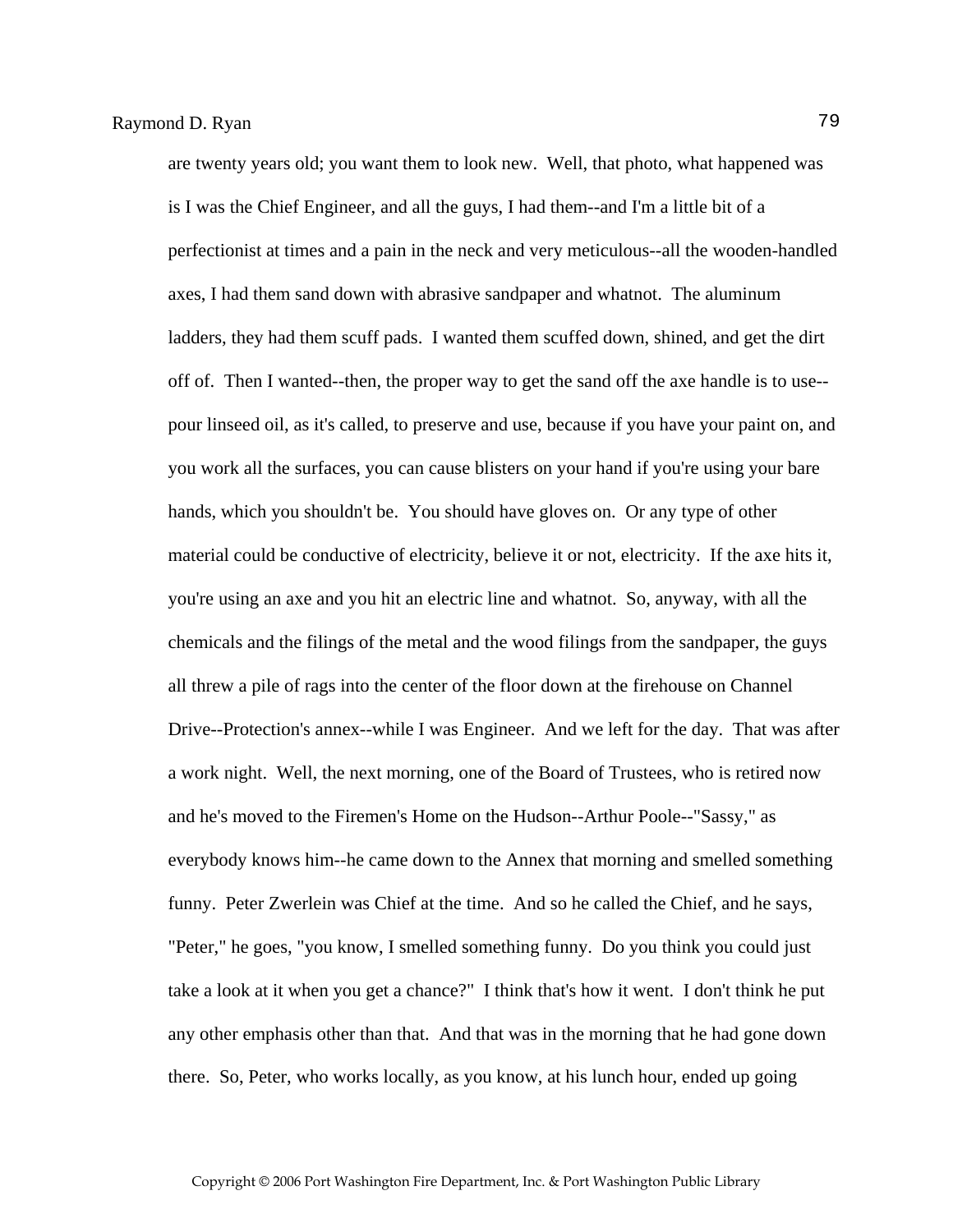down to the Channel Drive firehouse. Coincidentally, I'm up at the main house firehouse with Mr. Poole who just told me he smelled something funny and one thing and the other. Well, Peter Zwerlein went to open the door, and the smoke from the fire that was burning inside the firehouse was down to the floor. The rags with all the chemicals and dust - spontaneous combustion ignited, and the firehouse was on fire (laughs). So, hence, in that picture -- Engineer Raymond Rags Ryan. Which is a story I forgot to tell you about in the bio (laughs). Maybe I was trying to omit it.

- Q: So what year was that?
- RDR: Oh, geez. I was Captain in '93. Lieutenant two years before that, '91. Lieutenant before that, '89. Chief Engineer and all that -- had to be like '88. Yeah, '87 or '88. So, luckily, it's a concrete floor, concrete walls. No materials around to burn. It was just the pile of rags. And it burned the Terrazzo floor. And I'll never get over being embarrassed about that. [END OF TAPE TWO; SIDE A; BEGIN SIDE B]

 One time, when I joined the Fire Department--oh, boy (laughs), I shouldn't say it like that--I was the last guy in my group of friends to drink. I didn't really drink a lot. And I was a young, skinny kid. And not illegal drinking; it's nothing illegal--I was eighteen. I don't condone drinking. In fact, I've been sober nine years. Back then, as an eighteenyear-old, I would drink with my friends. And the one time I went to upstate for a competition--a state tournament-- that was the first time I ever drank. And it was a--we--